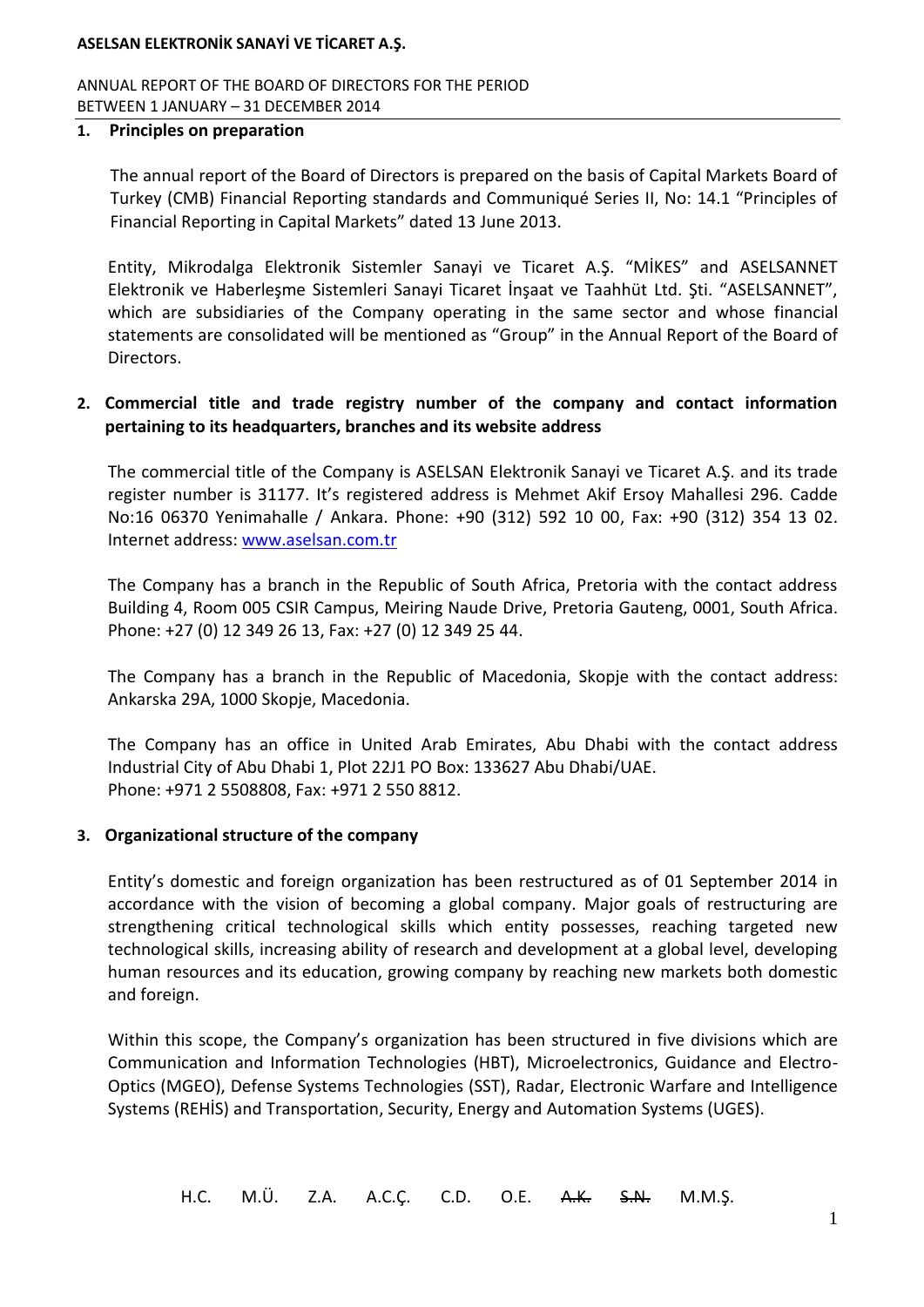ANNUAL REPORT OF THE BOARD OF DIRECTORS FOR THE PERIOD BETWEEN 1 JANUARY – 31 DECEMBER 2014

In order for General Management to fulfill planning at strategic level, pursuing and assessing functions in a more efficient way, five different Vice General Management have been constituted as Financial Vice General Management, Support Systems Vice General Management, Research and Development Technology Vice General Management, Strategy and Business Development Vice General Management and Human Resources Vice General Management.

Internal Audit Department which is connected to Board of Directors; Strategy Advisory Board and Science and Technology Advisory Board which are connected to General Management have been established.

Company maintains engineering operations in Ankara, ODTÜ Teknokent; production and engineering operations in Macunköy and Akyurt. General Management is present in Ankara Macunköy. Also, Marine Systems Management of SST Sector Presidency and Product Support Management of UGES Sector Presidency are in Istanbul.

## **4. The Company's capital and partnership structure with the changes during the accounting period**

| <b>Partners</b>                        | <b>Share</b><br>(%)      | 31 December<br>2014 (TL) | <b>Share</b><br>(%) | 31 December<br>2013 (TL) |
|----------------------------------------|--------------------------|--------------------------|---------------------|--------------------------|
| <b>Turkish Armed Forces Foundation</b> |                          |                          |                     |                          |
| (TAFF)                                 | 84,58                    | 422.912.812              | 84,58               | 422.912.812              |
| Other shareholders                     | 0,12                     | 577.846                  | 0,12                | 577.846                  |
| Quoted in stock exchange               | 15,30                    | 76.509.342               | 15,30               | 76.509.342               |
| Nominal capital                        | 100,00                   | 500.000.000              | 100,00              | 500.000.000              |
| Share capital adjustment               |                          | 98.620.780               |                     | 98.620.780               |
| Inflation adjusted capital             | $\overline{\phantom{a}}$ | 598.620.780              |                     | 598.620.780              |

The capital structure as of 31 December 2014 and 31 December 2013 are as follows:

Registered equity ceiling of the Company is TL 1.000.000.000 (TL one billion). The nominal capital of the Company is TL 500.000.000 (TL five hundred million) and is divided into 50.000.000.000 (fifty billion) shares, each having a nominal value of 1 kurus (1% of 1 Turkish Lira). 30.272.727.273 (thirty billion two hundred and seventy two million seven hundred and twenty seven thousand two hundred and seventy three) of the shares are Group A shares and 19.727.272.727 (nineteen thousand seven hundred and twenty seven million two hundred and seventy two thousand seven hundred and twenty seven) of the shares are Group B Shares. All shares are in the name of the holder.

Group A shares are nominative preferred shares and 6 of the Members of the Board of Directors are elected among the Group A preferred shareholders or among the candidates designated by them. No change has occurred in the shareholders' structure and the Company's capital during the period.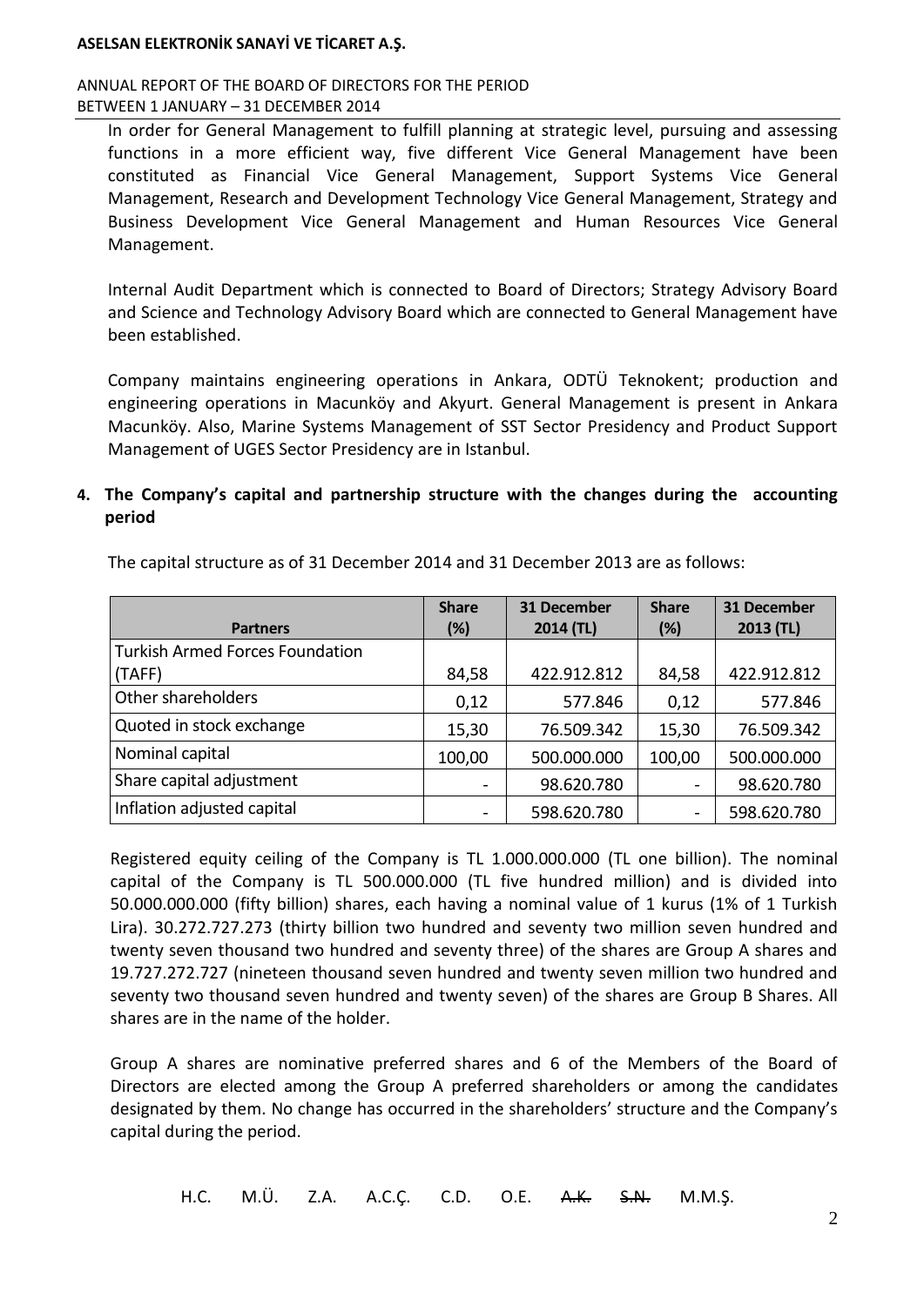ANNUAL REPORT OF THE BOARD OF DIRECTORS FOR THE PERIOD BETWEEN 1 JANUARY – 31 DECEMBER 2014

**5. Reporting period, title of the partnership, names, surnames and jurisdiction of the chairman, members and the managing members who served in the board of directors during the period, the term of office of the duties (with commence and end dates)** 

The report comprises the events took place during the period 01 January-31 December 2014. The title of the main shareholder in the report is ASELSAN Elektronik Sanayi ve Ticaret A.Ş.

### **Members of the Board of Directors**

Pursuant to the provisions of the Company Articles of Association, the Board of Directors comprise of 6 members to be elected among the Group A preferred shareholders or among the candidates designated by them along with the 3 independent members to be elected in scope of the Capital Markets Board (CMB) regulations which make 9 members in total. Information regarding the Members of the Board of Directors are as follows:

| Name and Surname                                                                     | <b>Position</b>                   | <b>Date of General</b><br><b>Assembly for</b><br><b>Assignment</b> | End of<br>Term of<br><b>Office</b>             |
|--------------------------------------------------------------------------------------|-----------------------------------|--------------------------------------------------------------------|------------------------------------------------|
| Hasan CANPOLAT(**)                                                                   | Chairman/ Managing<br>Member      | May 2013                                                           | <b>March 2015</b>                              |
| Murat ÜÇÜNCÜ(**)                                                                     | Vice Chairman/ Managing<br>Member | May 2013                                                           | <b>March 2015</b>                              |
| Independent Member<br>Ziya AKBAŞ<br>$(*)$                                            |                                   | March 2014                                                         | <b>March 2015</b>                              |
| Ahmet Can ÇEVİK                                                                      | Member                            | March 2014                                                         | <b>March 2015</b>                              |
| Independent Member (*)<br>Celalettin DÖVER<br>Independent Member (*)<br>Oral ERDOĞAN |                                   | March 2014                                                         | <b>March 2015</b>                              |
|                                                                                      |                                   | March 2014                                                         | <b>March 2015</b>                              |
| Ahmet KESİK                                                                          | Member                            | March 2014                                                         | <b>March 2015</b>                              |
| Sedat NAZLIBİLEK(***)                                                                | Member                            | June 2014                                                          | <b>First General</b><br>Assembly to be<br>held |
| Nilüfer ÖZDOĞAN                                                                      | Member                            | March 2014                                                         | 25 June 2014                                   |
| Mustafa Murat ŞEKER(**)                                                              | Member                            | May 2013                                                           | <b>March 2015</b>                              |

*(\*)The independence statements of the Independent Members, which comply with the Corporate Governance Principles of Capital Markets Board, exists. Statement of Independence of independent members are attached at the end of Corporate Governance Principles Compliance Report.*

*(\*\*)Took office by the decision of Board of Directors at date of 16 May 2013 and selected again so that they work 1 years for each at Ordinary Meeting of General Assembly dated 31 March 2014.*

*(\*\*\*)Selected by the decision of Board of Directors dated 25 June 2014.*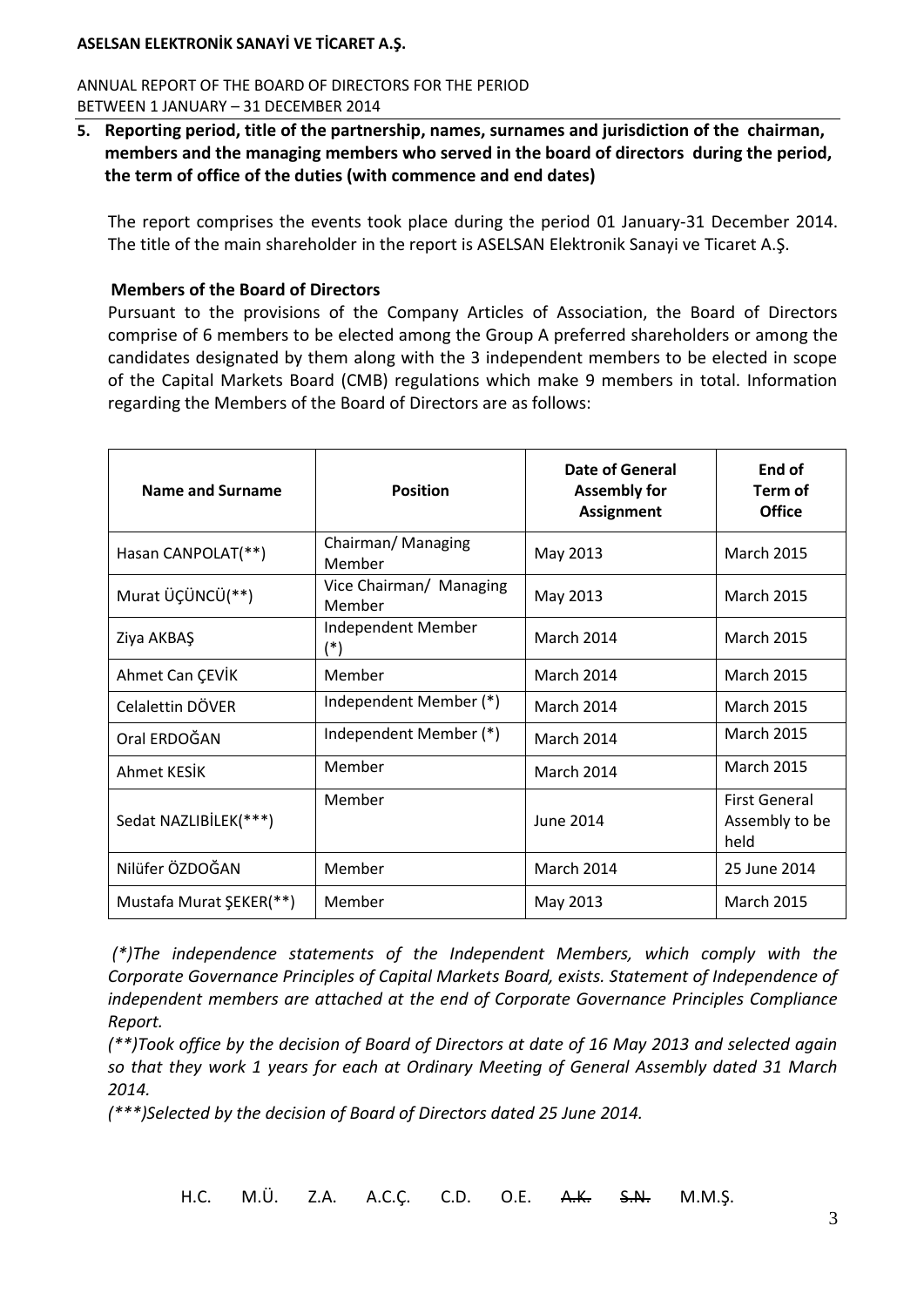ANNUAL REPORT OF THE BOARD OF DIRECTORS FOR THE PERIOD BETWEEN 1 JANUARY – 31 DECEMBER 2014

There is no executive member at the Board of Directors.

The Members of the Board of Directors are entitled with the authorizations stipulated in the Turkish Code of Commerce (TCC) and in article 13 of the Articles of Association of the Company.

There is no authorization granted to the ruling shareholders with regard to the Company Management, members of the board of directors, senior executives and to their spouses and relatives up to second degree and kins by marriage for them to perform acts which would cause conflict of interest with the Company or its affiliates or to compete.

There is not any forbidden operation with the Company which board members perform their own or on behalf of someone. There is no operation regarding prohibition of competition by member of the board.

### **Changes of Members of the Board of Directors During the Period 01 January – 31 December 2014:**

During the Ordinary General Assembly Meeting held on 31 March 2014, Hasan CANPOLAT, Murat ÜÇÜNCÜ, Mustafa Murat ŞEKER, Ahmet Can ÇEVİK, Ahmet KESİK and Nilüfer ÖZDOĞAN were elected as Member of Board of Directors for 1 year of service for the position of Necmettin BAYKUL, Erhan AKPORAY, Hasan CANPOLAT, Murat ÜÇÜNCÜ, Mustafa Murat ŞEKER and Orhan AYDIN whose service periods have ended and Oral ERDOĞAN, Celalettin DÖVER and Ziya AKBAŞ were elected as Independent Member of Board of Directors for 1 year of service for the position of Halil SARIASLAN, Lamia Zeynep ONAY and Cumhur Sait Şahin TULGA whose service periods have ended.

The Member of Board of Directors Nilüfer Özdoğan resigned as of 25 June 2014. For the vacant position with the resignation, Sedat NAZLIBİLEK was elected on the Board of Directors meeting held on 25 June 2014 according to the article 363 of TCC and it was decided to be submitted to the approval on the upcoming General Assembly.

## **6. Main factors that affect the performance of the company, significant changes occurred in the environment where company is active, policies implemented by the company with respect to these changes, investment and dividend policy of the company to strengthen its performance**

The Company operates in the field of defense industry. For the last five years, resources which are reserved for defense by the USA has decreased and it is claimed officially that this decrease will continue. Besides, resources reserved for defense in Asia, Middle East and Africa especially in China, Russia, and Saudi Arabia have increased. By the end of 2013, while resources reserved for defense in Turkey for the last five years has increased from USD 16 Billion to USD 19 Billion, local purchase of equipment has also increased with policies.

Given the nature of defense industry, the project lifetime varies between 4-5 years in average. Within this context, 2008 global financial crisis and the subsequent fluctuations did not have an adverse effect on the Group. Group takes actions for the long-term and has signed contracts worth approximately TL 10,3 Billion (approximately USD 4 Billion) as of 31 December 2014. The Group's aims are parallel to designating target regions/countries, focusing on these markets and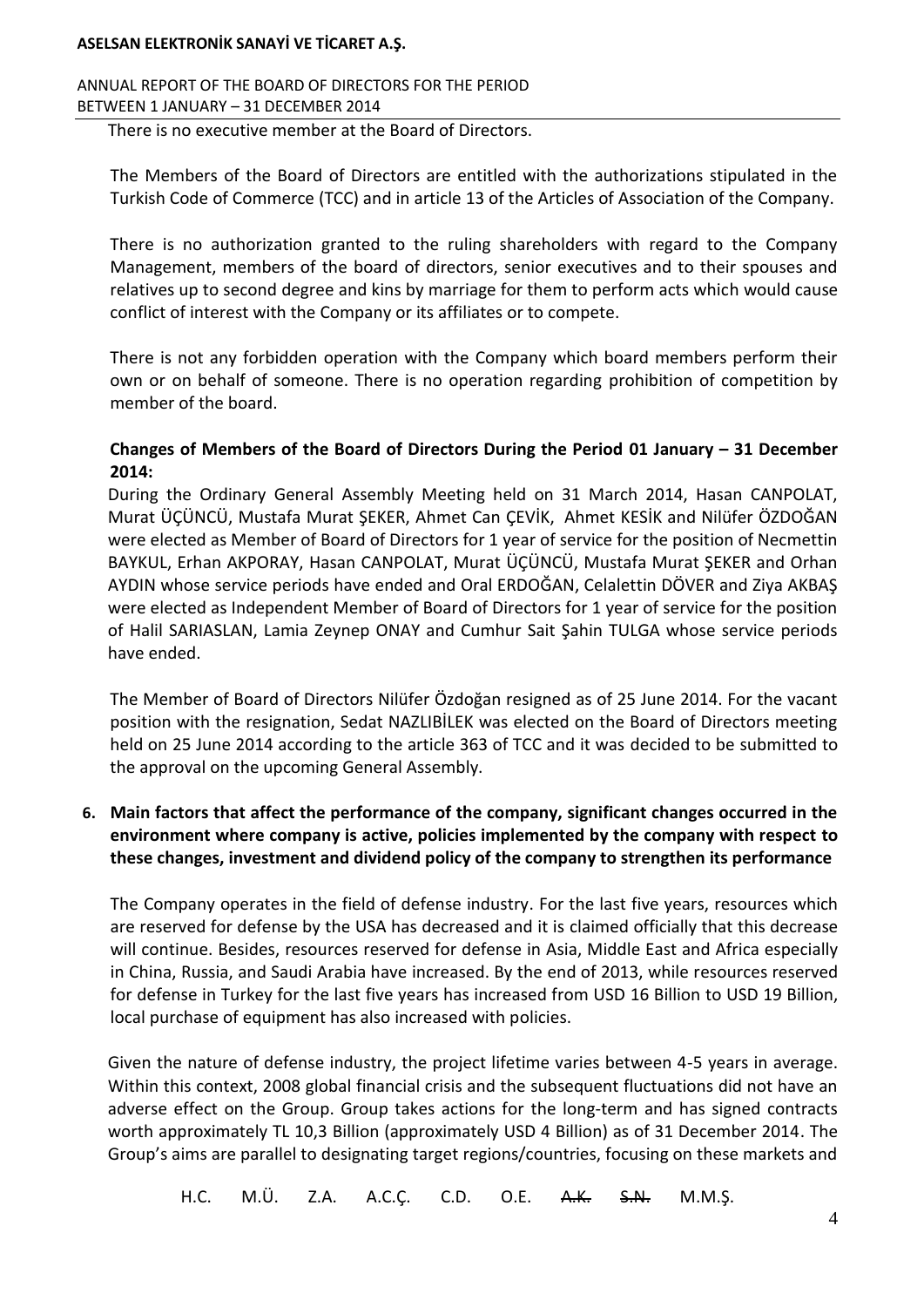#### ANNUAL REPORT OF THE BOARD OF DIRECTORS FOR THE PERIOD BETWEEN 1 JANUARY – 31 DECEMBER 2014

concentrating on marketing projects, direct sale, joint productions, technology transfer, and strategic expansions with international firms for sales to third countries.

The revised dividend distribution policy that has been presented to shareholders' information on the General Assembly of 2014 regarding 2013 operations is as follows.

The amount of dividends shall be calculated by taking into consideration the pertinent legislation, the provisions of the articles of association, the equity capital ratio of the Company, the sustainable growth rate, market value and cash flows as the distributable profit by referring to the annual profit that is indicated in the financial statements of the Company, which had been prepared according to the laws and regulations (after subtracting from the reserves that had to be set aside according to the law, tax, funds, financial liabilities and the losses from previous years and adding the donations). Then, the recommendation prepared by the Board of Directors on the way such dividends would be distributed, i.e. as cash on the set dates, or as bonus shares that represent the profit which would have been added to the capital, is submitted to the approval of the General Assembly.

In the case of a revision in the dividend distribution policy, decision of the Board of Directors and the reason of the revision is announced to the public in accordance with the CMB regulations.

According to the Capital Markets Board Law and other legislations as well as the provisions of the articles of association, and as per the resolutions of the General Assembly, in the year 2014 TL 25.000.000 (TL 0,05 per TL 1 share, 5% gross over capital) and (net TL 21.250.000 per TL 0,0425 - TL 1 share, 4,25% net over capital) of the profit for 2013 has been decided to distributed to shareholders.

All of the dividend TL 25.000.000 to be distributed was paid to shareholders by 31 December 2014.

### **7. Financial resources of the company**

The most substantial financial resource of the Company comprises of the advance/interim payments taken in scope of the executed agreements and by the profit gained by the main activities.

During 01 January-31 December 2014 period, the cash requirements was met with the existing cash, cash inflows and new loans received in accordance with the decreasing interest rates in the first half of the year. In scope of the Eximbank Loan Program, during 01 January-31 December 2014 period, "Discounted Foreign Currency Loan" was obtained with the following maturities respectively: USD 89,5 Million with 240 days of maturity, and EUR 7,5 Million with 240 days of maturity, USD 10 Million with 120 days of maturity.

Furthermore, USD 22 Million which is the last piece of credit of USD 87 Million used in order to finance the Gölbaşı investment by the decision of Defense Industry Execution Committee, was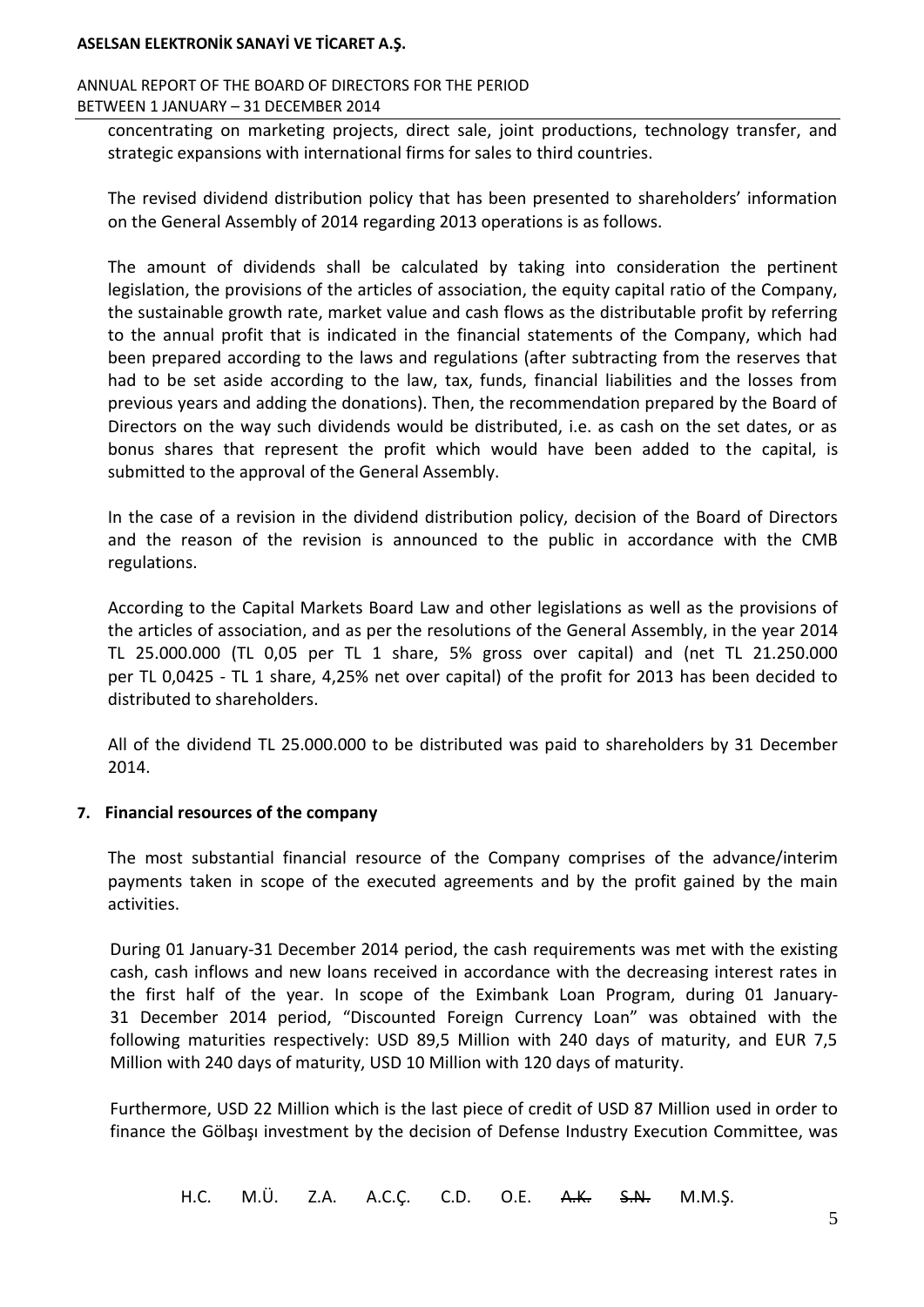ANNUAL REPORT OF THE BOARD OF DIRECTORS FOR THE PERIOD BETWEEN 1 JANUARY – 31 DECEMBER 2014

obtained in July, 2014. USD 8 Million principal payment of USD 40 Million credit was recognized at 2014, August.

On the Board of Directors Meeting held on 19 June 2014, it was decided to issue debt instruments in one or several portions, domestically, with a maturity between 6 months to 3 years which will not exceed TL 250.000.000 Million by private placement and/or to qualified investors without public offering. The Company has applied to CMB on 23 June 2014 with reference to the decision and the approval was given by CMB on 18 July 2014. The approval was given by CMB is valid till 17 July 2015.

### **8. Risk management policies of the company**

#### **a. Corporate Risk Management**

The Company's risk management policy is to develop and implement efficient and productive methods and systems in order to manage (define, rate, monitor, evaluate and form activity plans aimed at minimizing the effects) and anticipate the potential risks which it may be exposed to.

In the Corporate Risk Management studies, "top down" and "bottom up" approaches are applied together and the significant risks which are at a critical level to affect the Company to reach its long term targets are defined and classified under Strategic, Operational, Managerial, Financial and External Factors and are submitted to the Board of Directors and Independent Audit Company with the measures to be taken.

In order to identify the potential risks beforehand and to enable the management of these risks in compliance with the Company's risk-taking approach, an Early Detection and Management of Risk Committee was established in 2012.

In the scope of the operations carried out by the committee, the inventory related to the risks which could prevent the Company to reach its strategic targets were defined and prioritized pursuant to the opinions and proposals of the Company top management. The most significant risk factors defined in this scope are explained below.

### **Difficulty in Increasing Customers Variety and Number**

The main customers of the Company are State Institutions such as Turkish Armed Forces. This brings about the steering of the Company's operations in accordance with the public demands. The minimization of this risk is anticipated by the Company as the result of the studies carried out pursuant to the targets aimed at increasing export sales and transferring existing knowhow to the private sectors.

### **Cut-Backs in Defense Expense Budgets**

The Company realizes its sales both domestic and abroad in particular to the armed forces and governmental institutions. Defense expenditures in these markets depend on political and economic factors and may vary from year to year. The Governments' substantial cut-backs in the defense budget equipment items shall have a significant impact on the Company's activities and sales.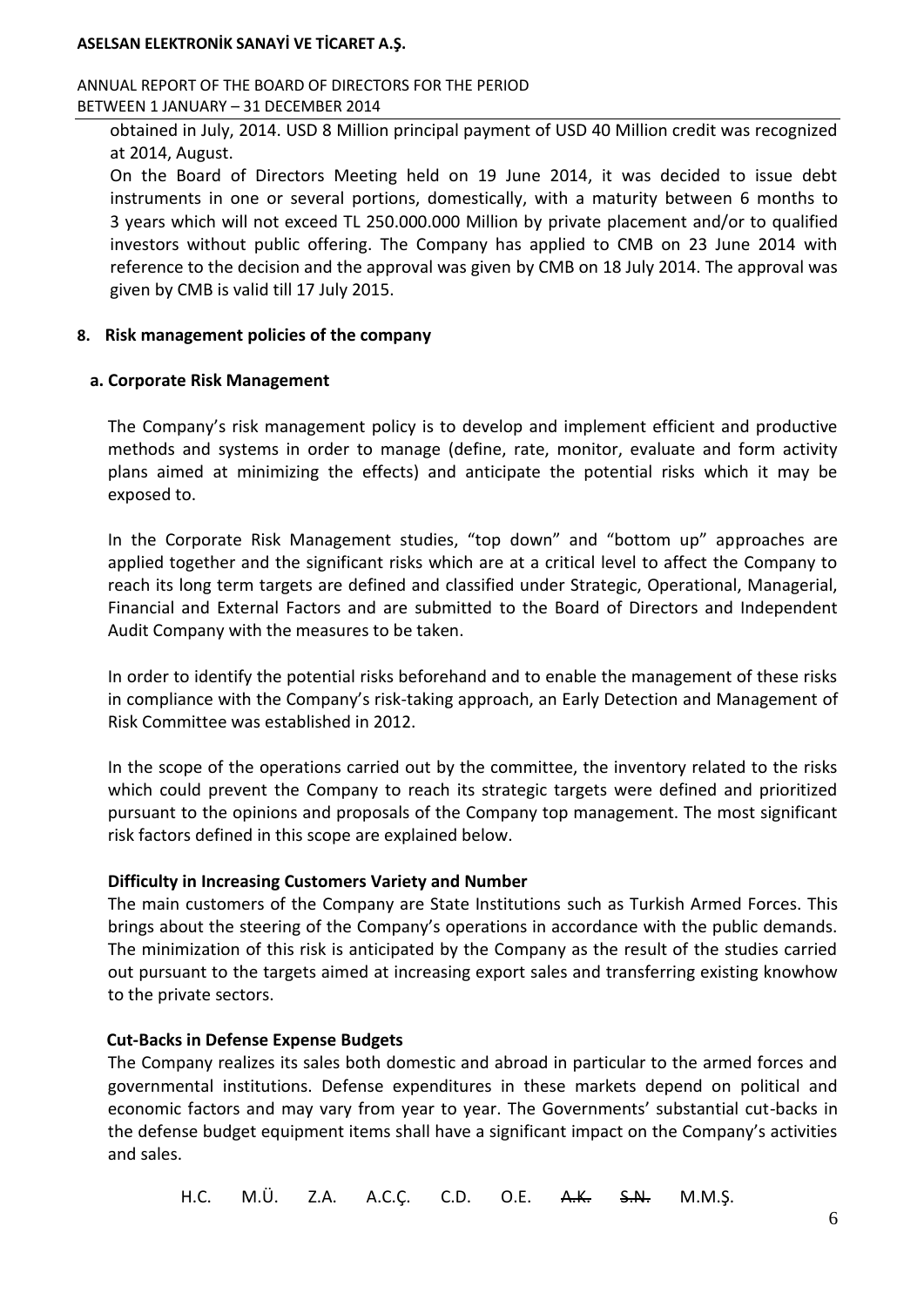#### ANNUAL REPORT OF THE BOARD OF DIRECTORS FOR THE PERIOD BETWEEN 1 JANUARY – 31 DECEMBER 2014

Cutting down defense expenses except the percentage which is reserved for equipment for a country can be regarded as an indicator of transformation to a more modern army with more improved equipment. These kinds of developments can provide new opportunities to Company attendantly since they increase demand to equipments which are produced advanced technology.

#### **Supplier and Subcontractor Risks**

As for the Company which works with various number of local and foreign suppliers and subcontractors, provision of material quality and sustainable supply is essential in terms of operational results.

The probable inter-country political or economic developments constitute a supply risk for the critical materials supplied from abroad. Difficulties have been experienced in settlement of suppliers and subcontractors at defense industry in Turkey until recently. Emphasis is put on having a strong structure of supporting industry in order to minimize risk arising from suppliers and subcontractors which cannot reach intended technical sufficiency, specialty and performance.

### **Compliance with Technological Developments**

An important feature of defense sector is high level technology and continuous progress in the technology utilized. This situation leads to changes in demands of the customers with regards to the product, systems, services and etc. Investing in and utilizing new technologies in the products is necessary to increase the Company's power of competition and success. Effective and systematical technology management and timely investment of value added technology is a priority for the profitability and sustainability of the Company. Relations developed with the armed forces and related procurement authorities support the predetermination of the demands. Technology management operations were started to be conducted under R&D and Technology General Vice Management that was established within the company. Moreover, Engineering Group Presidency within Sector Presidency gave a boost to General Vice Management which is mentioned above in preparation of technology roadmap by providing participation to Technology and R&D Management Committee.

### **Fixed Price and Fixed Term Contracts**

The products and systems produced by the Company have a complex structure considering their technology, high quality and performance requirements, tough working conditions and sales contract stages. This complexity, being a general feature of the sector in which the activities are carried out, is an element to cause the design, development and production cost estimations and contract terms to go above their initial planned status. The deviations (inflation, exchange rate and interest) in the assumptions made during the contract term may lead as a result of an increase or decrease in profits for the fixed price contracts.

### **Global Economic Slowdown and Financial Crisis**

Recession and crisis in global economy have an adverse impact on the economic activities of the countries and as a result may cause cut-backs in the defense budgets. This situation brings along the risks of decrease or cancellation in local or foreign customer requests, pressure of the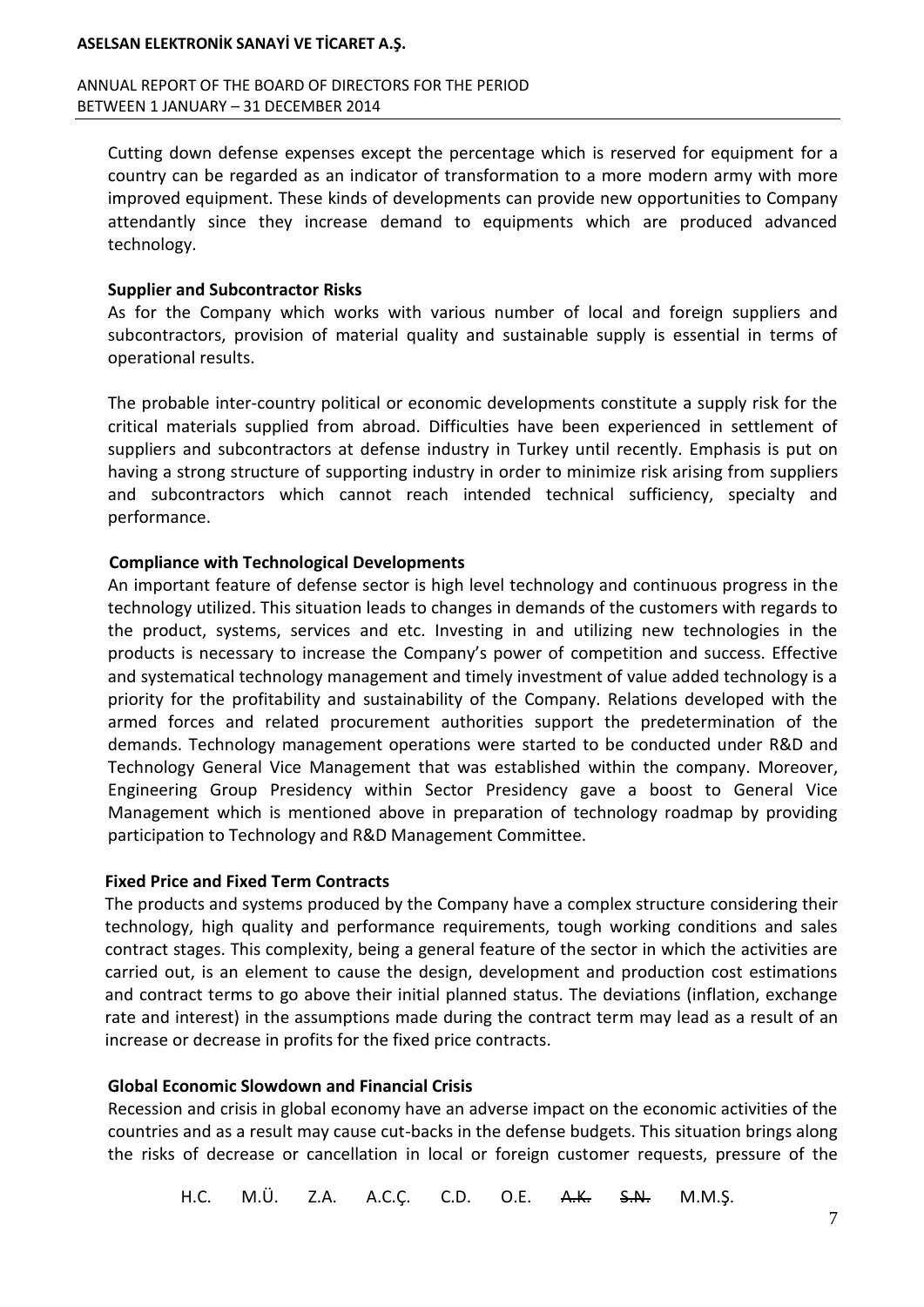#### ANNUAL REPORT OF THE BOARD OF DIRECTORS FOR THE PERIOD BETWEEN 1 JANUARY – 31 DECEMBER 2014

customers regarding price and profitability, slowdown of investments with respect to the Company. Another impact of the global crisis is the increase of costs in connection with the vagueness caused by the fluctuation in financial markets. When the economic situation of Turkey is considered, it is anticipated that the possibility of the mentioned risks to be realized in the prospective period shall be low, yet the markets are still monitored very closely.

### **b. Financial Risk Management**

In forming the financial risk management model of the Company, "Asset- Liability Management (ALM) Model" has been taken as the basis and foreign exchange risk, interest risk and liquidity risks have been defined as financial risks.

In the balance-sheet financial risk management, exchange risk, interest risk and liquidity risk which shall affect the assets and liabilities of the Company are defined, measured, managed and reported. Therefore, the adverse affects of the changes in financial markets on the Company's financial performance are minimized. In order to minimize the risks, the derivative financial tools are also utilized.

Off-balance-sheet financial risks arise from the inconsistency of cash inflows and outflows on the basis of currency or the deviation of the cash flow dates. Pursuant to off-balance-sheet financial risk management, financial risk management techniques aimed at protecting the targeted profitability of the projects are used.

Financial risk management is also applied by the Company's subsidiaries and affiliates pursuant to the policies approved by their own managing bodies.

### **i. Foreign Exchange Risk and Management Policy**

The main principle in foreign exchange management is to minimize the impact of the foreign exchange fluctuations by preventing foreign exchange short or long positions.

To define foreign exchange risks, taking the periodical foreign exchange position into consideration, loss and profits which would arise from upwards or downwards changes are calculated and the possible impacts of the foreign exchange risk incurred are measured. In this scope, the possible changes in foreign currency sensitive assets and liabilities for prospective financial periods are considered and the foreign currency position is estimated. The short foreign exchange position of the Company is monitored in balance sheet and off balance sheet. The Company finances its activities mainly with the advance payments received in foreign currency and the advances taken are subject to revaluation as they are denominated in foreign currency. Although substantial part of the advances taken is used in foreign currency denominated material purchases, monitoring the purchased material in terms of TL as they are recorded in the balance sheet causes the Company to be in short position. Such short position is structural as it is obligatory that the stocks and research and development costs are monitored in terms of TL and derivative tools out of cash portfolio are not used in its management.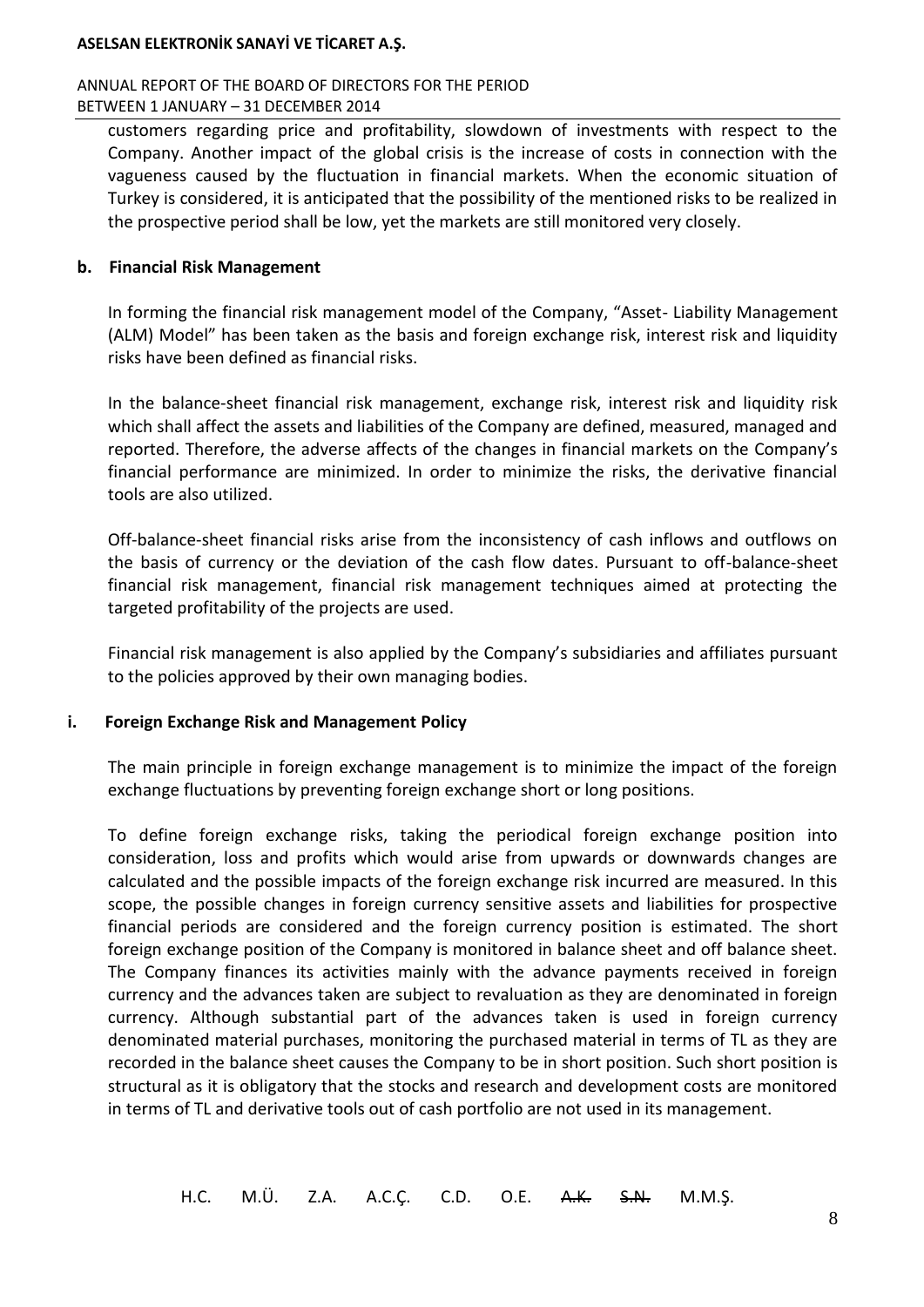### ANNUAL REPORT OF THE BOARD OF DIRECTORS FOR THE PERIOD BETWEEN 1 JANUARY – 31 DECEMBER 2014

During the periods when Turkish Lira devalues, net foreign exchange loss is incurred but the sales revenues and operating margin increase due to the reason that the 75% of the Company's backlog is denominated in foreign currency. Therefore, the adverse impact of the net foreign exchange loss is balanced with the increase in the operating margin.

As of 31 December 2014, as per financial statements prepared according to the Turkish General Notification of Accounting System Application (TGNASA), the company has a short position of TL 1.312.097.756 (31 December 2013: TL 1.112.855.063). 80% of the related position is USD (31 December 2013: 72%) and 20% of the balance is EURO (31 December 2013: 28%).

The foreign exchange gain and loss noted in the financial statements are mainly comprised of the information indicated in the financial statements prepared in accordance with the TGNASA including the subsidiaries MİKES and ASELSANNET which are subject to consolidation.

| Foreign Exchange Sensitivity Analysis Table of the Company Prepared According to<br><b>TGNASA</b> |               |              |  |  |
|---------------------------------------------------------------------------------------------------|---------------|--------------|--|--|
| As of 31 December 2014                                                                            |               |              |  |  |
| Profit/Loss                                                                                       |               |              |  |  |
| Foreign currency<br>Foreign currency                                                              |               |              |  |  |
|                                                                                                   | gaining value | losing value |  |  |
| In the event USD changes by 10% against TL:                                                       |               |              |  |  |
| 1- USD Net Assets/Liabilities<br>(105.480.362)<br>105.480.362                                     |               |              |  |  |
| In the event EURO changes by 10% against TL:                                                      |               |              |  |  |
| 2- Euro Net Assets/Liabilities<br>(25.680.584)<br>25.680.584                                      |               |              |  |  |

### **ii. Interest Risk and Management Policy**

The interest risk is defined by using the difference between the assets sensitive to interest in a certain term and liabilities sensitive to interest (gap analysis) and such difference is calculated by the help of the maturity ladder of the balance sheet. In the scope of fund management, a sensitivity test is carried out to measure the interest risk of the interest sensitive assets in the portfolio.

Company used total amount of USD 87 Million credit with 2,1% fixed interest rate, 3 years nonpayment, 5 years fixed term from Defense Industry Support Fund by means of USD 40 Million at 18 August 2011, USD 25 Million at 21 March 2013 and USD 22 Million 31 July 2014 and USD 79 Million credit balance exists by 31 December 2014. There is no interest risk due to since the credits have fixed interest. Company has USD 77,5 Million credit balance from Türk Eximbank by 31 December 2014 order to absorb exportation financing.

The loans have a maturity of 240 days and they are indexed to LIBOR. Since LIBOR levels tend to remain low and Türk Eximbank demands 1% additional spread rate in order to Support export, the Company's sensitivity to floating rate loans is kept at minimum.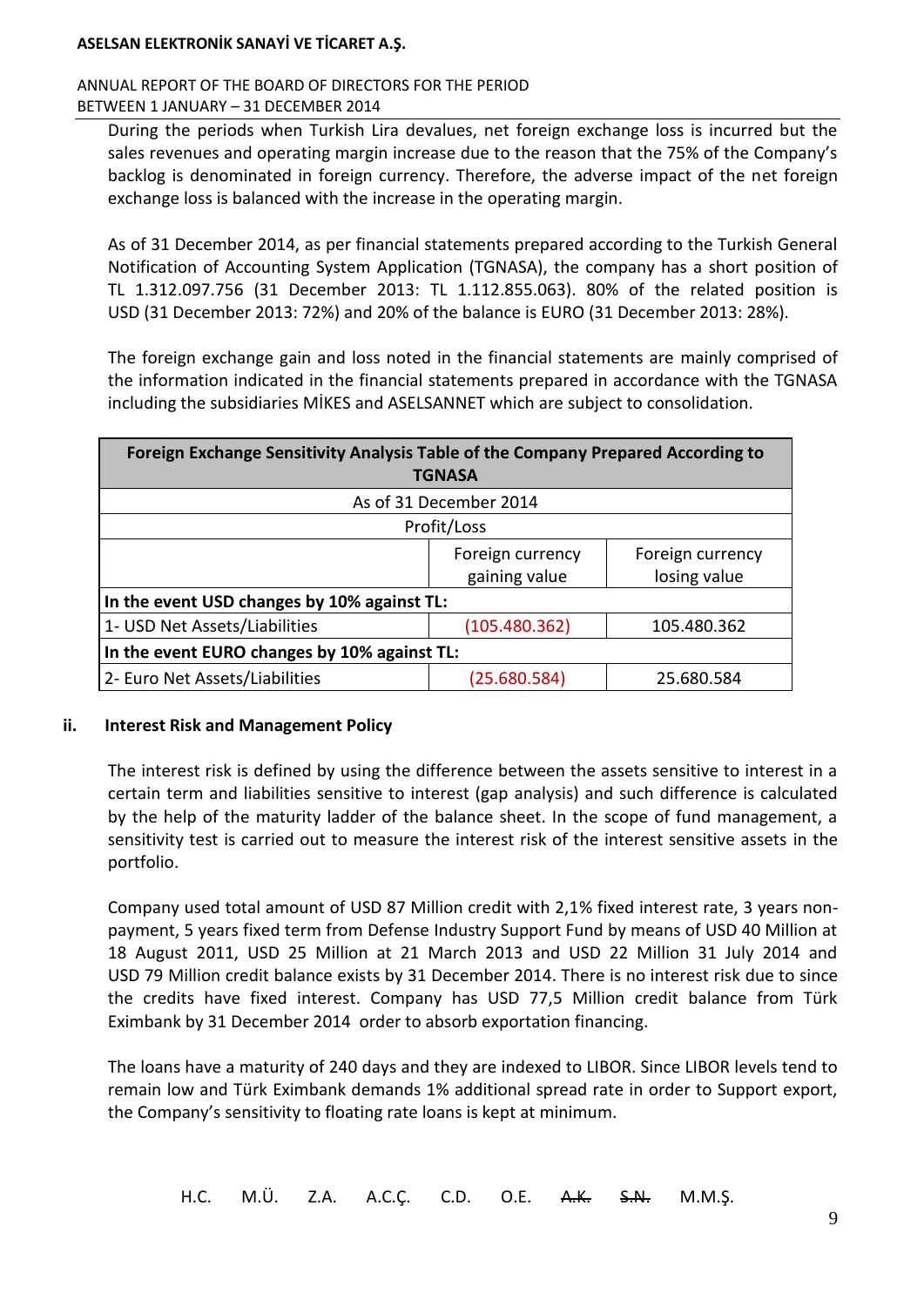ANNUAL REPORT OF THE BOARD OF DIRECTORS FOR THE PERIOD BETWEEN 1 JANUARY – 31 DECEMBER 2014

#### **iii. Liquidity Risk and Management Policy**

Liquidity Risk comprises the risks when the matured liabilities cannot be fulfilled, when the increase in assets cannot be funded and the risks which arise due to the transaction realized in non-liquid markets.

Liquidity risk is managed by considering short term liabilities, assets with high liquidity, anticipated cash flows and balance sheet maturity ladder. In this scope, sufficient level of cash and assets which may be convertible to cash is maintained, attention is paid that the Company finances its activities without using any loans and the resources of funding are varied by keeping the bank credit limits ready for any instant cash requirement. As of 31 December 2014, 48% of the total resources are comprised by the advance payments taken and when this is considered, the liquidity risk is at low levels as no maturity inconsistencies are experienced in the working capital management.

#### **iv. Credit Risk and Management Policy**

The substantial part of the Company's present credit balance are comprised by the performance bonds and advance payment guarantees (letter of guarantees) granted to the customers in scope of agreements and which are monitored off balance sheet. Within this scope to manage the credit limits at the banks, risk balances are monitored periodically and necessary transactions are done for the letter of guarantees related to the agreements of which the liabilities are fulfilled to be deducted from the risk.

#### **v. Capital Risk Management**

In the capital management of the Company, enabling a debt-equity balance that would minimize the financial risks and costs to the lowest level is taken care of. The objective of the Company is to guarantee a consistent growth by means of the funds gained through its activities while providing its shareholders a regular dividend income and. The Company aims to keep its capital structure in balance by means of dividend payments as cash or in return for shares and issuance of new shares.

## **9. Other issues not included in the financial statements but which would be beneficial to the users**

- a) As of 31 December 2014, the Company has a backlog of TL 10,3 Billion (approximately USD 4 Billion) and these orders include the period until 2025.
- b) No Extraordinary General Assembly was held during the period 01 January and 31 December 2014.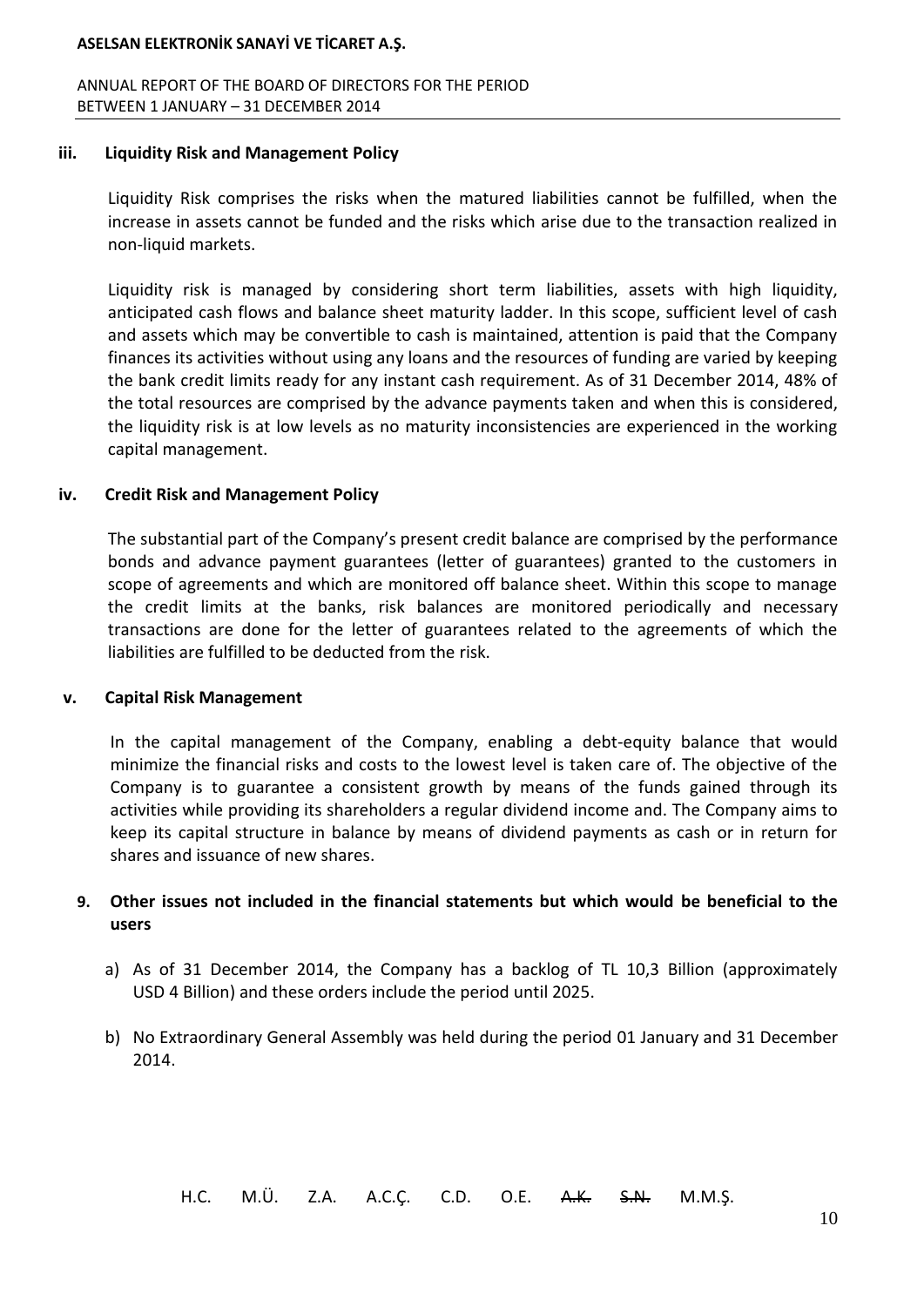ANNUAL REPORT OF THE BOARD OF DIRECTORS FOR THE PERIOD BETWEEN 1 JANUARY – 31 DECEMBER 2014

## **10. Significant events between 01 January – 31 December 2014 accounting period and the Board of Directors Meeting date when the relevant financial statements shall be negotiated**

- a) With the decision of Board of Directors' decision on consolidation of MİKES Mikrodalga Elektronik Sistemler Sanayi ve Ticaret A.Ş. (MİKES), by means of take over and ASELSAN Elektronik San. ve Tic. A.Ş (Company) according to simplified merger procedure has been determined and dissolution of MİKES has been registered by 20 January 2015. Thereby, MİKES has been devolved to Company with its all assets and liabilities through complete succession accordingly II-23.2 Consolidation and Division Rescript of CMB, 136<sup>th</sup> and other articles of Turkish Commercial Code and  $19<sup>th</sup>$ ,  $20<sup>th</sup>$ ,  $21<sup>st</sup>$  articles of Corporate Tax Law and MİKES has dissolved without liquidation by 20 January 2015. All rights and liabilities of MİKES have been inherited to assignee Company by 20 January 2015.
- b) An agreement regarding the Acoustic Decoy System for Submarines (Launcher), valuing TL 34.000.000,- has been signed between ASELSAN and Ministry of National Defense. Within this context, the deliveries of the Launcher Systems which will be developed and produced by our Company will be made in 2018-2019.
- **11. Anticipations for the development of the company, significant developments with respect to company activities and financial status, to observe whether past period targets were reached or not, whether the general assembly resolutions were fulfilled or not, and in the event the targets were not reached and the resolutions were not fulfilled, information regarding the grounds and assessments**

On 05 March 2013, the guidance on Group's financial results of 2013 shown below were disclosed to public:

- Consolidated income growth (TL): 15-17%
- EBITDA (Consolidated and adjusted): 18-20%
- Consolidated investment expenditure: Approximately TL 175 Million
- Ratio of the consolidated Research and Development (R&D) expenses financed by Company resources to the consolidated sales: 6%

The growth in consolidated income in line with this increase in exchange rates is 15% in 2014. EBITDA (Consolidated and adjusted) was 18%. Ratio of the consolidated Research and Development (R&D) expenses was 6%.

The expectations of Group on consolidated financial results for 2015 under normal circumstances are as follows:

- Consolidated income growth (TL): 16-20%
- EBITDA (Consolidated and adjusted):18-20%
- Consolidated investment expenses: Approximately TL 120 Million
- Ratio of the consolidated Research and Development (R&D) expenses financed by Company resources to the consolidated sales: At the level of 6%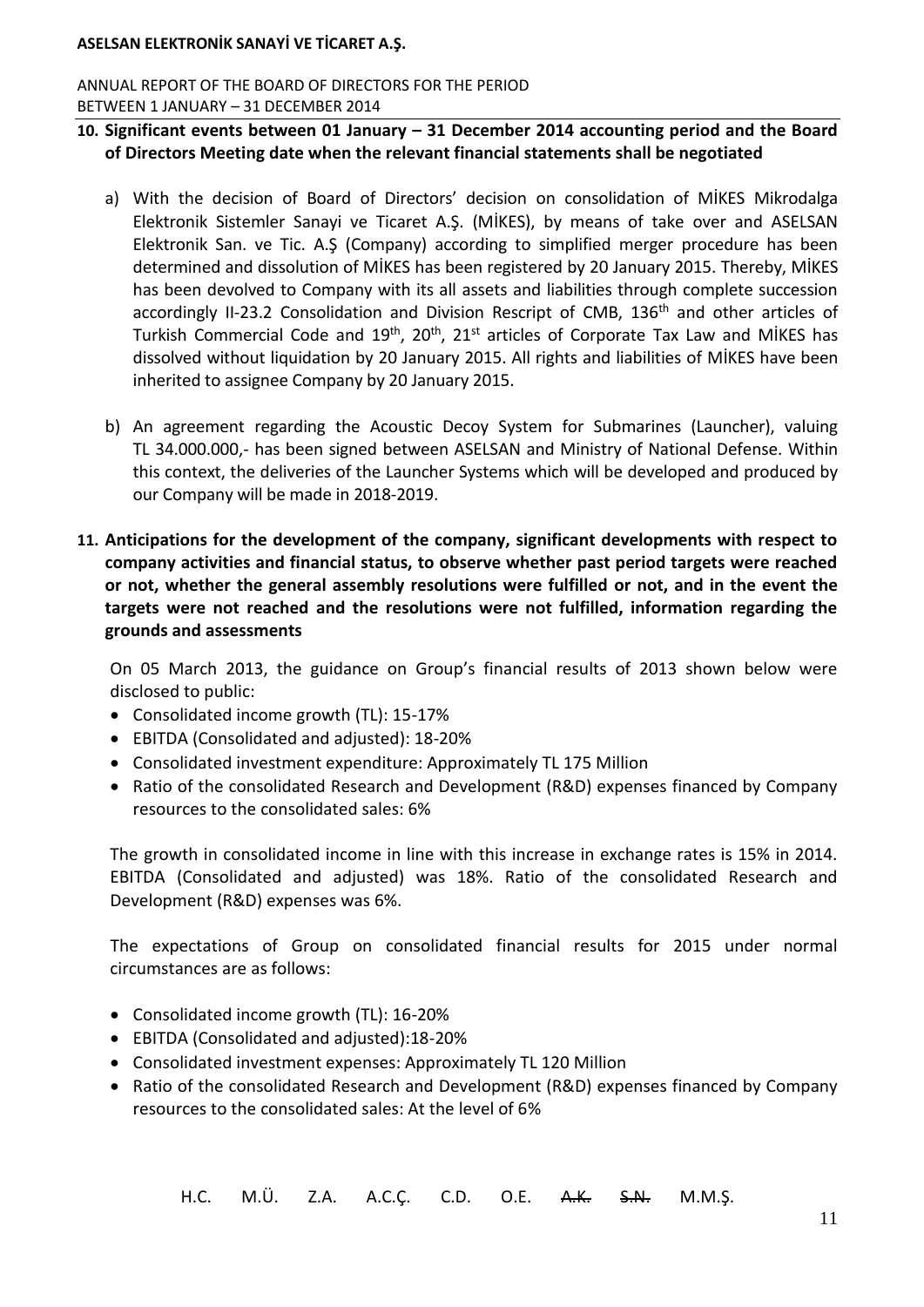#### ANNUAL REPORT OF THE BOARD OF DIRECTORS FOR THE PERIOD BETWEEN 1 JANUARY – 31 DECEMBER 2014

These expectations are based on the yearly average of USD/TL parity to be 2,42: EUR/TL parity to be 3,01.

The Company's vision is "to become one of the first 50 defense industry companies in the World". 5 year strategic plans are prepared in the context of this vision. All operations are realized consistent with the strategic plan, in order to reach the defined targets. In this respect, qualified labor force, maturated procedures, resources reserved for R&D, infrastructure and organization and technology at World level have been maintained.

The Company has been in the most prestigious list, "Defense News Top 100", which is published by "Defense News" magazine since 7 years and is aimed to increase its ranking in the list.

In order to achieve the sustainable growth:

- 75% of machine/device investment which belongs to the new facility in Radar and Electronical Battle area, the greater part of constructing investment was completed in Ankara Gölbaşı Region.
- The joint ventures, United Arab Emirates, Kazakhstan and Jordan established in the last three years, received purchase orders approximately USD 27 Million during 2014.
- On March 2014, "ASELSAN Hassas Optik Sanayi ve Ticaret A.Ş." was established, 50% of which belongs to the Company and the remaining to Sivas Optik Malzemeleri Sanayi ve Ticaret A.Ş. Ultraviolet, visible, close infrared line sensitive optical instruments which are normally designed by ASELSAN and produced abroad will be produced in Sivas facility after the construction of the facility.
- ASELSAN Bilkent Micro Nanotechnology Industry and Trade Inc. titled company, which belongs 50% to ASELSAN and 50% to İhsan Doğramacı Bilkent University, was established with the purpose of producing every kind of semiconductor and micro and nano dimensional instruments which including similar materials. Capital of the company is TL 18.000.000 and establishment was registered officially at 11 November 2014.
- The quality and technological perspectives of the cooperation formed with the universities have been increased.
- The efforts to form an eco-system with the sub-industry companies and SME's have continued.
- Company will operate in civil electronic areas which demand high technology.
- Inorganic expansion will be also evaluated as well as organic expansion.

According to decisions made in the General Assembly Meeting held on 31 March 2014,

- Cash dividend payments of 2013 profit began as of 30 May 2014, finished by the end of 2014.
- $\bullet$  The decision made to amend the  $6^{\text{th}}$  article of Articles of Association was registered together with the General Assembly Meeting Decisions on 02 April 2014, disclosed on 07 April 2014. The amendment in the Articles of Association was sent together with a copy of Trade Registry Gazette to CMB and Customs and Trade Ministry.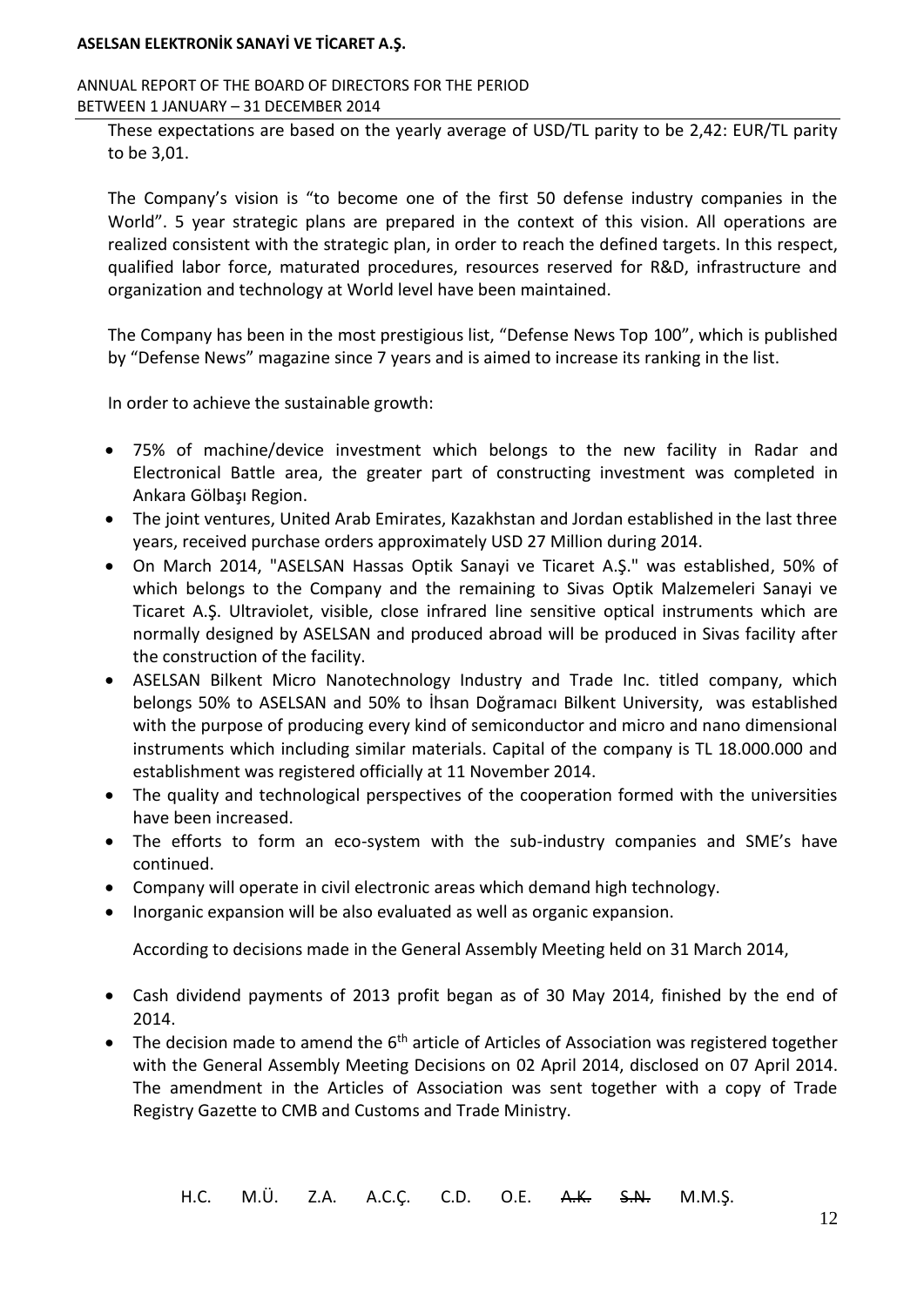ANNUAL REPORT OF THE BOARD OF DIRECTORS FOR THE PERIOD BETWEEN 1 JANUARY – 31 DECEMBER 2014

#### **12. Corporate governance principles compliance report**

The report is provided with Annex-1.

# **13. Research and development activities realized**

The Group, being a leading defense industry establishment developing advanced technology system solutions on land, air, naval and aerospace platforms, has given importance to R&D activities and technological gains and targets to spend approximately 6% of the annual turnover to its R&D activities financed with its own resources.

By monitoring all kinds of technological developments with respect to product/technology systems for land, air, naval and aerospace platforms, the design, development and production of product/technology which includes advanced technology on the basis of not only using the technology but also having a structure to transfer/sell the technology it develops in national and international cooperation environments.

In order to increase the national contribution share in the projects, great effort is being paid for utilizing the existing local technological possibilities. For this purpose, cooperation with universities and some R&D institutions are formed and using of local subcontractors and sub-industry have become significant.

As for the projects carried out within the Group, the R&D discount in compliance with the provisions of the Law on Corporate Tax numbered 5520 and R&D central application pursuant to the Law regarding the support of R&D activities numbered 5746 are being implemented together. For the R&D projects which are not aimed for public, the approval of TEYDEB (Technology and Innovation Support Programs Directorate) is taken and they are supported by this institution. Within the Company, there are 5 R&D centers namely Defense System Technologies (SST), Radar Electronic Warfare and Intelligence Systems (REHİS), Microelectronics, Guidance and Electro-optics (MGEO), Communication and Information Technologies (HBT) and Transportation, Security, Energy & Automation Systems Business Sector (UGES). MİKES, which is an affiliate subject to consolidation and which also has 1 R&D center. 2.283 people are employed at the Group R&D centers.

The Company also is active in Teknokent facility within Middle East Technical University in scope of the Law numbered 4691 on Technology Development Regions. 167 people are employed within this region.

# **14. Amendments to the Articles of Association during the period along with the grounds**

In the General Assembly Meeting held on 31 March 2014, it was decided to amend the  $6<sup>th</sup>$ article of Articles of Association in order to become coherent with Turkish Trade Law and the amendments were registered and disclosed in Trade Registry Gazette.

### **15. The kinds of issued capital market instruments and their amounts, if any** None.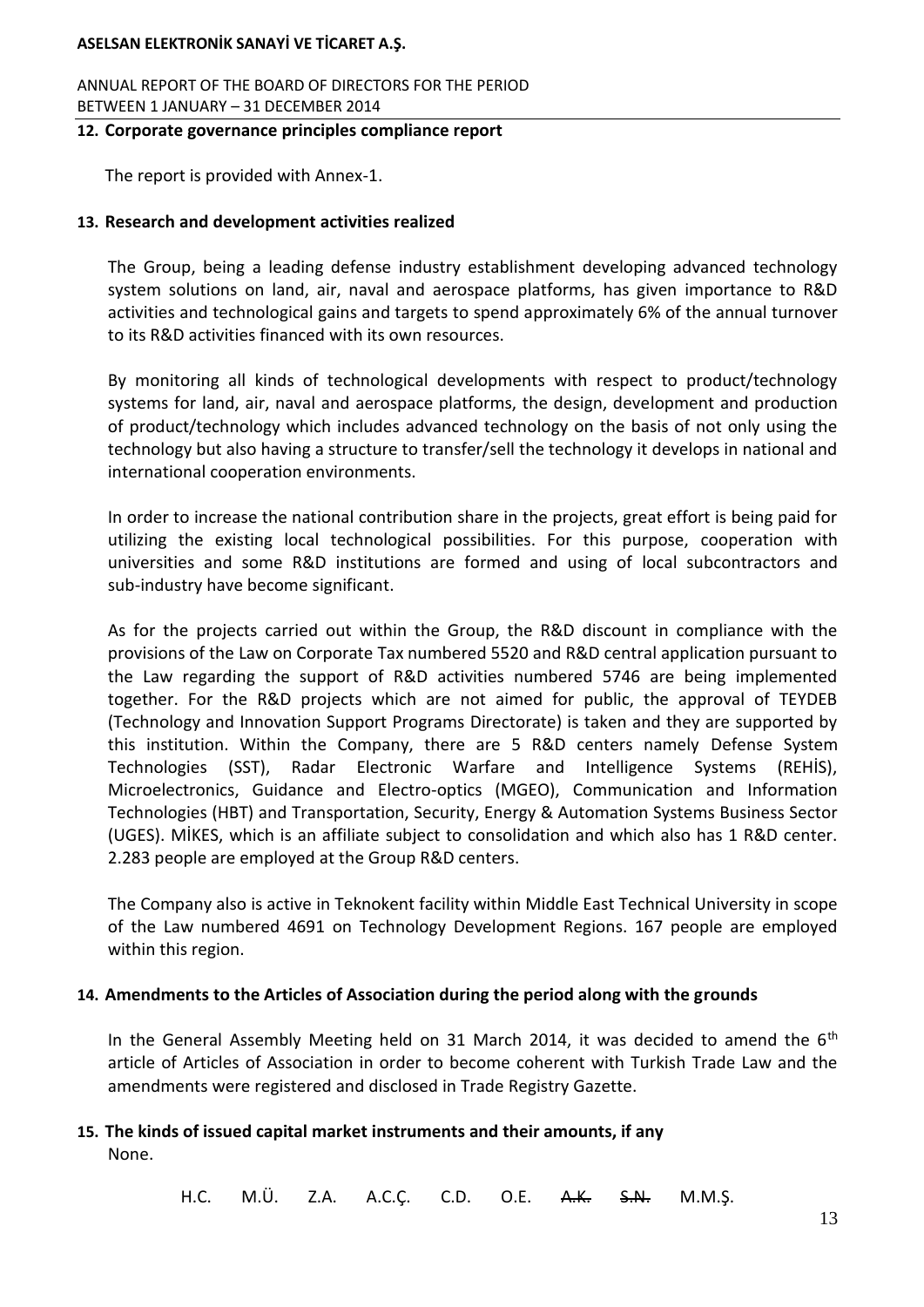ANNUAL REPORT OF THE BOARD OF DIRECTORS FOR THE PERIOD BETWEEN 1 JANUARY – 31 DECEMBER 2014

#### **16. The sector the Company operates in and its position within the sector**

The Company is a leading defense industry institution developing advanced technology system solutions in land, air, naval and aerospace platforms.

The Company being an institution of TAFF is in a position of a technology center in the fields of design, development, manufacturing, system integration, modernization and after sales services of military and civil communication systems, avionic systems, electronic warfare and intelligence systems, radar systems, command and control systems, naval warfare systems, electro-optic systems and products.

Ranking of Company international, country-wide, sectoral rating systems is showed at table below:

| Corporation                                     | Research/Study                                                                 | <b>Related</b> | Ranking        |                 |
|-------------------------------------------------|--------------------------------------------------------------------------------|----------------|----------------|-----------------|
|                                                 |                                                                                | Period*        | <b>Current</b> | <b>Previous</b> |
| <b>International Ratings</b>                    |                                                                                |                |                |                 |
| Defense News Journal                            | Defense News Top 100                                                           | 2014           | 67             | 74              |
| <b>SIPRI</b>                                    | SIPRI Top 100                                                                  | 2014           | 65             | 87              |
| <b>European Commission</b>                      | World R&D Expense The First 2500<br>Company                                    | 2014           | 1.169          |                 |
| <b>National Ratings</b>                         |                                                                                |                |                |                 |
| İstanbul Chamber of Industry                    | ICI 500 Biggest Industry Companies                                             | 2014           | 35             | 46              |
|                                                 | ICI 500 - Private Companies                                                    | 2014           | 31             | 41              |
| Fortune Journal                                 | The Biggest 500 Companies                                                      | 2014           | 51             | 63              |
| Capital Journal                                 | The Biggest 500 Private Companies                                              | 2014           | 65             | 77              |
| TEA (Turkish Exporters'<br>Assembly)            | The First 1000 Exporter Companies                                              | 2014           | 107            | 128             |
| <b>Turkish Time Journal</b>                     | R&D Top 100 Research                                                           | 2014           | 1              | 1               |
| <b>Brand Finance</b>                            | The Most Valuable Brands (100<br>Brands)                                       | 2014           | 38             | 37              |
| Superbrands                                     | The Most Valuable Brands (134<br>Brands)                                       | 2015           |                | No raking.      |
| <b>Bloomberg Businessweek</b>                   | Most Popular 50 Companies<br>(Intercollegiate)                                 | 2014           | q              | 11              |
| Universum                                       | Ideal Employers (Engineering and<br>Information Technologies-100<br>Companies) | 2014           | 1              | 3               |
| Ministry of Science, Industry<br>and Technology | Top of the Private Sector R&D<br>Centers                                       | 2014           | 1              |                 |
| World Newspaper and DHL<br><b>Express</b>       | Incentive Awards Stars of Exporters - Award of Exporter of the Year            |                |                |                 |

*\* "Related period" is the period when last explanation has been made.*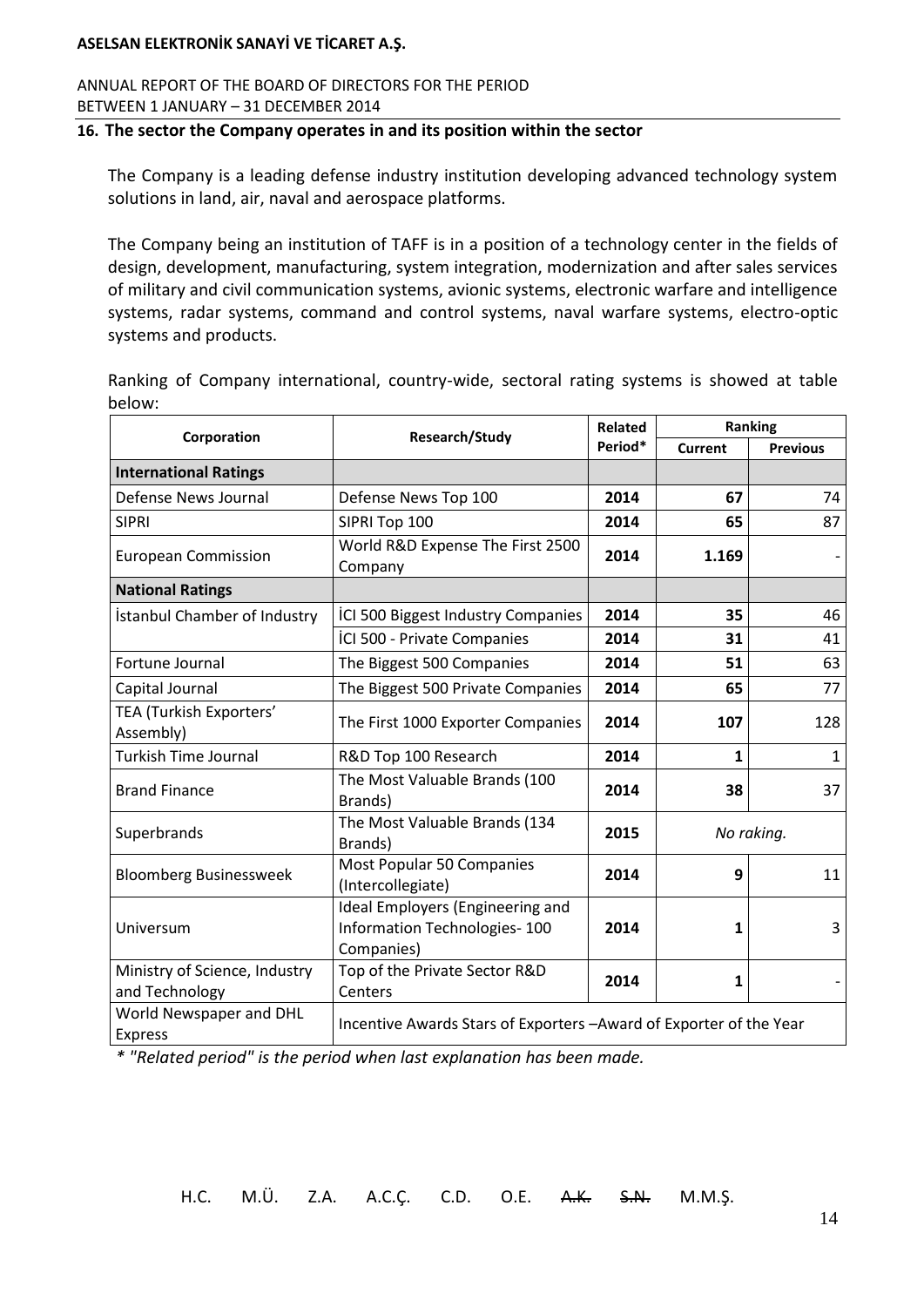ANNUAL REPORT OF THE BOARD OF DIRECTORS FOR THE PERIOD BETWEEN 1 JANUARY – 31 DECEMBER 2014

### **17. Progress in investments and degree of incentive utilization if any**

#### **Progress in Investments**

Directing the Company resources to profitable fields with high added value where advanced technology is used is anticipated in the first place by considering the global tendencies, technological developments and the actual and prospective requirements of all customers in particular the Turkish Armed Forces. The investments in the Company are realized by considering the technological plans, strategic plans and project requirements. Below are the leading investments in scope of these:

- A new facility investment is being made in the field of Radar and Electronic Warfare in Ankara province, Gölbaşı district. Moving to compound has been started by the end of 2014, commissioning of compound is aimed at the first quarter of 2015. Upon the realization of this investment in scope of a structural growth, the product range of engineering, production, test and logistics support services in the field of Radar and Electronic Warfare shall be extended.
- Investments to meet the infrastructure and equipment requirements to be used with the R&D projects within the year are being carried out in compliance with the investment plan prepared pursuant to the efficient resource utilization principle.

#### **Degree of incentive utilization if any**

The 1501 Industrial R&D Projects Support Programme has been formed in order to encourage the R&D operations of the companies creating added values at company level and to contribute to the enhancement of the R&D ability of the Turkish industry by this means. It has benefited from incentives amounting to TL 4,5 Million within the scope of TÜBİTAK TEYDEB projects which are current at 2014.

5 new projects within the scope of 1511-Prioritized fields' research Technologies development and innovation program were signed in 2013 and started being executed. It has been benefited from TL 2,2 Million incentive at 2014 which is allocated by TÜBİTAK TEYDEB.

The support process of the 3 projects have been initiated as of July 2010 by 1509 EUREKA-International Industrial R&D Projects Support Program where market oriented projects for developing products and processes to be commercialized in short term are supported and an incentive amount of TL 1,3 Million was used at 2014.

29 projects were executed in the year 2011, 2012, 2013, 2014 and came into effect within the SAN-TEZ R&D support programme aimed at supporting the postgraduate and/or doctorate thesis works which shall contribute to increasing the competitiveness in international markets by means of commercializing the scientific studies at the universities and institutionalizing the University – Industry cooperation.

The 1007 Public Institutions R&D Project Support Program has been formed in order to meet the requirements of the Public Institutions with R&D or to support the projects aimed at solving their problems. In scope of this support 4 R&D projects are still ongoing.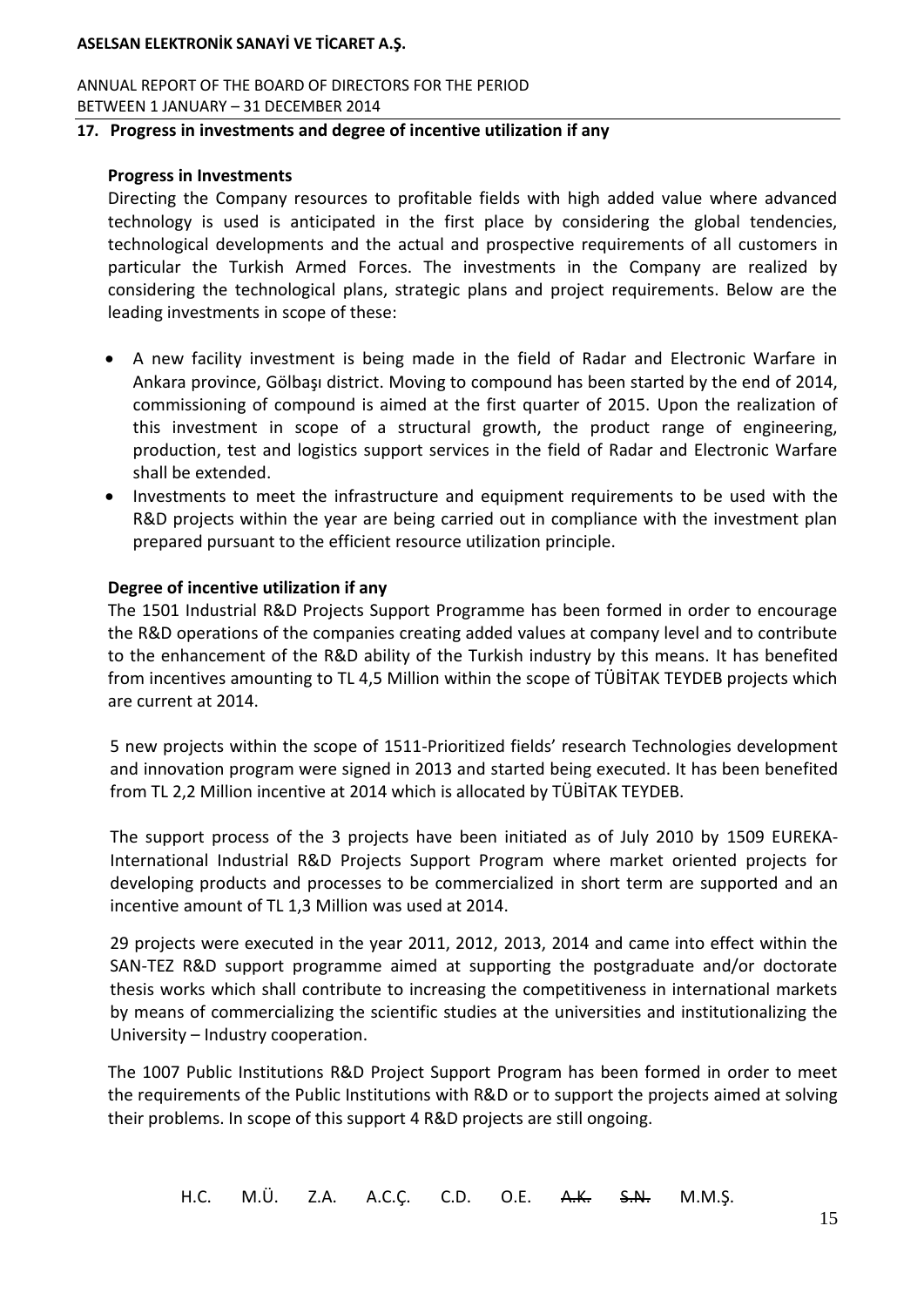#### ANNUAL REPORT OF THE BOARD OF DIRECTORS FOR THE PERIOD BETWEEN 1 JANUARY – 31 DECEMBER 2014

Within the scope of the European Commission  $7<sup>th</sup>$  Cooperation Framework Programs, 4 integration projects were executed and went into effect and 1 project which was initiated in 2008 was completed in June 2012 with success. In the "Circulation of the Researchers, Return Grants; Individual Support Private Programme" within the scope of the European Commission 7<sup>th</sup> Cooperation Framework Programmes, 3 projects have gone into effect in the years 2010 and 2011.

Expenses regarding the foreign market research travels realized with respect to the products and the foreign office expenses are used up by the rate and amount of subsidies implemented within the scope of Governmental Grants for Export.

Within the Decision Regarding the Governmental Grant in Investments, there are 4 Investment Incentive Certificates taken from the Turkish Republic Prime Ministry Undersecretariat for Treasury General Directorate of Incentives and Implementation. With such incentive certificates, VAT exemption and customs tax exclusion are utilized. VAT exemption is applied in domestic and foreign purchases and customs tax exemption is used in foreign purchases.

Income tax withholding incentive, insurance premium support, stamp tax exemption and R&D discount are utilized within the scope of the Law numbered 5746. Income tax withholding incentive, insurance premium support and stamp tax exemption is utilized by being calculated over the salaries of the R&D personnel and not being paid to the relevant institution and the R&D discount is utilized by means of applying a discount on the corporate tax return. Aforesaid law is valid until the date of 31 December 2023.

Within the scope of the Teknokent Law numbered 4691, incentive on witholding income tax, insurance premium support and stamptax exception is applied. These are utilized by making calculations on R&D and software personnel wages and not being paid to the related institution. The gain obtained with reference to the execution of Technology Development Zones Law numbered 4691 is exempted from the corporate tax of 31 December 2013.

Because of being an R&D center as of 01 January-31 December 2014, TL 47 Million (31 December 2013: TL 44 Million) within the scope of income tax withholding incentive, promotion of insurance premium, stamp duty exception; as a result of being active at ODTÜ Teknokent TL 7 Million (31 December 2013: TL 6 Million) incentives are used.

TL 41 Million advantage of Corporate Tax (31 December 2013: TL 18 Million) was gained from achieved earnings within the scope of law of 5746 R&D and 4691 Teknokent by the date of 01 January-31 December 2014.

At periods when Group's R&D expenses which is subject of R&D discount higher than principal amount of R&D discount which is indicated at corporate tax return, Corporate Tax ratio 20% of distinction amount evaluated as deferred tax income at financial tables.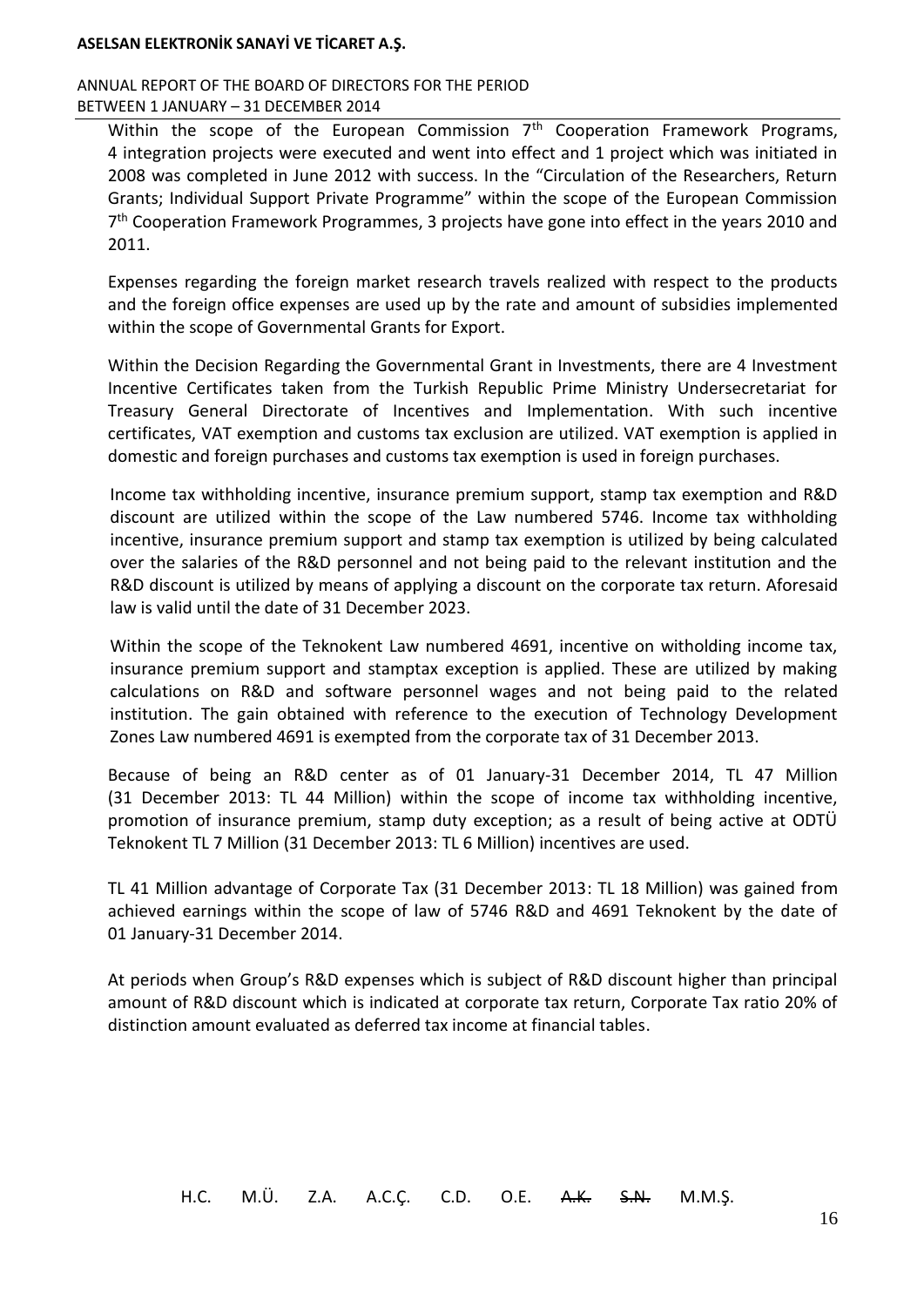#### ANNUAL REPORT OF THE BOARD OF DIRECTORS FOR THE PERIOD BETWEEN 1 JANUARY – 31 DECEMBER 2014

**18. Comments including the qualities of the production units of the company along with the capacity utilization rates and their developments, general capacity utilization rate, developments in the manufacturing of the products and services which are subjects of activity, amounts, quality, circulation and the prices compared with the previous period figures**

The capacity utilization for the period between 01 January and 31 December 2014 was realized at the level of 97%.

Substantial part of the production is realized as order based production. R&D activities are carried out for the products designed to be tailored for the customer requirements and the qualities of the system and products alone with their quantities and prices may be subject to change. Upon the usage of Enterprise Resource Planning (ERP) system, the production processes have been managed more efficiently.

**19. The prices, sales revenues, sales conditions of the products and services which are subjects of activity with their improvements within the year, developments in the yield and productivity parameters and the reasons of the substantial changes in these compared to the previous years**

The Company carries out its operations in the basic fields of: "Communication and Information Technologies", "Defense System Technologies", "Radar, Electronic Warfare and Intelligence Systems", "Microelectronics Guidance and Electro-Optics" and "Transportation, Security, Energy and Automation".

The Company's project revenues comprise, according to the relevant sales agreement terms and conditions, order based production, mass production product sales, services, commodities and progress billing sales. Sales terms and conditions are subject to change as for the respective agreements.

As for the consolidated amount of the Group realized during the period 01 January-31 December 2014 TL 2.038 Millions was generated from domestic sales and TL 460 Million was generated from foreign sales.

**20. The basic ratios regarding profitability and liabilities, as calculated on the basis of the financial statements, sales, efficiency, income generation capacity, profitability and liabilities/equity ratios in comparative basis with prior period and information about other matters and future expectations and risks that has been prepared in accordance with Capital Markets Board Communiqué Series: II and No:14.1**

As of 31 December 2014, based on Group's financial statements prepared in accordance with the Communiqué Series II, No: 14.1 "Communiqué on Capital Market Financial Reporting Standards" issued by Capital Markets Board, the net sales amount has increased 15% compared to the same period of prior year. The profit for period amounts to TL 350 Million, with an increase of 47%. Equity has increased by 19% compared to December 2013.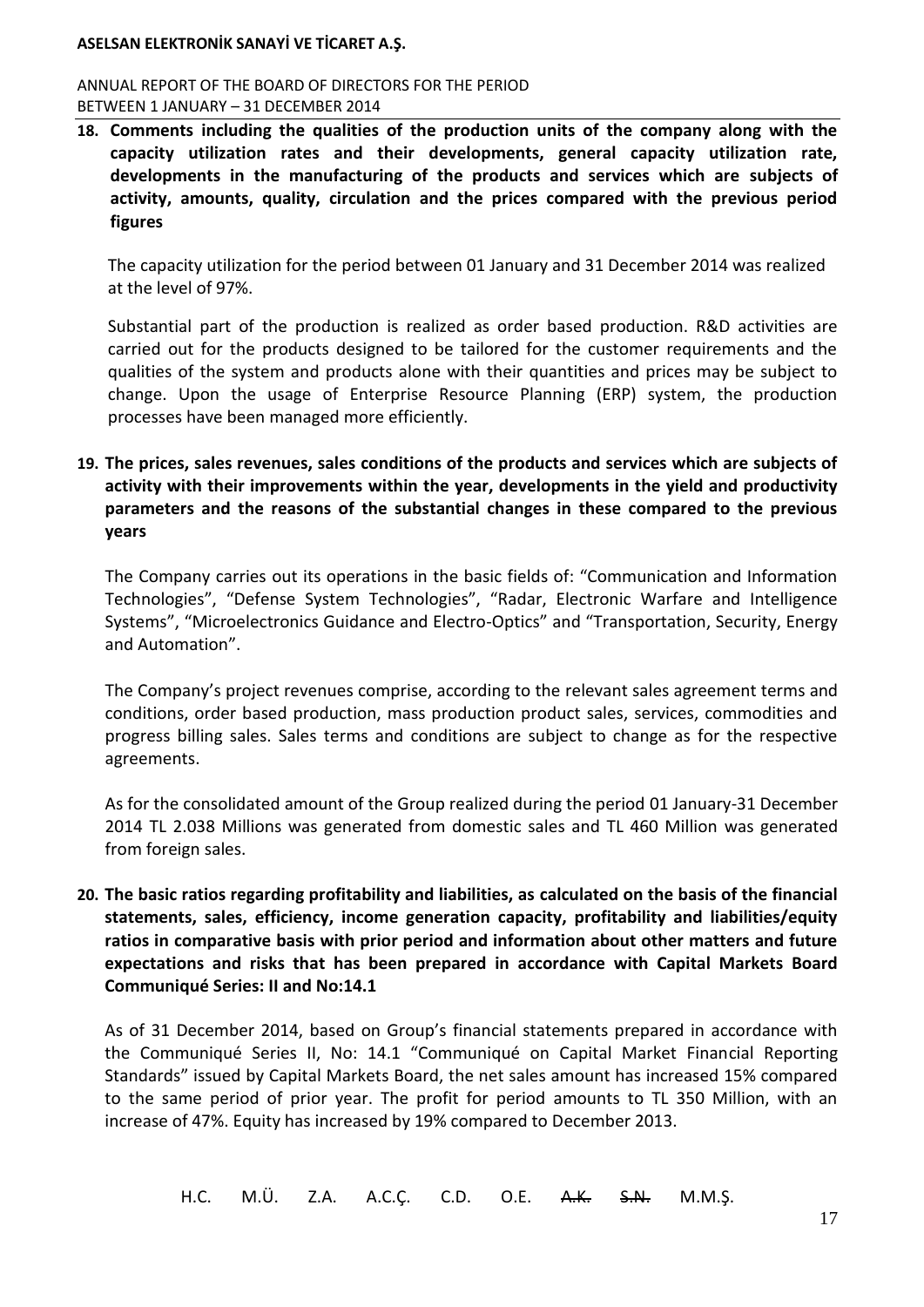### ANNUAL REPORT OF THE BOARD OF DIRECTORS FOR THE PERIOD BETWEEN 1 JANUARY – 31 DECEMBER 2014

| <b>BASIC RATIOS / CONSOLIDATED BALANCE SHEET</b>                                                                                          | <b>31 December</b><br>2014 | <b>31 December</b><br>2013 |
|-------------------------------------------------------------------------------------------------------------------------------------------|----------------------------|----------------------------|
| Current Ratio (Current Assets/Current Liabilities)                                                                                        | 1,96                       | 2,19                       |
| Liquidity Ratio (Cash and Cash Equivalents+ Financial<br>Investments+Trade Receivables+ Other Receivables/<br><b>Current Liabilities)</b> | 0,93                       | 1,01                       |
| <b>Equity / Total Liabilities</b>                                                                                                         | 0,45                       | 0,40                       |
| <b>Current Liabilities/Total Liabilities</b>                                                                                              | 0,24                       | 0,23                       |
| Non-Current Liabilities/Total Liabilities                                                                                                 | 0,31                       | 0,36                       |
| <b>BASIC RATIOS / CONSOLIDATED PROFIT TABLE</b>                                                                                           | <b>31 December</b><br>2014 | <b>31 December</b><br>2013 |
| <b>Operating Profit/ Revenue</b>                                                                                                          | 0,24                       | 0,26                       |
| Profit for the Period (Parent Company Shares) / Revenue                                                                                   | 0,14                       | 0,11                       |

The liabilities of the Group are mainly consist of the short and long term order advances received. The Group's liquidity ratio is above the acceptable levels.

### **21. Measures planned to be taken to improve the financial structure of the Company**

The Group and the Company, as for their annual budgets and implementations for the period 2012-2014, have adopted the principles as the basis to take care of savings in all kinds expenditures, to closely follow up the advances and receivables, to pay attention to the proportion of the term and currency in purchasing and sales agreements with the risk status of the domestic/foreign sellers.

## **22. Changes in the top management within the period and the names and surnames of the ones who are on duty**

Changes in the top management within the period 01 January–31 December 2014 and information regarding the ones on duty are given in the below table: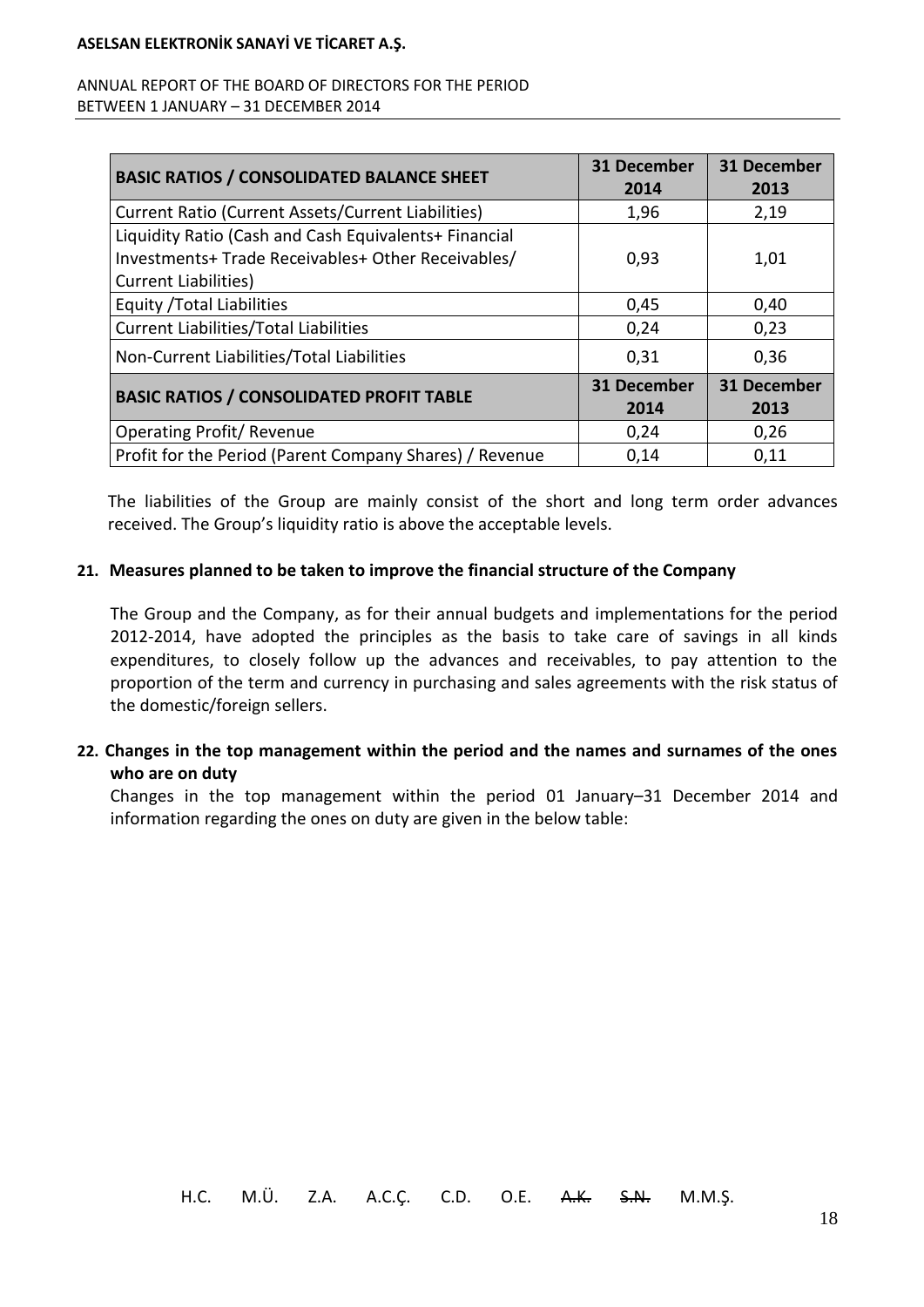### ANNUAL REPORT OF THE BOARD OF DIRECTORS FOR THE PERIOD BETWEEN 1 JANUARY – 31 DECEMBER 2014

|                                                                                          | LIST OF UPPER MANAGEMENT IN SERVICE |                                                                                                                 |                            |  |  |
|------------------------------------------------------------------------------------------|-------------------------------------|-----------------------------------------------------------------------------------------------------------------|----------------------------|--|--|
| <b>No</b>                                                                                | <b>Name Surname</b>                 | <b>Duty</b>                                                                                                     | <b>Date of Appointment</b> |  |  |
| Hasan CANPOLAT (*)<br>$\mathbf{1}$                                                       |                                     | Chairman/Managing Member                                                                                        | 31 March 2014              |  |  |
| $\overline{2}$                                                                           | Murat ÜÇÜNCÜ (*)                    | Vice Chairman / Managing Member                                                                                 | 31 March 2014              |  |  |
| 3                                                                                        | Ziya AKBAŞ                          | Member of the Board of Directors                                                                                | 31 March 2014              |  |  |
| $\overline{4}$                                                                           | Ahmet Can ÇEVİK                     | Member of the Board of Directors                                                                                | 31 March 2014              |  |  |
| 5                                                                                        | Celalettin DÖVER                    | Member of the Board of Directors                                                                                | 31 March 2014              |  |  |
| 6                                                                                        | Oral ERDOĞAN                        | Member of the Board of Directors                                                                                | 31 March 2014              |  |  |
| 7                                                                                        | Ahmet KESİK                         | Member of the Board of Directors                                                                                | 31 March 2014              |  |  |
| 8                                                                                        | Sedat NAZLIBİLEK                    | Member of the Board of Directors                                                                                | 25 June 2014               |  |  |
| 9                                                                                        | Mustafa Murat ŞEKER (*)             | Member of the Board of Directors                                                                                | 31 March 2014              |  |  |
| 10                                                                                       | <b>Faik EKEN</b>                    | CEO/President                                                                                                   | 24 July 2014               |  |  |
| 11                                                                                       | Levent AKKOYUNLU                    | <b>CFO/Vice President</b>                                                                                       | 01 September 2014          |  |  |
| 12<br><b>Yavuz BAYIZ</b><br>13<br>Baki ŞENSOY<br>Oğuz ŞENER<br>14<br>Mustafa KAVAL<br>15 |                                     | Division CEO/Vice President (Communication<br>& Information Technologies Business Sector)                       | 01 September 2014          |  |  |
|                                                                                          |                                     | Division CEO/Vice President<br>(Microelectronics, Guidance & Electro-Optics<br><b>Business Sector)</b>          | 01 September 2014          |  |  |
|                                                                                          |                                     | Division CEO/Vice President(Radar &<br>Electronic Warfare Systems Business Sector)                              | 01 September 2014          |  |  |
|                                                                                          |                                     | Division CEO/Vice President(Defense<br>Systems Technologies Business Sector)                                    | 01 September 2014          |  |  |
| 16                                                                                       | Yavuz Suat BENGÜR                   | Division CEO/Vice President(Transportation,<br>Security, Energy & Automation Systems<br><b>Business Sector)</b> |                            |  |  |
| 17<br>Hezarfen ORUÇ                                                                      |                                     | Division CEO/Vice President(Support<br>Services)                                                                | 01 September 2014          |  |  |
| 18                                                                                       | İsmet ATALAR                        | Division CEO/Vice President(R&D and<br><b>Technology Management)</b>                                            |                            |  |  |
| 19                                                                                       | Özcan KAHRAMANGİL                   | Division CEO/Vice President(Strategy and<br><b>Business Development)</b>                                        | 01 September 2014          |  |  |
| 20<br>Hüseyin YAVUZ                                                                      |                                     | Division CEO/Vice President(Human<br><b>Resources Management)</b>                                               | 01 September 2014          |  |  |
| 21<br>Abdülkadir GÖKTAŞ                                                                  |                                     | <b>Internal Audit President</b>                                                                                 | 01 September 2014          |  |  |

(*\*)Period of service of aforementioned Members of Board of Directors before last General Assembly Meeting is 10 months.*

It was decided to delegate Vice General Manager and Information Technologies Group Manager Dr. Faik EKEN for the position of ASELSAN General Manager Cengiz ERGENEMAN whose service period has ended due to age limit, with the decision of Board of Directors dated 28 May 2014. Dr. Faik EKEN assigned to position of General Manager, Yavuz BAYIZ assigned to position Vice General Manager principally with the decision of Board of Directors dated 24 July 2014. With same decision, Levent AKKOYUNLU, Hezarfen ORUÇ, İsmet ATALAR, Hüseyin YAVUZ, Baki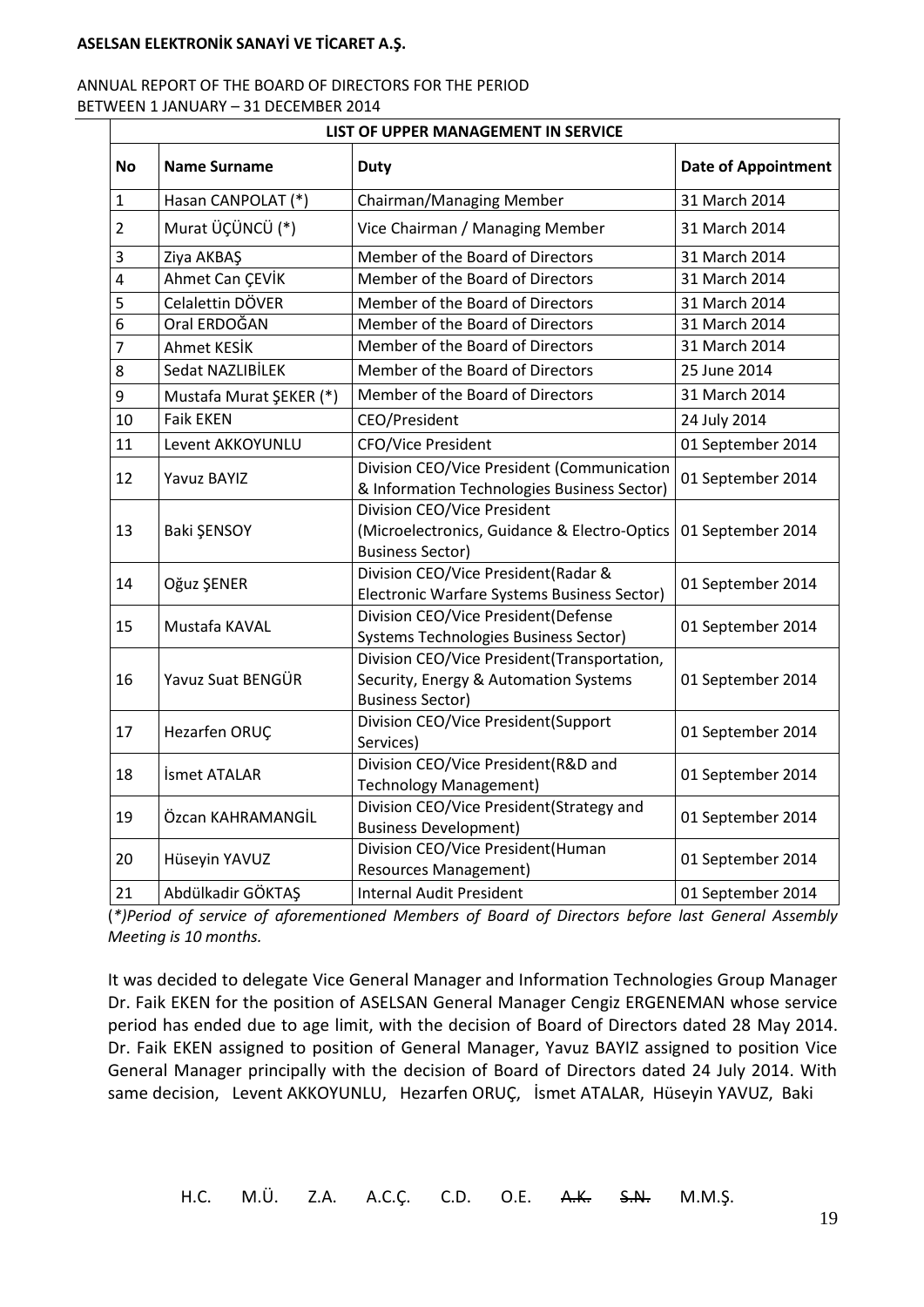ANNUAL REPORT OF THE BOARD OF DIRECTORS FOR THE PERIOD BETWEEN 1 JANUARY – 31 DECEMBER 2014

SENSOY, Oğuz SENER, Mustafa KAVAL and Yavuz Suat BENGÜR assigned to Vice General Manager which is valid from the date of 01 September 2014.

### **23. Total amounts of the financial benefits such as attendance fee, remuneration, premium, bonus payments, share profit provided to the managing members and senior executives**

The total amount of the remuneration and similar benefits paid to the senior executives by the Company as for the period 31 December 2014 is TL 5.873.910 (31 December 2013: TL 4.555.169). A monthly payment of net TL 3.000 is made to the Member of the Board of Directors and Managing Members on 31 March 2014.

## **24. Information regarding the allowances granted to the managing members and the senior executives with the travel, accommodation and representation expenses and financial benefits in kind, insurances and total amounts of the similar guarantees**

Total amount of domestic and foreign allowances, travel, accommodation and representation expenses and financial benefits in kind and total amounts of insurances granted to the senior executives and members of the Board of Directors of the Group for the period ended by 31 December 2014 is TL 911.846 (31 December 2013: TL 421.271)

## **25. Personnel and workers turnover, collective agreement implementations, rights and benefits provided to the personnel and workers**

The Group recruited a total number of 185 people (35 personnel with fixed term contract) as the personnel including fixed-term contracted personnel, disabled and terror-stricken personnel during the period 01 January – 31 December 2014 and the number of people quit for the same period is 314 (108 personnel with fixed-term contracted).

The rights and benefits provided to the personnel by the Company are bonus payments, meal allowances, marriage benefits, maternity benefits, death allowances, transportation, private health insurance, childcare and kindergarten benefits. The average number of personnel employed by the Group as of 31 December 2014 is 5.335 (The average number of personnel employed by the Group as of 31 December 2013: 5.343).

There is no collective bargaining agreement in the Company.

### **26. Information regarding the donations realized within the year and social responsibility**

Group's subsidiary ASELSANNET has donated TL 200 to Türk Eğitim Vakfı during the period 01 January- 31 December 2014.

### **27. The existence of organizations outside the center**

- Branch in Republic of South Africa; Pretoria
- Office in United Arab Emirates; Abu Dhabi
- Republic of Macedonia, Skopje Branch Office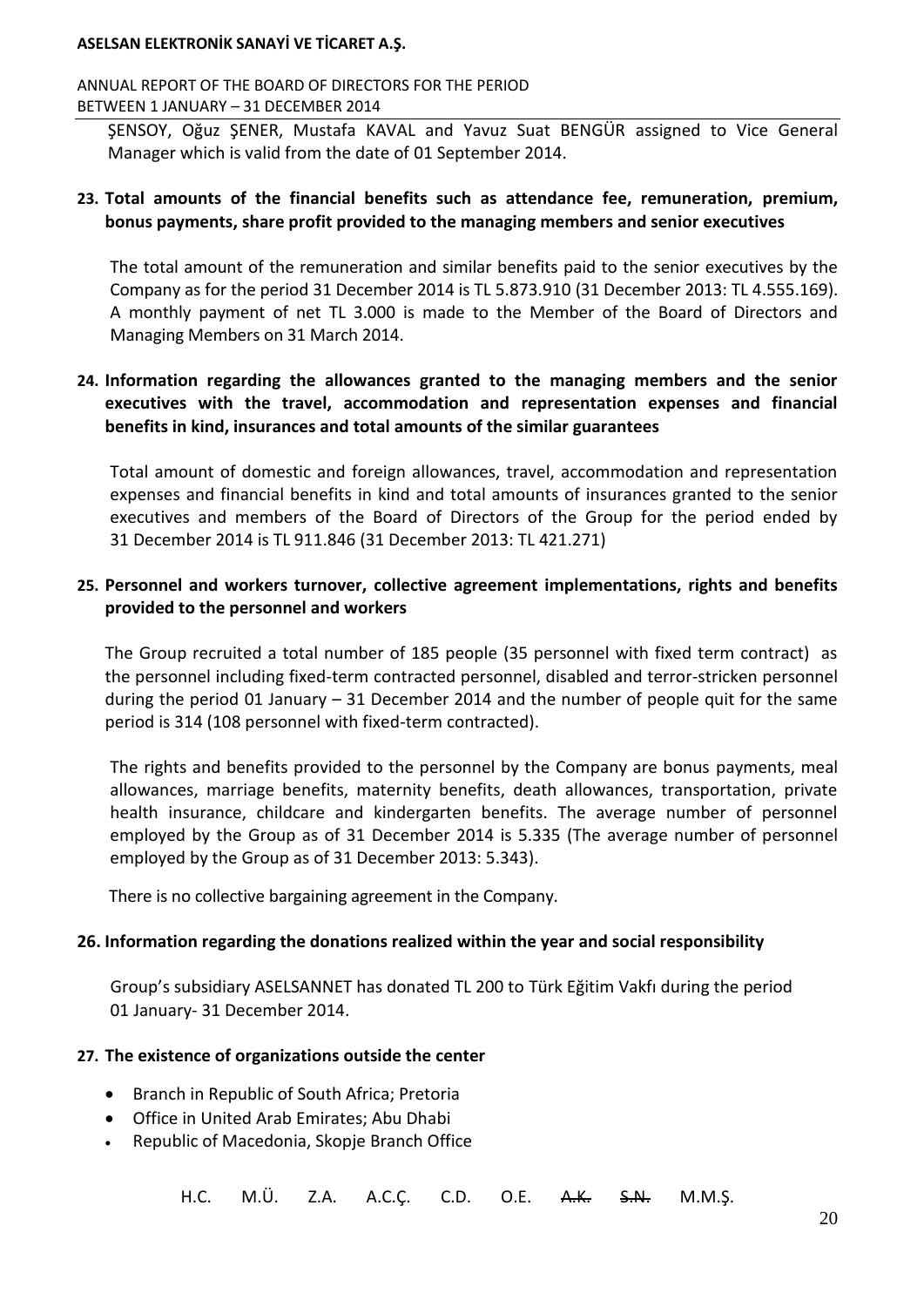ANNUAL REPORT OF THE BOARD OF DIRECTORS FOR THE PERIOD BETWEEN 1 JANUARY – 31 DECEMBER 2014

### **28. Information regarding the shares of the companies subject to consolidation in the parent company**

There is no cross ownership relation between the companies subject to consolidation (MİKES and ASELSANNET) and the Company.

## **29. As for the preparation process of the consolidated financial statements; comments with respect to the principal factors of the internal audit, internal control and risk management systems of the Group and opinion of the managing body**

The controls are carried out by the Internal Audit Presidency (IAP), Audit Committee and members of the Board of Auditors within the parent company in order to minimize the substantial error risk on the financial statements of the Group. IAP and Audit Committee carry out their duties independent from each other but within the direction of common objectives and targets by subject to maintain an internal control system which provides required controls in matters such as the reliability of the financial reporting system, the efficiency of the activities in order to eliminate the operational risks and compliance with the law. Furthermore, the efficiency and sufficiency of the internal control are supported with the directives in effect.

In order to determine the potential risks which may affect the Company and to govern them, the Committee for Early Determination and Management of Risks operates. The committee meets on a periodical basis and reports in every two months to the Board of Directors. The report is also shared with the independent audit firm.

### **30. Direct and indirect affiliates of the Company and information regarding the share ratios**

Company owns 100% of MİKES and ASELSANNET and these companies are consolidated. Company owns 100% of MİKES by acquiring 3% share of the entity in November, 2014 which previously belonged to Undersecretariat for Defense Industries (UDI). Company applied to CMB with for the permission for merging of Company and MİKES in the form of consolidation with simplified procedure, consolidation process registered officially by 20 January 2015 at Ankara Trade Registry Directorship and declared at Turkey Trade Registry Gazette at 23 January 2015 by completing necessary legal actions after Council permission which was taken in 30 December 2014.

The affiliated partnerships, subsidiaries subject to joint management and affiliates of the Group recorded as financial investments with their participation ratios and amounts are as follows: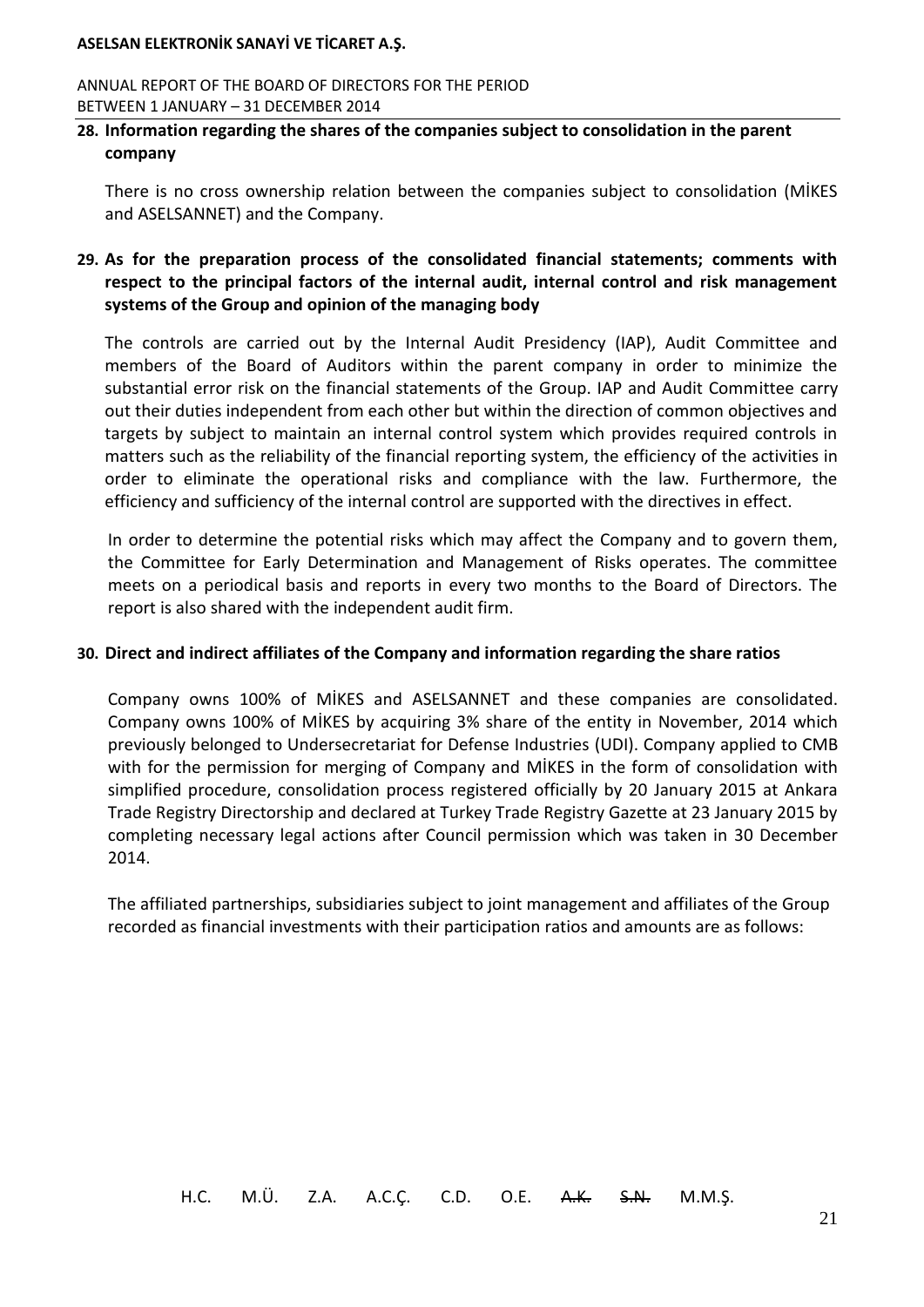#### ANNUAL REPORT OF THE BOARD OF DIRECTORS FOR THE PERIOD BETWEEN 1 JANUARY – 31 DECEMBER 2014

| <b>Company Name</b>                                | Share (%) | 31 December 2014<br>(TL) |
|----------------------------------------------------|-----------|--------------------------|
| ASELSAN Bakü Şirketi                               | 100       | 3.059.234                |
| ROKETSAN-Roket Sanayi ve Ticaret A.Ş. (*)          | 14,897    | 313.581.850              |
| Mikroelektronik Ar-Ge Tasarım ve Ticaret Ltd. Şti. | 85        | 624.714                  |
| ASELSAN Hassas Optik Sanayi ve Ticaret A.Ş         | 50        | 50.000                   |
| ASELSAN Bilkent Mikro Nano Teknolojileri Sanayi    |           |                          |
| ve Ticaret A.Ş.                                    | 50        | 2.250.000                |
| ASPİLSAN Askeri Pil Sanayi ve Ticaret A.Ş.         | 1         | 147.462                  |
| Kazakhstan ASELSAN Engineering LLP                 | 49        | 32.633.128               |
| IGG ASELSAN Integrated Systems LLC                 | 49        | 42.837                   |
| <b>ASELSAN Middle East PSC LTD</b>                 | 49        | 3.233.774                |
| TOTAL                                              |           | 355.622.999              |

*(\*)Group's marketable security ROKETSAN-Roket Sanayi ve Ticaret A.Ş. was revaluated and stated atfair value. Fair value determination was performed as of 31 December 2014, by Oyak Yatırım Menkul Değerler A.Ş. which is an independent valuation company from the Group.*

### **31. Information regarding the Company's own shares acquired by itself**

No such event has occurred within the activity period.

## **32. Comments with respect to the private audit and governmental audit realized within the activity period**

"VAT Return Process" inspection for the year 2010 which is performed in Company by Ministry of Finance Tax Inspection Board at 2014 was completed and controls of the year 2011 continues.

"Risk Analysis Study" inspection for the year 2010 is performed in MİKES which is one of the Company's subsidiary by Ministry of Finance Tax Inspection Board at 2014. At the same time, import and export processes of MİKES are inspected by Ministry of Customs and Trade Customs and Trade Inspectorship for the period between 2011 and 2013 within the scope of "Afterwards Control Programme/Analyzing".

## **33. Information regarding the lawsuits filed against the Company which would have an impact on the financial status and activities of the Group and their probable outcomes**

The lawsuits and execution proceedings filed by or against the Group as of 31 December 2014 are summarized below:

| <b>Description</b>                                         | 31 December 2014<br>(TL) |
|------------------------------------------------------------|--------------------------|
| Ongoing lawsuits filed by the Group                        | 4.693.387                |
| Execution proceedings carried on by the Group              | 5.811.678                |
| All types of ongoing lawsuits filed against the Group      | 936.873                  |
| Lawsuits finalized in favor of the Group within the period | 119.195                  |
| Lawsuits finalized against the Group within the period     | 300.415                  |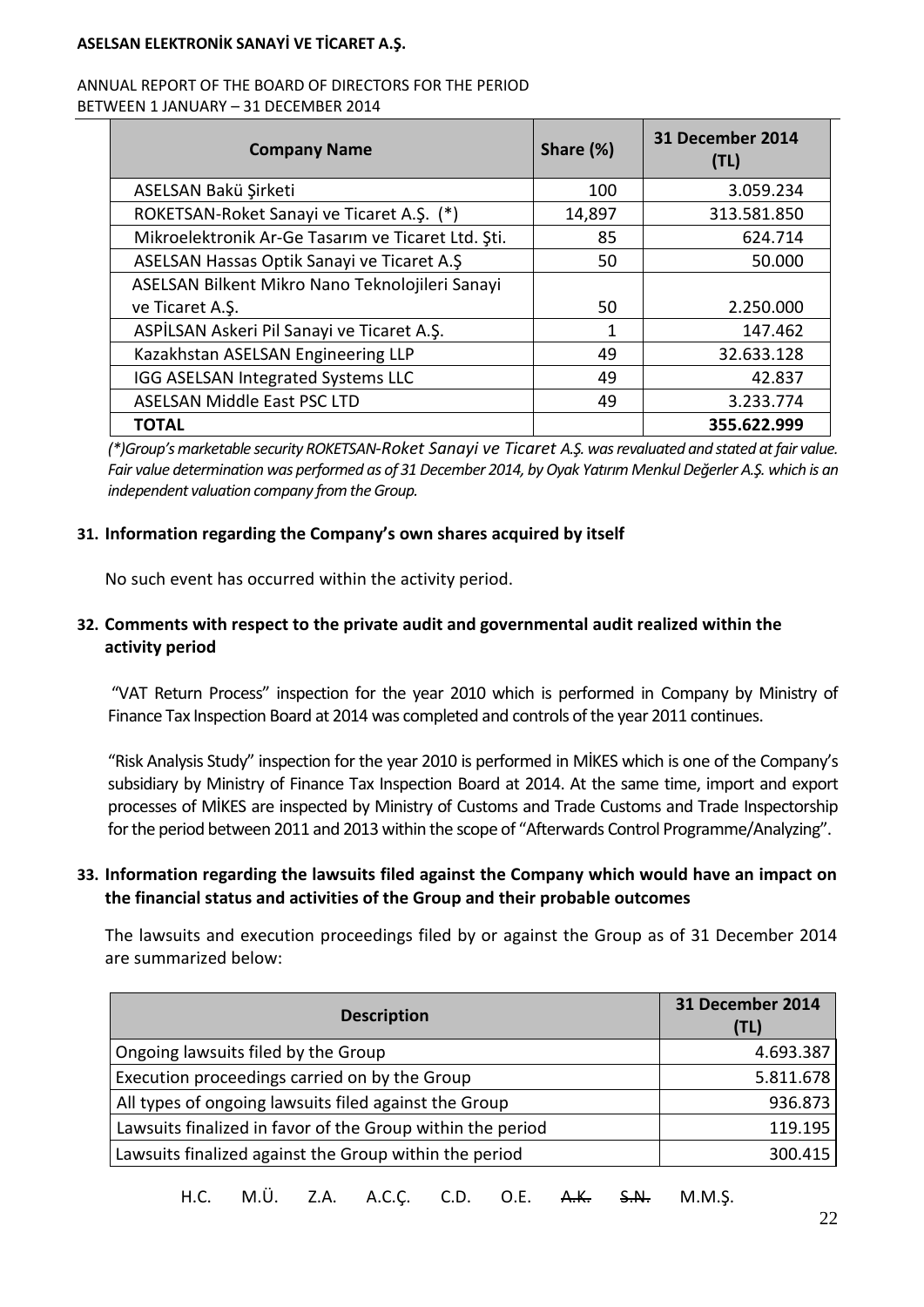ANNUAL REPORT OF THE BOARD OF DIRECTORS FOR THE PERIOD BETWEEN 1 JANUARY – 31 DECEMBER 2014

**34. Comments with respect to the administrative and judicial sanctions applied to the Company and the managing members due to the acts contrary to the legislation provisions**

No penalties with substantial amounts were paid by the Group within the activity period.

**35. If it is an affiliate company, the legal transactions carried out in favour of the parent company or its affiliate with the parent company, with an affiliate company connected to the parent company with the direction of the parent company and all other measures taken or avoided to be taken in favour of the parent company or its affiliate in the previous activity year**

No such event occurred within the period.

**36. If it is an affiliate company, whether any counter performance was realized for each legal transaction according to the known status and conditions at the time the legal transaction mentioned in article 35 was realized or at the time the measures were taken or avoided to be taken and whether the company incurred losses due to the taken or avoided measure and if the company incurred losses to observe whether this was equalized or not**

No such event occurred within the activity period.

**37. The determination and management assessment with respect to the Company's unpaid capital or whether the Company is deeply in debt**

No such event occurred within the activity period.

- **38. The status of owning directly or indirectly five, ten, twenty, twenty five, thirty three, fifty, sixty seven or one hundred percent of the shares representing the capital of an equity company or in the event that the proportions go below these percentages and ground for this**
	- In order to produce ultraviolet, visible, close infrared cycle sensitive optical instruments, the company named "ASELSAN Hassas Optik Sanayi ve Ticaret A.Ş.", 50% of which belongs to the Company and the remaining belongs to Sivas Optik Malzemeleri Sanayi ve Ticaret A.Ş was established. The capital of the company is TL 100.000 and the registration was made on 07 March 2014.
	- ASELSAN Bilkent Mikro Nano Teknolojileri Sanayi ve Ticaret A.Ş. titled company, which belongs 50% to ASELSAN and 50% to İhsan Doğramacı Bilkent University, has established on the purpose of producing every kind of semiconductor and micro and nano dimensional instruments which including similar materials. Capital of the company is TL 18.000.000, and establishment was registered officially at 11 November 2014.
	- TL 126.937 share transfer due to"Share Sales Agreement" on the subject of sale of all shares with 0,051% ratio of Company which are present at HEAŞ A.Ş. to TSKGV was paid to Company at 24 November 2014. Company no longer owns shares in HEAŞ A.Ş.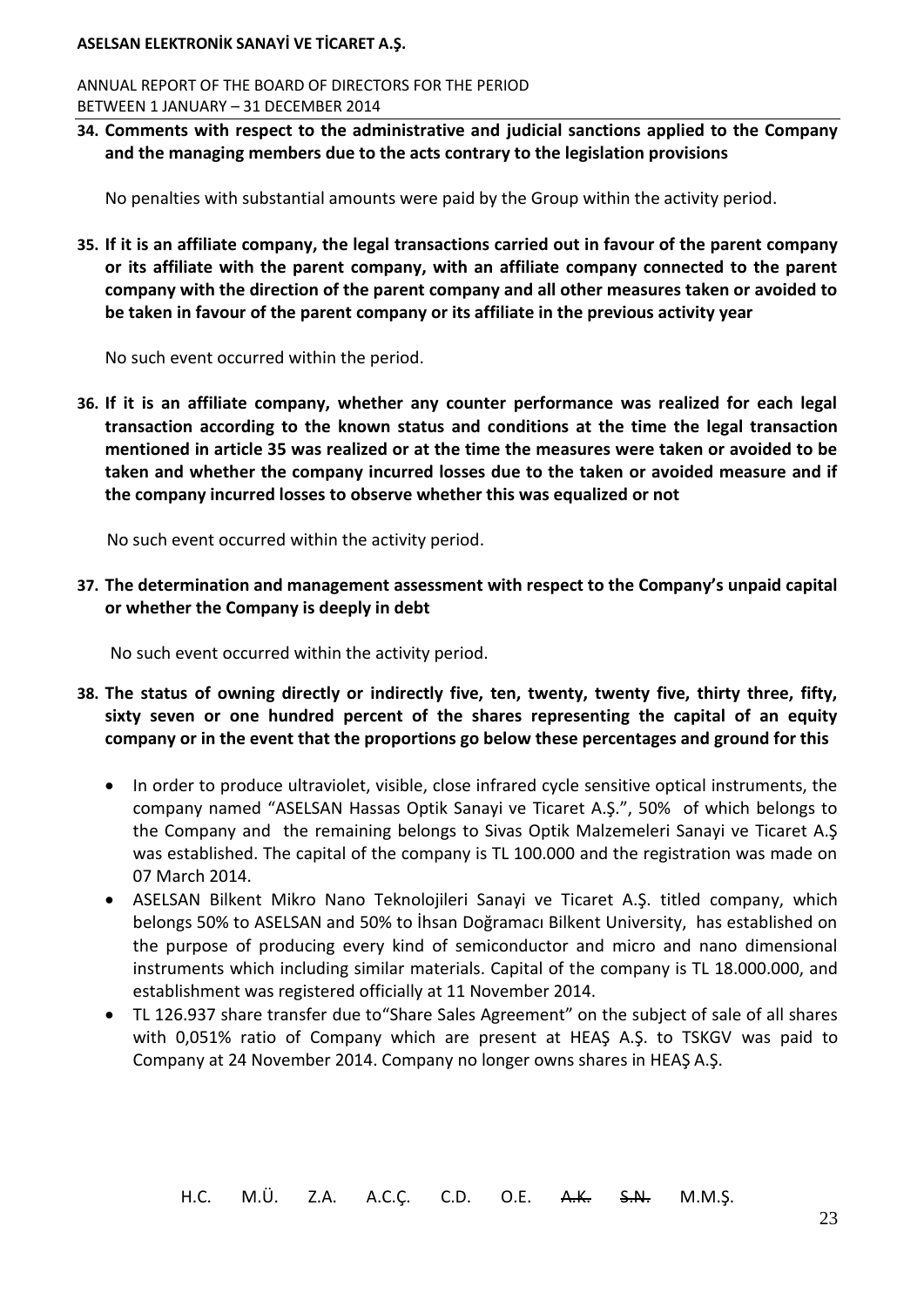ANNUAL REPORT OF THE BOARD OF DIRECTORS FOR THE PERIOD BETWEEN 1 JANUARY – 31 DECEMBER 2014

- 1.170.000 shares with 3% ratio and nominal price of TL 1.170.000 of UDI which are owned in Mikrodalga Elektronik Sistemler Sanayi ve Ticaret A.Ş. were taken over by Company with price of TL 675.174,58 and Company's ownership in Mikrodalga Elektronik Sistemler Sanayi ve Ticaret A.Ş. became 100%. Transfer of shares was registered officially at 03 December 2014.
- Merger process was completed with the decision of Board of Directors about consolidation of Mikrodalga Elektronik Sistemler Sanayi ve Ticaret A.Ş, by means of devolvement of MİKES according to simplified consolidation procedure, and ASELSAN Elektronik Sanayi ve Ticaret A.Ş. registered officially at 20 January 2015 and declared at 23 January 2015.

### **39. Related party transactions**

Detailed table is disclosed in Note 4 under Consolidated Financial Statements of 31 December 2014.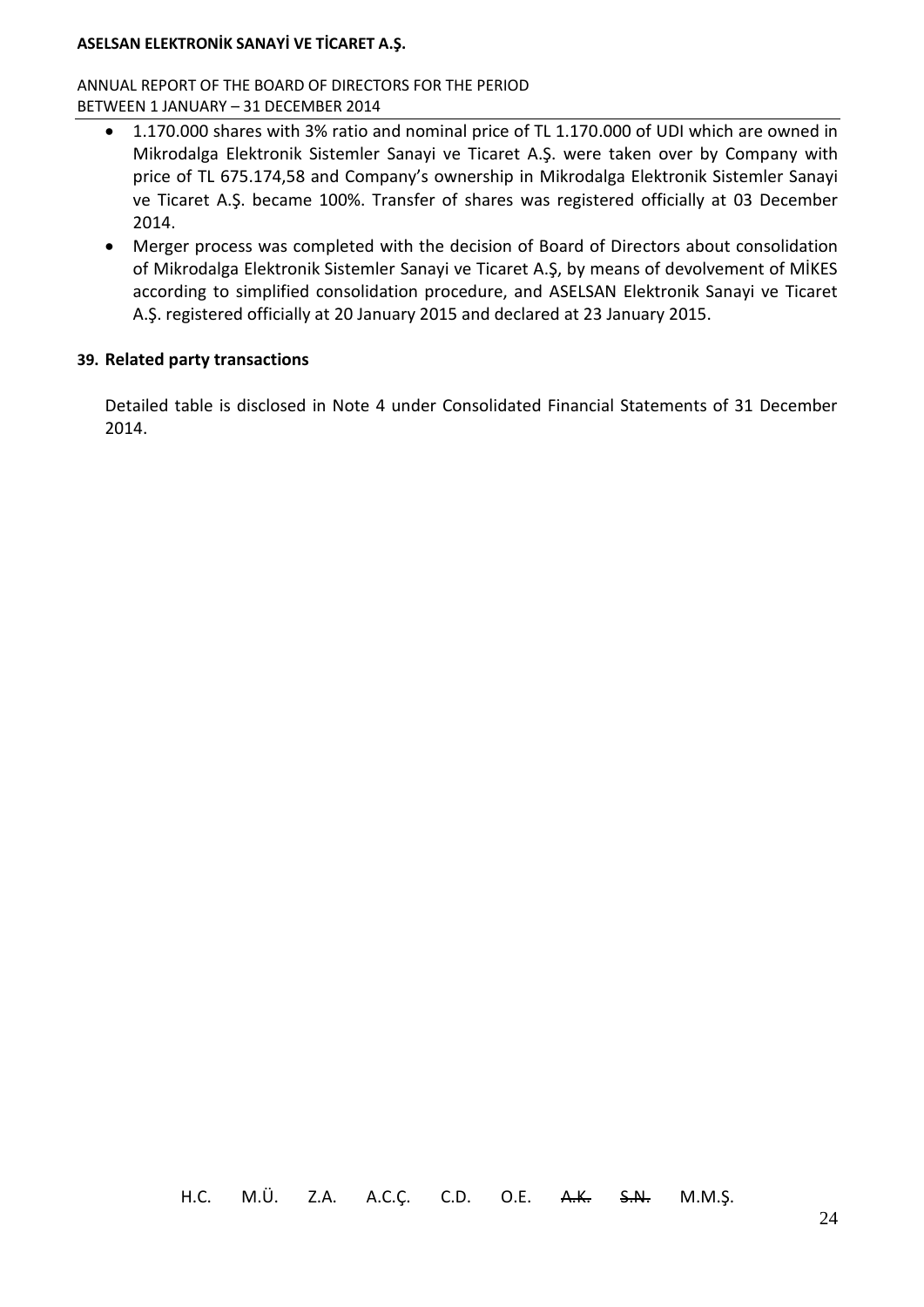ANNUAL REPORT OF THE BOARD OF DIRECTORS FOR THE PERIOD BETWEEN 1 JANUARY – 31 DECEMBER 2014

#### **ANNEX-1**

#### **CORPORATE GOVERNANCE PRINCIPLES COMPLIANCE REPORT**

#### **CHAPTER I - STATEMENT FOR COMPLIANCE WITH CORPORATE GOVERNANCE PRINCIPLES**

ASELSAN, in scope of the Corporate Governance Principles which has been implemented by Capital Markets Board (CMB) since 2003, has been making efforts to work in compliance with the principles under the titles shareholders, public disclosure and transparency, stakeholders and Board of Directors.

ASELSAN, adopting the corporate governance understanding as a principle, was rated with a grade of 8,77 out of 10 as the result of the Corporate Rating Studies realized by SAHA Corporate Governance and Credit Rating Services Inc (SAHA) in 2012 and therefore was included in the Borsa İstanbul Corporate Governance Index. As a result of the efforts carried out through 2013 in order to improve the compliance with corporate governance principles to the maximum level; according to the report of SAHA which was published on 13/12/2013, ASELSAN's corporate governance rating grade was updated to 9,07 out of 10 points.

Corporate governance rating grade shows to what extent the companies comply with the corporate governance principles set out by the CMB and the Company's compliance level with the principles is defined with a methodology measuring under the main titles Shareholders, Public Disclosure and Transparency, Stakeholders and Board of Directors.

SAHA has revised the corporate governance ratings of all its customers on 03/03/2014, regarding the resolution of CMB's meeting numbered 4/105 held on 01/02/2013. The update is caused by the revision of 2013 corporate governance ratings within the context of renewed rating principles and is a result of change in methodology.

As per the new methodology, in case the company fulfills all the mandatory requirements of a principle, the maximum rate it can achieve shall be 85 over 100, and according to the additional good corporate governance practices regarding the related principles, the rate shall be converged to the maximum rating, 100. Within this context, our rating has been revised as 8,57 over 10.

As a result of the efforts made for improving Corporate Governance Rating during 2014, ASELSAN's corporate governance rating was updated as 9,09 over 10 on 12/12/2014 by SAHA A.Ş.

| <b>2013 Rating Distribution</b>                 |                | <b>2014 Rating Distribution</b>                 |               |
|-------------------------------------------------|----------------|-------------------------------------------------|---------------|
| Shareholders                                    | : 82,70 / 100  | Shareholders                                    | : 83,30 / 100 |
| Public Disclosure And Transparency: 85,30 / 100 |                | Public Disclosure And Transparency: 98,21 / 100 |               |
| <b>Stakeholders</b>                             | : 94,80 / 100  | <b>Stakeholders</b>                             | : 93,78 / 100 |
| <b>Board of Directors</b>                       | : 84, 34 / 100 | <b>Board of Directors</b>                       | : 90,00 / 100 |
| Average 8,57                                    |                | Average 9,09                                    |               |

The ratings of 2013 and 2014 and the sub titles are given below: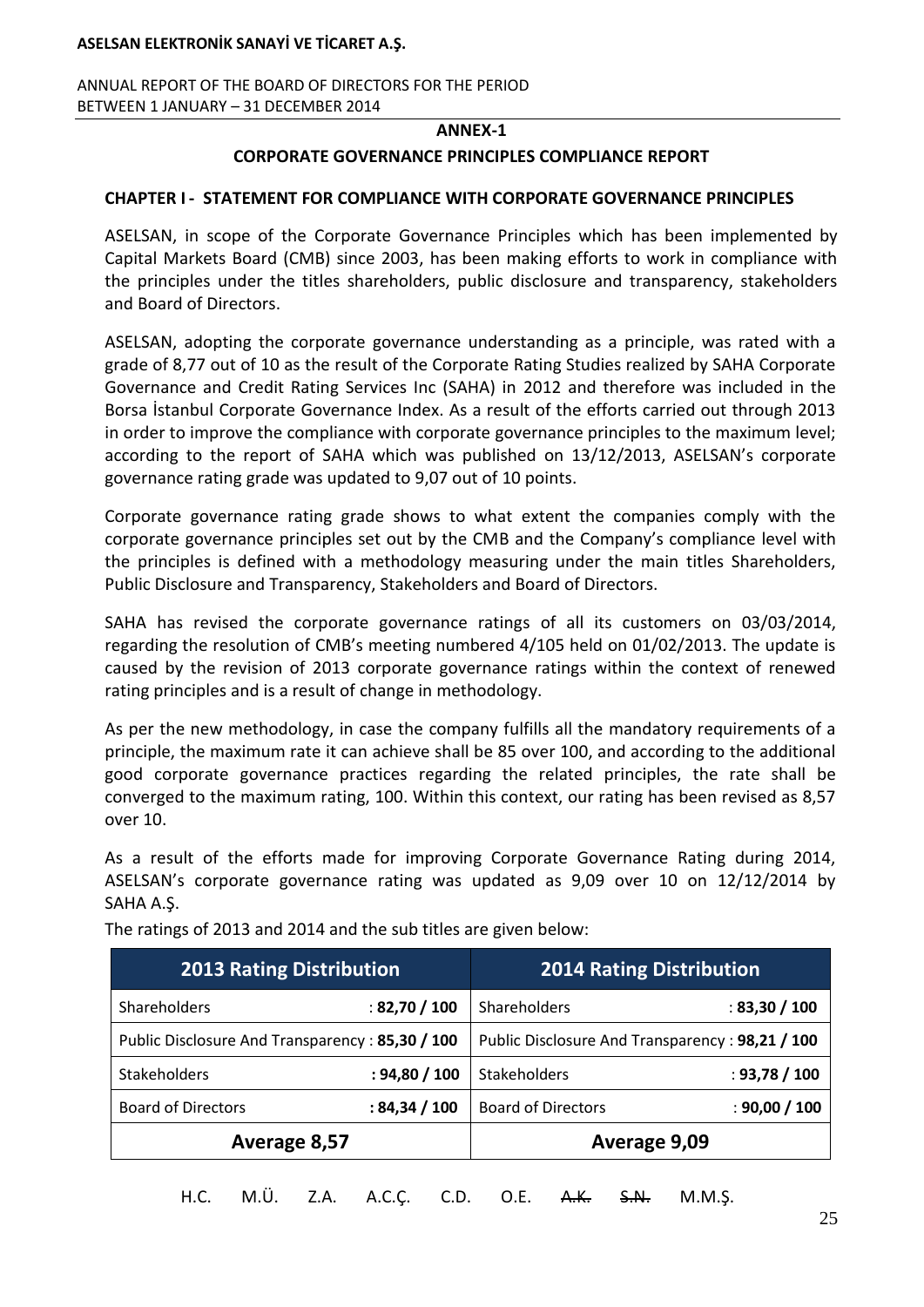#### ANNUAL REPORT OF THE BOARD OF DIRECTORS FOR THE PERIOD BETWEEN 1 JANUARY – 31 DECEMBER 2014

ASELSAN Corporate Governance Ranking Reports published by SAHA can be accessed at the company website: [www.aselsan.com.](http://www.aselsan.com/)

The compliance with all the mandatory principles of Corporate Governance Principles was achieved. The titles regarding the arbitrary principles where compliance has not been achieved yet are given below and are explained in detail through the Compliance Report. There are no conflicts of interest arising because of the arbitrary principles where compliance has not been achieved.

- No recognition of minority rights to those who own less than twentieth of the capital indicated in the Articles of Association,
- Non-existence of a judgement in the Articles of Association; declaring that shareholders may individually demand the investigation of certain incidents from the General Assembly even if it is not on the meeting agenda, under the condition that the right to ask for information and investigation has been used before and if the appliance of shareholders rights is necessary,
- The article "Group A shares shall not be sold or transferred without the consent of the Board of Directors because of the Company's operations in security and defence industry; in the event that these shares are transferred or sold to third parties partially or completely without the consent of the Board of Directors, the Board of Directors is entitled to abstain from recording this sale in the records" in the Articles of Association of the company,
- Not disclosing the renumeration of Board Members and executive managers or the benefits provided to them per each individual,
- Non-existence of models supporting the participation of stakeholders, mainly the company personnel to the management of the company without interfering with the company's operations,
- Non-existence of female members in the Board of Directors and not setting a policy, target rate which is a minimum of 25% or a target date for female members' ratio.

Corporate Governance Committee will carry on the necessary efforts in order to achieve full compliance with Corporate Governance Principles.

| Oral ERDOĞAN                             | Ahmet Can CEVIK                          |
|------------------------------------------|------------------------------------------|
| Independent Member of Board of Directors | Member of Board of Directors             |
| Corporate Governance Committee Chairman  | Member of Corporate Governance Committee |

Mustafa Murat ŞEKER Member of Board of Directors Member of Corporate Governance Committee

Pınar ÇELEBİ Investor Relations and Subsidiaries Manager Member of Corporate Governance Committee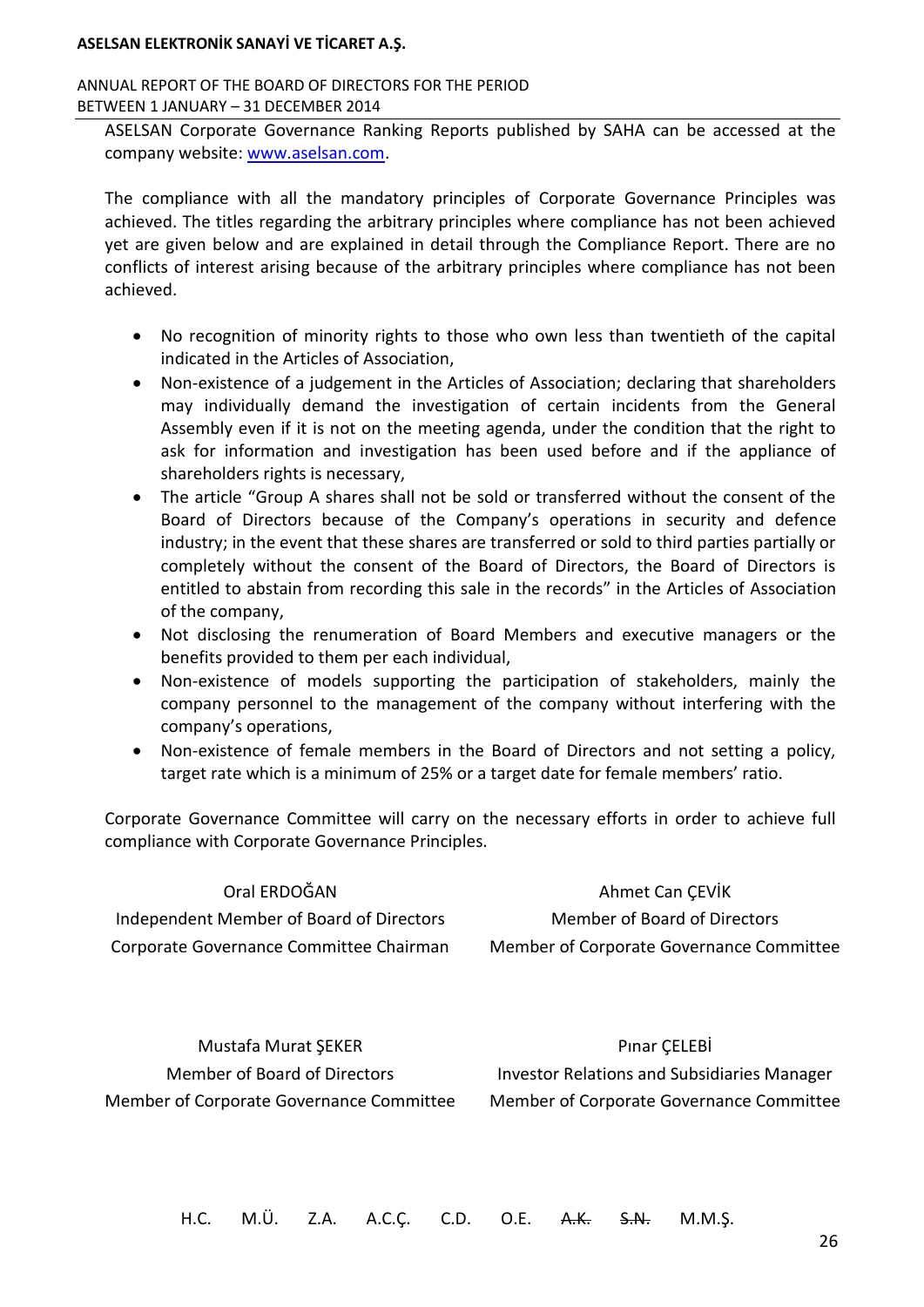ANNUAL REPORT OF THE BOARD OF DIRECTORS FOR THE PERIOD BETWEEN 1 JANUARY – 31 DECEMBER 2014

### **CHAPTER II - SHAREHOLDERS**

### **2.1. Investor Relations Department**

The information regarding Investor Relations and Subsidiaries Department responsible for the relations with shareholders is given below.

Levent AKKOYUNLU .............Chief Financial Officer / Vice President Aykan ÜRETEN......................Finance Director Pınar ÇELEBİ ........................Investor Relations and Subsidiaries Manager Bâni Betül GÖKÇE.................Investor Relations and Subsidiaries Department/Senior Specialist Başak YÜCEKAYALI ...............Investor Relations and Subsidiaries Department/Specialist

Contact Information Phone: (312) 592 12 33 - 42 - 45 - 70 e-mail: [ortaklar\\_servisi@aselsan.com.tr](mailto:ortaklar_servisi@aselsan.com.tr)

Investor Relations Department has submitted the report regarding the tasks carried during 2013, to Board of Directors on 27/02/2014.

Pınar ÇELEBİ, Investor Relations Manager, has Capital Markets Transactions Advanced Level and Corporate Governance Rating Expertise Licenses.

Main operations carried out by Investor Relations Department during 2014 are as follows:

- Maintenance of exercise of partnership rights of shareholders, updated and safe records regarding shareholders,
- Coordination of public disclosure of material events,
- Answering the written inquiries of shareholders regarding the company excluding the information considered as private and trade secret not disclosed to public,
- Ensuring the execution of General Assembly meeting in compliance with the regulation in force, Articles of Association and other company regulations, records being kept regarding the ballots and the results being reported to shareholders,
- Monitoring of every issue regarding the public disclosure including the regulations and company policies on information,
- Execution of tasks assigned by Corporate Governance Committee,
- Operation of transactions regarding capital increase, dividend distribution, amendments on Articles of Association and works of Corporate Governance Principles,
- Coordination of updating the list of people who have access to insider information; informing those people in purpose of protecting the insider information and obeying the privacy rules until financial and operational results are disclosed to public,
- Coordination of preparation and publishing of Sustainability Report.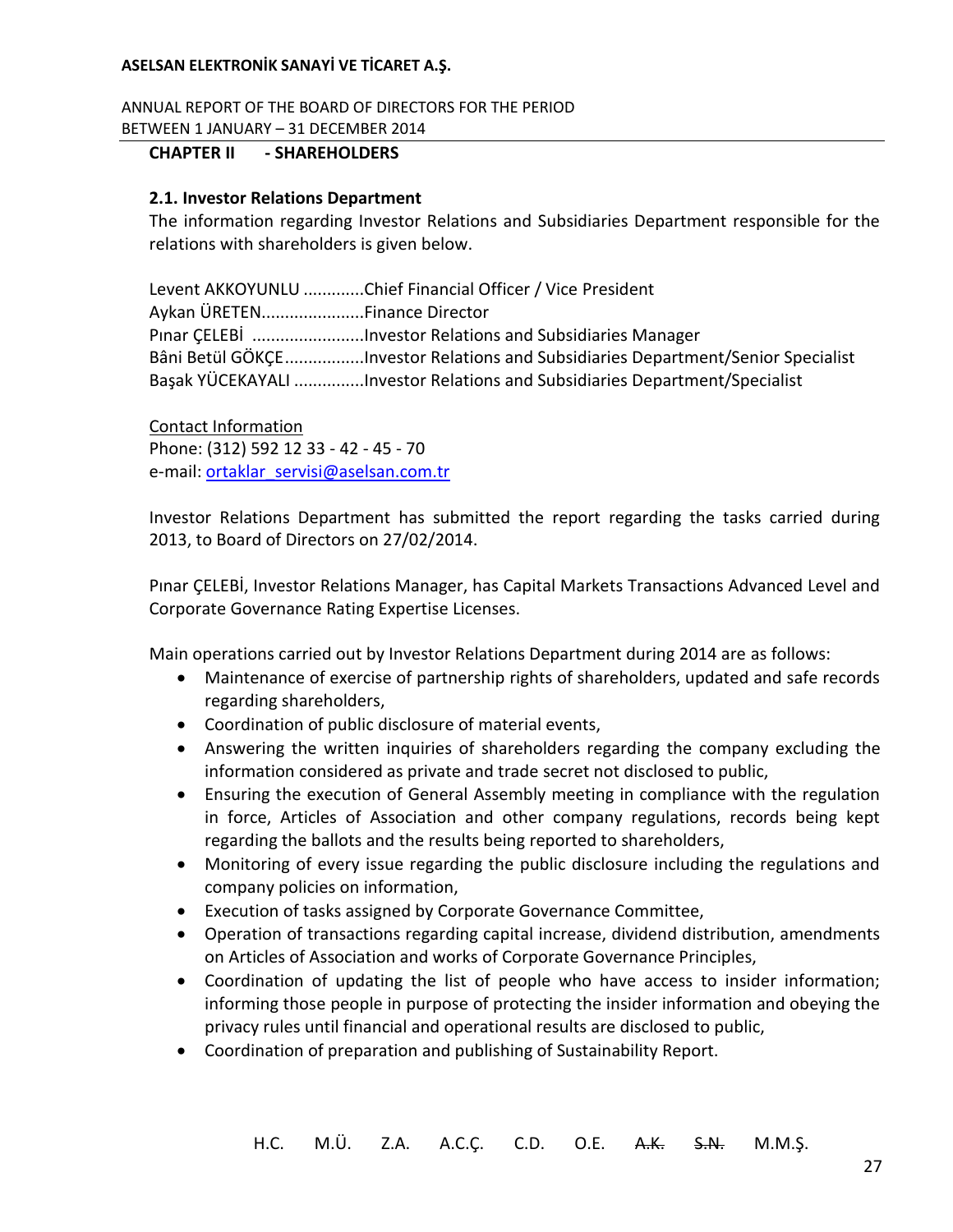### ANNUAL REPORT OF THE BOARD OF DIRECTORS FOR THE PERIOD BETWEEN 1 JANUARY – 31 DECEMBER 2014

Within the period, approximately 100 of our shareholders' questions regarding exercising their rights, public disclosures made, financial tables and etc. were answered either written or verbally.

The information and explanations, which may affect the exercise of shareholders rights, are provided in the company website.

## **2.2. Exercising of Information Acquisition Rights of the Shareholders**

Investor Relations Department has taken care of every written and verbal inquiry of all shareholders, particularly of Turkish Armed Forces Foundation (TAFF), in 2014 with the most accurate and fastest way. It is paid attention to respond to all the information demands of shareholders with complete and comprehensible responses.

Investor Relations Department has been using the English website [www.aselsan.com](http://www.aselsan.com/) and Turkish website [www.aselsan.com.](http://www.aselsan.com/)tr actively in order to inform the ASELSAN's investors on a timely and accurate basis and has been updating the information given on the web constantly. The electronic platform is being effectively used regarding the issues that may effect exercising of the shareholders rights. The material event disclosure and other notifications made through Public Disclosure Platform (KAP) incorporated under Borsa İstanbul, are being published on our corporate website in Turkish and in English on the same day. In general, any changes occurred in the Company structure are immediately announced on our website and the investor presentations are constantly updated. Capital increases and dividend distribution information are also submitted to our investors' knowledge on the website. In addition, notifications regarding the attendance of shareholders to the General Assembly and electronic general assembly principles within the context of the new Turkish Code of Commerce are being made.

Full compliance of both Turkish and English chapters on "Investor Relations" on the website with the regulations was achieved.

Within the context of regulations of CMB, in 2014;

- General Assembly documents were published on the website in Turkish and English within legal deadlines,
- General Assembly minutes and participants list were published on the website in Turkish and English,
- 2013 Annual Report was uploaded to the website in Turkish and English,
- The report for the  $1^{st}$  six months' period for 2014 has been uploaded on the website in Turkish and English,
- The investor presentations which are updated every 3 months were published on the website in Turkish and English,
- Disclosures of material events made in 2014 were published on the website in Turkish and English,
- "Analyst Coverage" page was updated,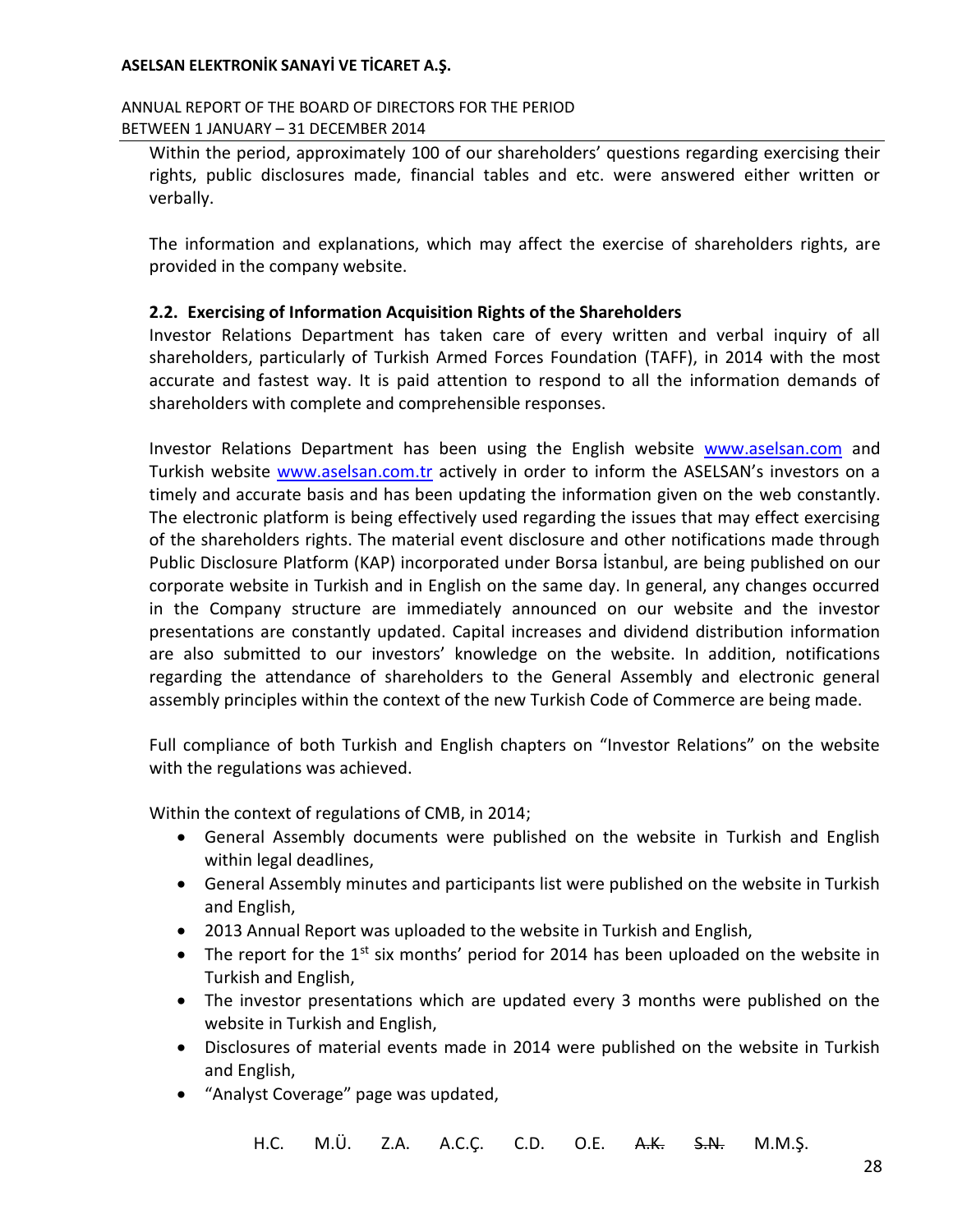### ANNUAL REPORT OF THE BOARD OF DIRECTORS FOR THE PERIOD BETWEEN 1 JANUARY – 31 DECEMBER 2014

- Corrections were made on "Capital Increases" page,
- "Investor Calendar" page was added on the website and the important dates for the investors were published,
- "Key Board Resolutions" page was added on the website,
- "Chronology of Amendments on Articles of Association" was published,
- Stakeholders Policy was formed and published on the website in Turkish and English,
- Corporate Governance Rating Report was published on the website in Turkish and English.

Due to the reason that a regulation is present within the Turkish Code of Commerce (TCC) numbered 6102 according to which the shareholders will be able to request from the General Assembly the assignment of a private auditor for the inspection and disclosure of the financial status of the shareholders and due to the reason that the law and the relevant legislation are considered for the issues not present in the Articles of Association of the Company, there is no respective provision with regard to this issue in the Articles of Association. There was no request of any shareholders with respect to the assignment of a private auditor in 2014.

## **2.3. General Assembly Meetings**

The agenda and invitation related to the 39th Ordinary General Assembly Meeting dated 31/03/2014 with regard to 2013 operations realized at the Company headquarters were duly announced comprising all the necessary information in the Turkish Trade Registry Gazette dated 05/03/2014 along with five daily newspapers in Turkey and on the website. Furthermore the invitation was sent to the main shareholders and the shareholders attended to the previous meeting by post two weeks before the General Assembly. The General Assembly was held with the attendance of 91 shareholders, 14 physically, 77 electronically representing 45.455.182.577 shares (TL 454.551.825,77 nominal) of 50.000.000.000 total shares. Media members did not participate in the General Assembly Meeting which was held simultaneously both physically and electronically.

In scope of the Communiqué on Corporate Governance numbered II.17-1 of CMB, three weeks before the Ordinary General Assembly on date 05/03/2014, the Ordinary General Assembly Meeting agenda, place, time, copy of the power of attorney, total number of shares as of 05/03/2014 and the voting rights, the number of shares representing the privileged shares and their voting rights, the reasons for the changes by the election of the members of Board of Directors, which is present in the agenda, the decision of the Board of Directors related to the amendment to the Articles of Association, the old and new versions of the Articles of Association with the approvals of the CMB and the Ministry of Customs and Trade, the list of independent members of the Board of Directors, the proposal of the Board of Directors with respect to the 2013 year dividend distribution, the CV's of the independent members of the Board of Directors and their statements of independence were published on our Company website. The annual report was made available for the review of the shareholders at the headquarters 15 days before the General Assembly and handed to the shareholders to participate in the General Assembly and to the ones who made requests.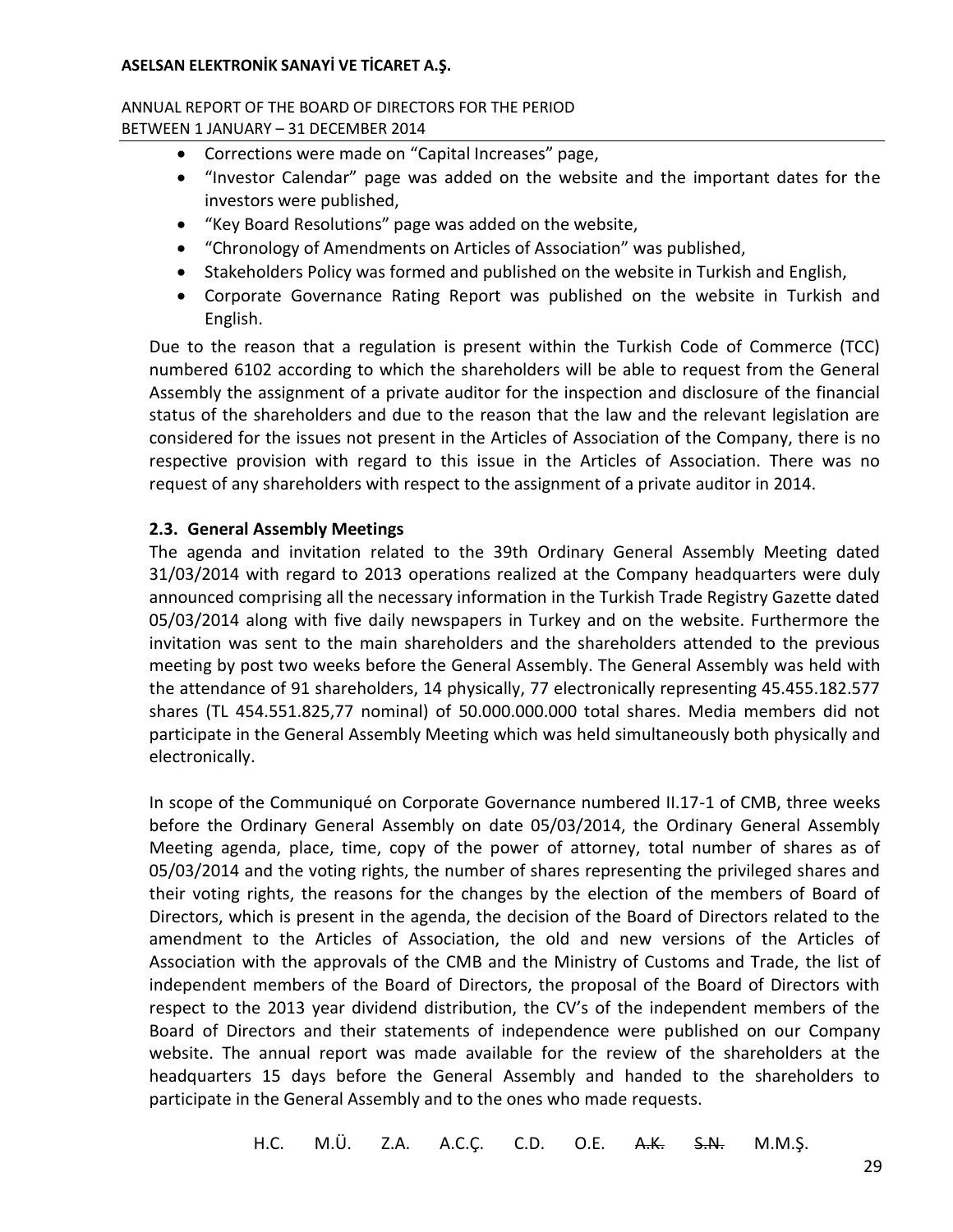### ANNUAL REPORT OF THE BOARD OF DIRECTORS FOR THE PERIOD BETWEEN 1 JANUARY – 31 DECEMBER 2014

For the facilitation of physical attendance to General Assembly Meeting in 2014, transportation from central spots to our Akyurt facility was provided for our shareholders, and our shareholders who attended the General Assembly had a site visit.

In the Ordinary General Assembly Meeting in 2014, the shareholders were informed regarding the presence of managing members, all the Board of Directors members and auditors at the meeting. No proposals were set forth by the shareholders during the meeting regarding the agenda. The shareholders exercised their rights to ask questions regarding the topics in the agenda and the answers to the questions took place in the General Assembly Meeting minutes. There are no questions which has not been answered in the Ordinary General Assembly Meeting and answered by the Investor Relations Department later on. Within the period, there have not been any transactions of which their resolutions were submitted to General Assembly because the confirmative vote of the majority of the independent members are required where as they have voted negatively. The minutes of the General Assembly Meeting held in 2014 can be accessed from the website of our Company.

No Extraordinary General Assembly Meeting was held during the year 2014.

The shareholders were informed that no donations and aids were made in 2013, with a seperate agenda item. Our Company's policy regarding the donations and aids, which was revised by the Board of Directors pursuant to the CMB legislation, was put to shareholders' vote with a separate agenda item at the ordinary general assembly meeting and the revised policy was accepted by the majority of votes.

## **2.4. Right to Vote and Minority Rights**

In article 25 of the Articles of Association titled "Right to Vote", there is a provision stating that "the Shareholders and their representatives who are present at the Ordinary and Extraordinary General Assemblies shall have one right to vote for each share" and there is no privilege or no upper limit pertaining to the numbers of votes. The right to vote arises as soon as the share is acquired and there is no regulation setting forth that the vote shall be used when a certain time passes after the acquisition date of the share.

The regulations regarding the voting of the shareholders through their representatives are followed by; in the event of a legal representation, it is certified and the open proxy rule is applied.

Particular attention is paid in exercising the minority rights in our Company and the provisions of Turkish Code of Commerce and the relevant legislation regarding minority rights are applied as is. All shareholders are treated equally in our Company, including the minority and foreign shareholders.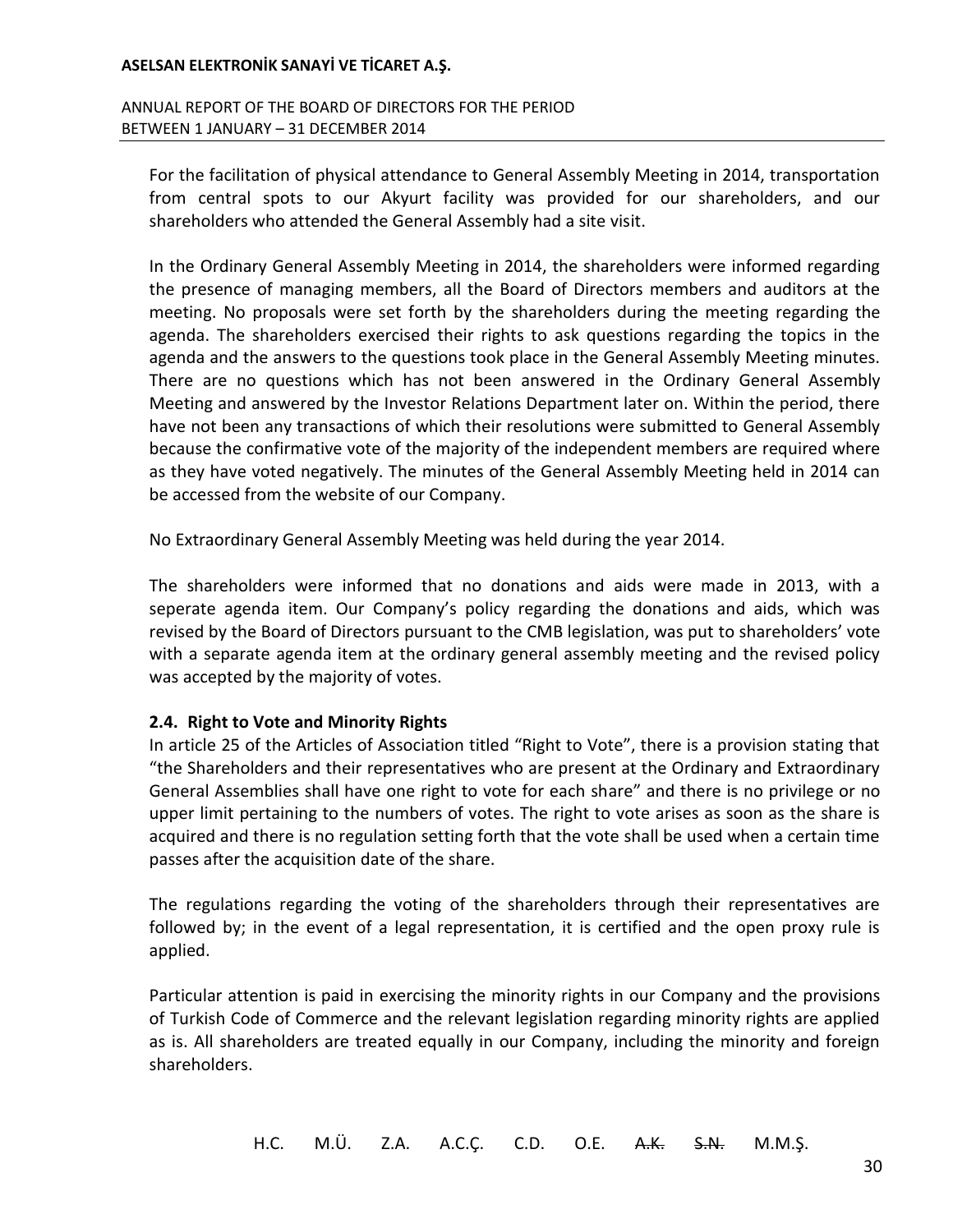### ANNUAL REPORT OF THE BOARD OF DIRECTORS FOR THE PERIOD BETWEEN 1 JANUARY – 31 DECEMBER 2014

There are no prevailing partners in our Company. In the Articles of Association, there is no provision with respect to the representation of the minority shares in the management and their accumulated casting of votes. Due to the voluntary implementation of this issue regarding the capital market legislation, provision with respect to the current General Assembly quorum is applied.

## **2.5. Dividend Rights**

There are no privileges with respect to the participation in the profit gained by the Company. The dividend distribution policy was revised in 2014 and was submitted to General Assembly meeting. The dividend distribution policy published separately in the annual report on our website is given below.

"The dividend amounts which shall be calculated considering the sustainable growth rate, market values and cash flows, the company equity, with the relevant legislation and the provisions of the articles of association over the distributable profit amount calculated taking the period profit as the basis which is shown on the financial statements of our Company prepared pursuant to the existing legal regulations (after the mandatory legal reserves are reserved and the taxes, funds and financial liabilities and losses of the previous year, if any, are deducted and the donations are added). The dividend distribution proposal which shall be prepared by the Board of Directors in order for the shares which shall be issued by means of adding the cash or the dividend on the capital on the date(s) determined pursuant to the regulations of the CMB to be distributed in cash in the defined amounts or as bonus shares or bonus shares in defined amounts, shall be submitted to the approval of the General Assembly. Following the approval of the General Assembly, the determined profit share distribution amounts are distributed to the shareholders within the legal periods on the date determined by the General Assembly.

There is no privilege to participate to the profit of our Company. The profit shares are distributed equally regardless of all the existing shares and their issue and acquiring dates.

In case of a revision made on the Dividend distribution Policy, the resolution of Board of Directors regarding this revision and the reason for revision shall be publicly announced with respect to the legislation of CMB."

As per the decision taken in the General Assembly pursuant to the provisions of the Articles of Association and to the Capital Market Law and other legal regulations in 2014 and within the legal periods, out of the profit gained from 2013 operations, the gross amount of TL 25.000.000,- (TL 0,05 per TL 1 of share, gross 5% over the capital) (net TL 21.250.000,- TL 0,0425 per TL 1 of share, net 4,25% over the capital) was distributed to our shareholders as cash dividend.

### **2.6. Transfer of Shares**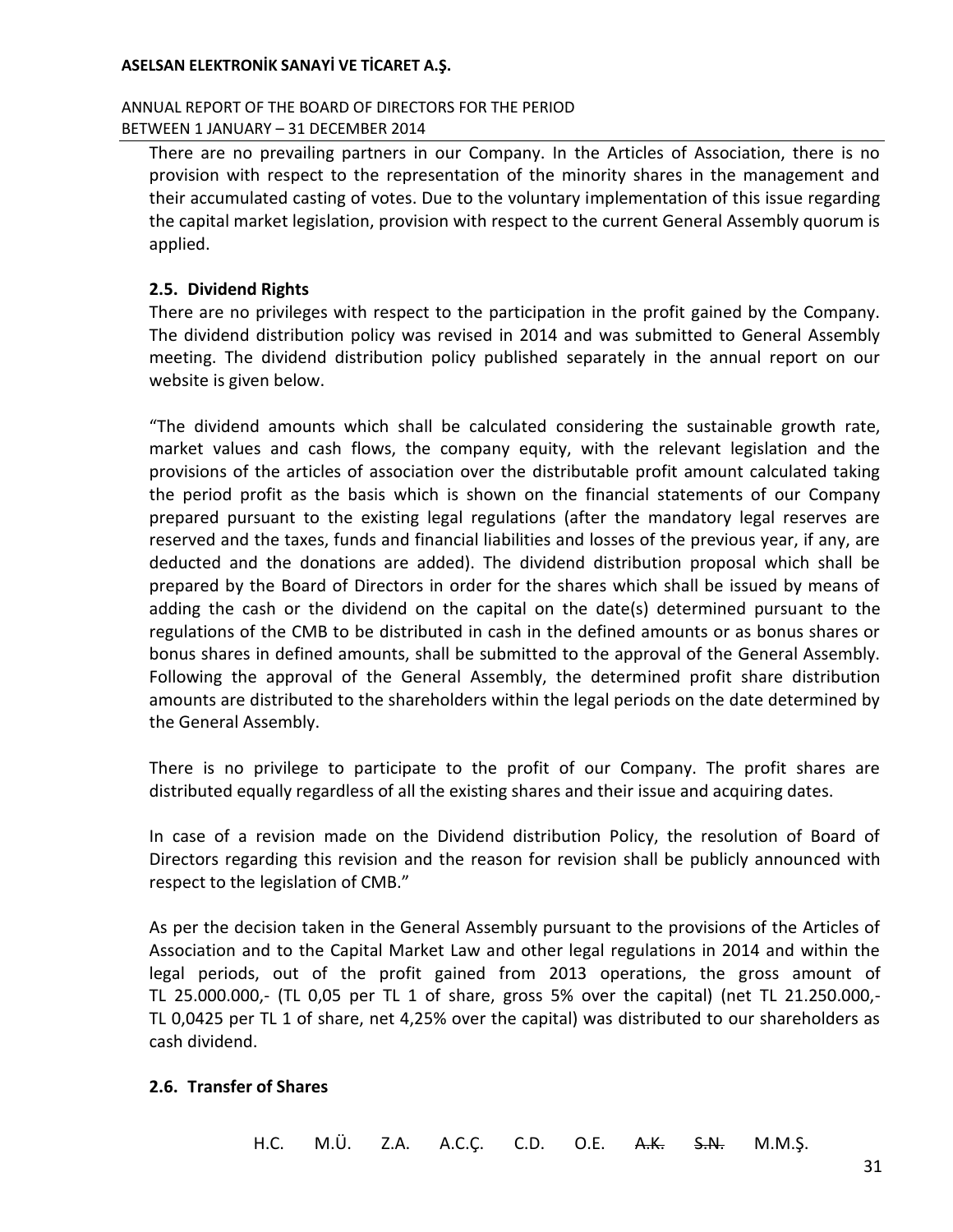### ANNUAL REPORT OF THE BOARD OF DIRECTORS FOR THE PERIOD BETWEEN 1 JANUARY – 31 DECEMBER 2014

The transfer of the nominated Group A shares representing majority part of the capital and which are not traded in Borsa İstanbul has been restricted with the provision of article 6 of the Articles of Association stating "Group A shares shall not be sold or transferred without the consent of the Board of Directors; in the event that these shares are transferred or sold to third parties partially or completely without the consent of the Board of Directors, the Board of Directors is entitled to abstain from recording this sale in the records without stating a reason". The amendment of this article was put to vote of our shareholders in the 2014 general assembly meeting as "Group A shares shall not be sold or transferred without the consent of the Board of Directors because of the Company's operations in security and defence industry; in the event that these shares are transferred or sold to third parties partially or completely without the consent of the Board of Directors, the Board of Directors is entitled to abstain from recording this sale in the records." and was accepted with the majority of votes.

## **CHAPTER III - PUBLIC DISCLOSURE AND TRANSPARENCY**

### **3.1. Company Website and its Content**

In order to inform our shareholders in a timely and accurate manner within the context of public disclosure and transparency; the website of the Company at the address [www.aselsan.com.tr](http://www.aselsan.com.tr/) in Turkish and [www.aselsan.com](http://www.aselsan.com/) in English is actively used and the information published on the web are updated regularly. In 2014, full compliance acquired to related regulations and judgments under "Investor Relations" section in both the Turkish and English versions of our Company's website.

The section "Investor Relations" is included on our website also comprising the issues listed in article 2.1.1 of the corporate governance principles of Communiqué on Corporate Governance numbered II-17.1 issued by CMB on 03/01/2014.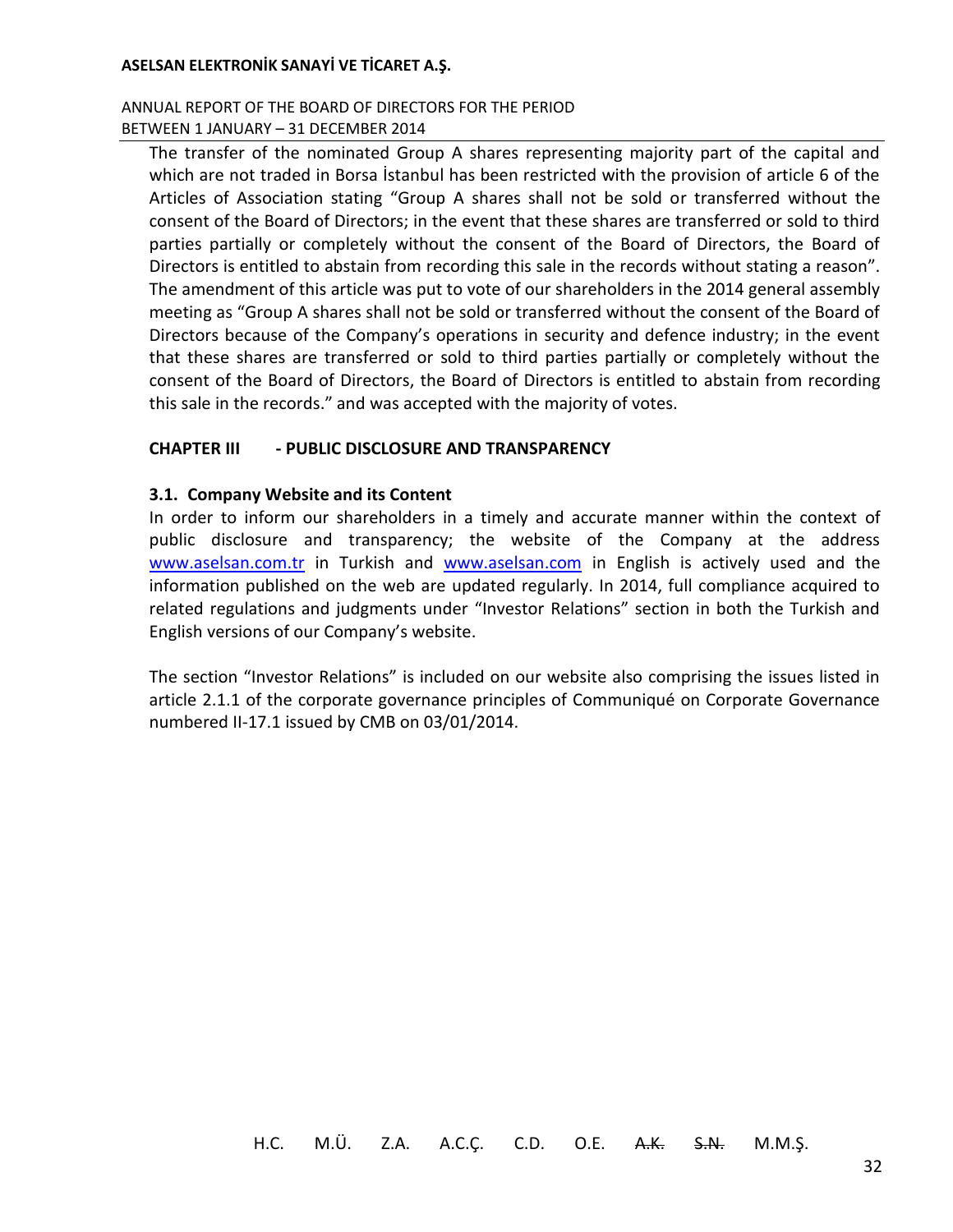#### ANNUAL REPORT OF THE BOARD OF DIRECTORS FOR THE PERIOD BETWEEN 1 JANUARY – 31 DECEMBER 2014

Under "Investor Relations" section;

- 1. Corporate Governance
	- 1.1 Shareholder Structure
	- 1.2 Board of Directors
	- 1.3 Key Resolutions of Board of Directors
	- 1.4 Board Committees
	- 1.5 Articles of Association
	- 1.6 Company Profile
	- 1.7 Policies
	- 1.8 Ethical Principles
	- 1.9 Corporate Governance Rating
	- 1.10 General Assembly Meeting
	- 1.11 Compliance with Corporate Governance Principles
- 2. Sustainability
- 3. Stock Info
	- 3.1 Stock Info
	- 3.2 Non-Deposit Shares
	- 3.3 Capital Increases
	- 3.4 Analyst Coverage
	- 3.5 Registration Statement and Public Offering Circular
	- 3.6 Dividend Info
- 4. Investor Calendar
- 5. Annual Reports
- 6. Financial Data
	- 6.1 Financial Reports
	- 6.2 Financial Highlights
	- 6.3 Investor Presentations
	- 6.4 BoD Reports
- 7. BİST Disclosure
- 8. Frequently Asked Questions
- 9. Contact

chapters exist. Necessary records and information are included under these titles. The information given on the Turkish website under "Investor Relations" section is included entirely on the English website.

## **3.2. Annual Report**

The Board of Directors prepare the annual report in detail regarding the operations of the Company and which enable the public to reach complete and accurate information that can be comprehensive. The 2014 annual report of our Company was prepared as per the Turkish Code of Commerce numbered 6102, the Regulation Regarding the Determination of the Minimum Content of the Annual Reports of Companies issued by the Ministry of Customs and Trade, the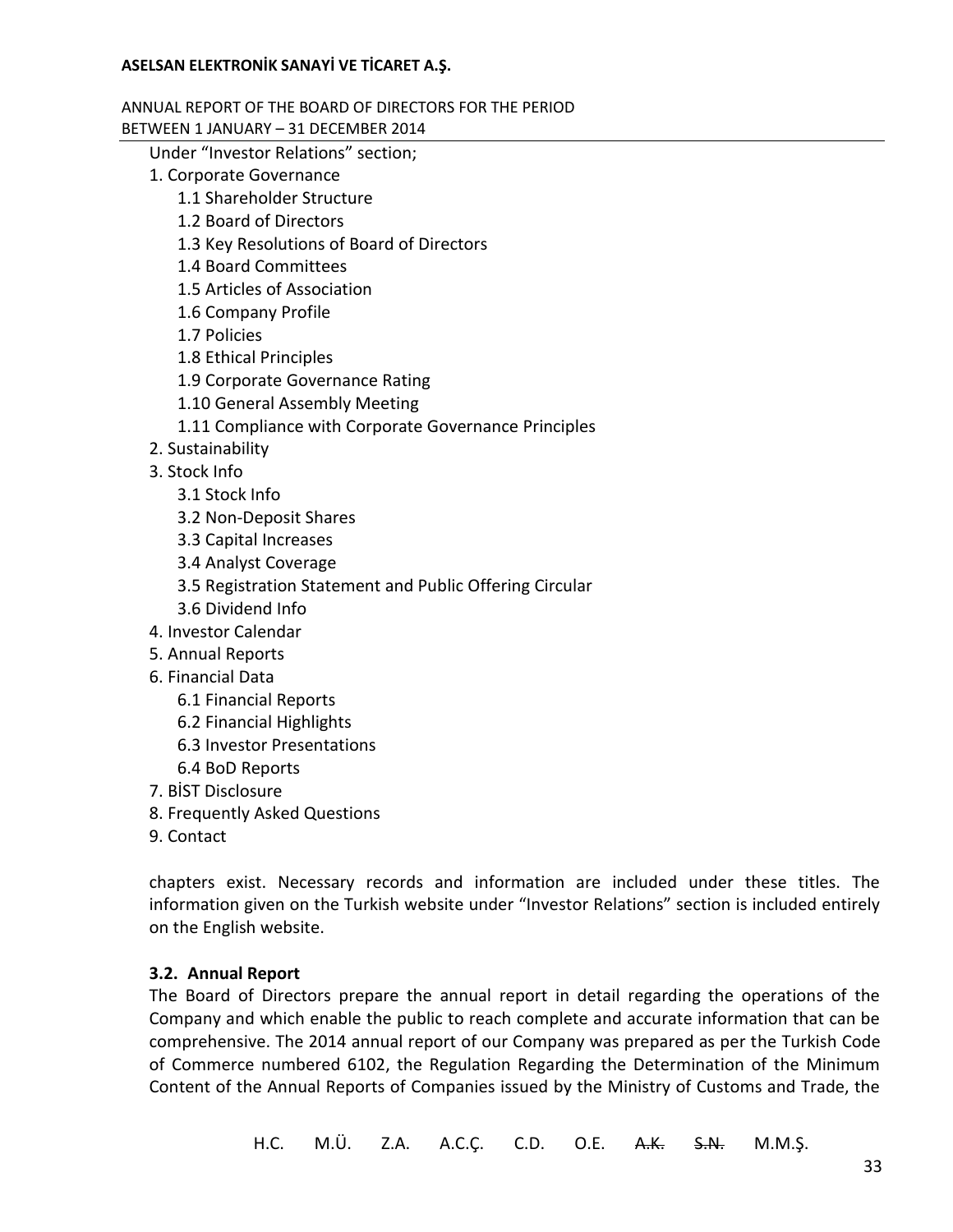ANNUAL REPORT OF THE BOARD OF DIRECTORS FOR THE PERIOD BETWEEN 1 JANUARY – 31 DECEMBER 2014

Communiqué Regarding the Principles Related to Financial Reporting in the Capital Market and the Communiqué Regarding the Determination and Implementation of the Corporate Governance Principles, both issued by the CMB.

## **CHAPTER IV - STAKEHOLDERS**

### **4.1. Informing the Stakeholders**

The information requests of stakeholders are keenly handled and attention is paid in responding these accurately and in an understandable manner. Our employees are informed with a personnel hand book and informing presentations over the intranet. As for our suppliers, strategic cooperation and certified suppliers policy is followed and our suppliers are informed via internet or e-platforms and face to face meetings are held through visits. The studies are being carried on in order to establish "ASELSAN Suppliers Portal" in order to enrich the content, efficiency and quality of our communication with the suppliers. While web-based electronic purchase platform is already used in the internet, the platform will be upgraded to a more comprehensive content. In the suppliers' portal, it is targeted for the suppliers to reach and govern the information regarding them.

Our Company's main principle is the continuous development, improvement and verification of processes, services and products and to provide its customers with services and products without any defects in order to meet all their requirements. For this purpose, a quality system has been established where the Quality Handbook, directives, quality plans, standards, audit and test directives are documented, exercised and constantly improved.

Our core principle related to customer satisfaction is to deliver products/services meeting the expectations and requirements of the customers. For this purpose, requirements are defined in an accurate and complete manner and products tailored for these requirements are designed and produced and the logistics support is provided accordingly. Customer satisfaction evaluations are open to access of every director within the context of Management Reports and the results and tendencies of customers are evaluated on a yearly basis by the upper management.

Our products are designed and produced in accordance with the military, civil and international standards. Starting with the design phase, these quality standards are fulfilled throughout the life-cycle of our high-end technology products and strict tests and controls are applied in every stage of production starting at the material procurement stage in order to guarantee that all products are produced in the same quality. Our products and services have been certified by internationally accepted standards such as AS9100, ISO 9001, AQAP and CMMI. The conformity of our products and services are approved every year with the audits performed.

To minimize quality problems, the suppliers are subject to commercial, technical and qualitative evaluations in order to assure that, materials and software or related services are supplied from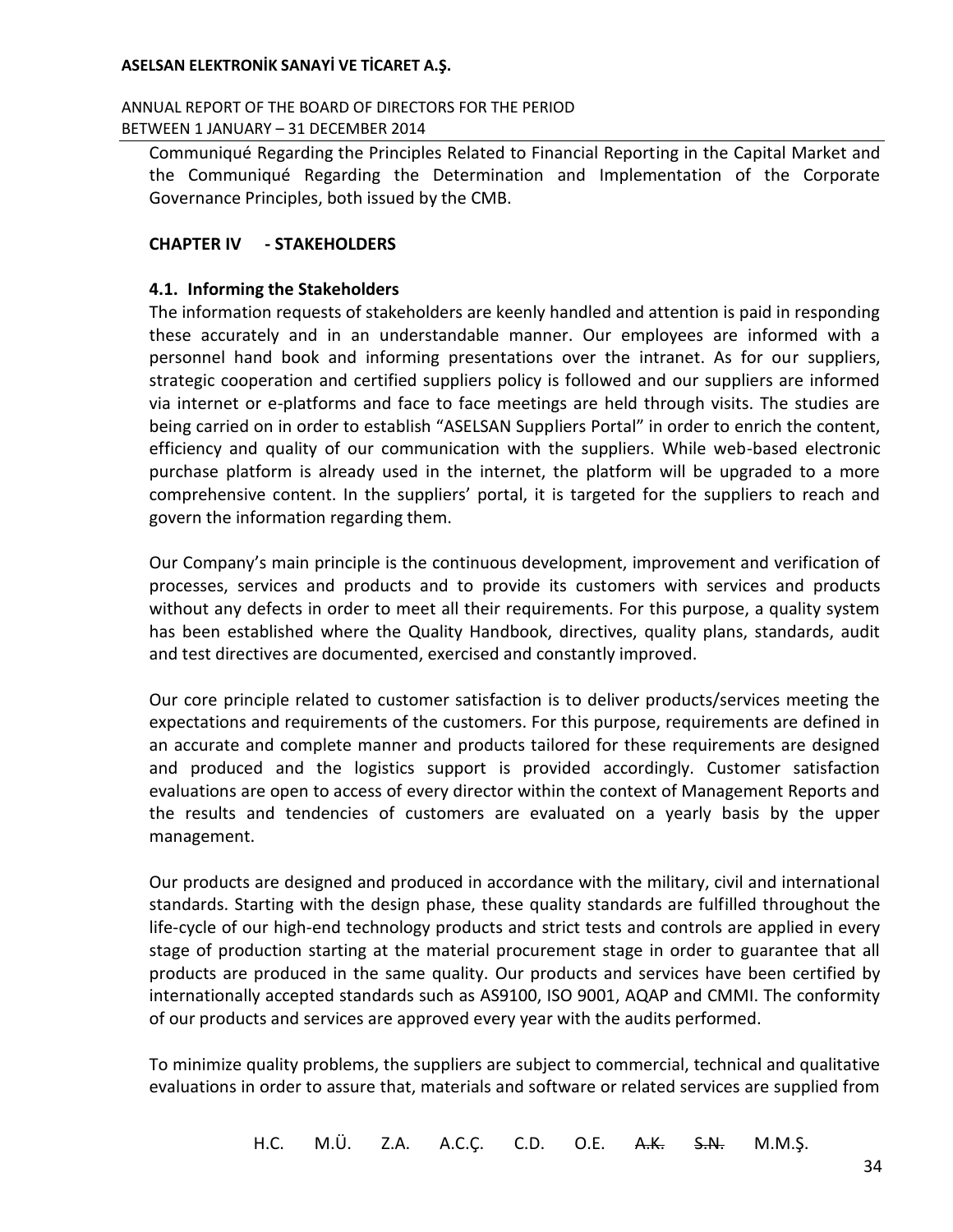### ANNUAL REPORT OF THE BOARD OF DIRECTORS FOR THE PERIOD BETWEEN 1 JANUARY – 31 DECEMBER 2014

reliable suppliers. The result of the evaluation is submitted to the suppliers and qualified ones are chosen to work with. Within this context, in 2014 orders, nearly 2.000 of which were domestic orders, were given to 3.736 suppliers.

The quotations of the suppliers and the written communications are deemed confidential and not disclosed to third parties or unauthorized people. With the directives formed, provision and implementation of unfair benefit with respect to the relations between the customers and the suppliers have been prevented.

ASELSAN Magazine published every 4 months provides information regarding the activities, technical issues and up-to-date social events. Hardcopies of ASELSAN Magazine is delivered to the end users of ASELSAN products, shareholders who participated to the General Assembly Meeting, company employees and other related parties and uploaded to the website right after it is published.

The Compensation Policy can be accessed from our company's website under Corporate Governance title.

The members of the Board of Directors and the executives do not perform any activities that may cause shareholders to incur losses or may diminish the Company assets.

It is resolved that the actions to be taken with regard to the article of Corporate Governance Principles "The company builds the necessary mechanisms through which the stakeholders may inform the corporate governance committee or audit committee about the transactions of the company which are in contradiction with the related regulation and are ethically inappropriate." shall be coordinated by the Audit Committee and the studies regarding this issue are carried on.

## **4.2. Participation of Stakeholders in the Management**

In the Articles of Association, there are no provisions regulating the participation of the stakeholders in the management. However, their participation to management shall be supported provided that it does not corrupt the Company activities.

The corporate governance structure of the Company gives the opportunity to all stakeholders including the employees and representatives to convey their worries with regard to transactions which are inappropriate in terms of legality and ethics.

The Company employees have the opportunity to convey their expectations and requests through the representatives. The Company employees are informed about their financial and social rights over the intranet. Besides, there is an Employee Representative Agency in the Company where 45 representatives are present and which is formed by the Company personnel to enable the contact between the Company personnel and the management.

The periodical meetings held with the employee representatives are the platforms where employers and employees exchange their wishes, requests and opinions regarding the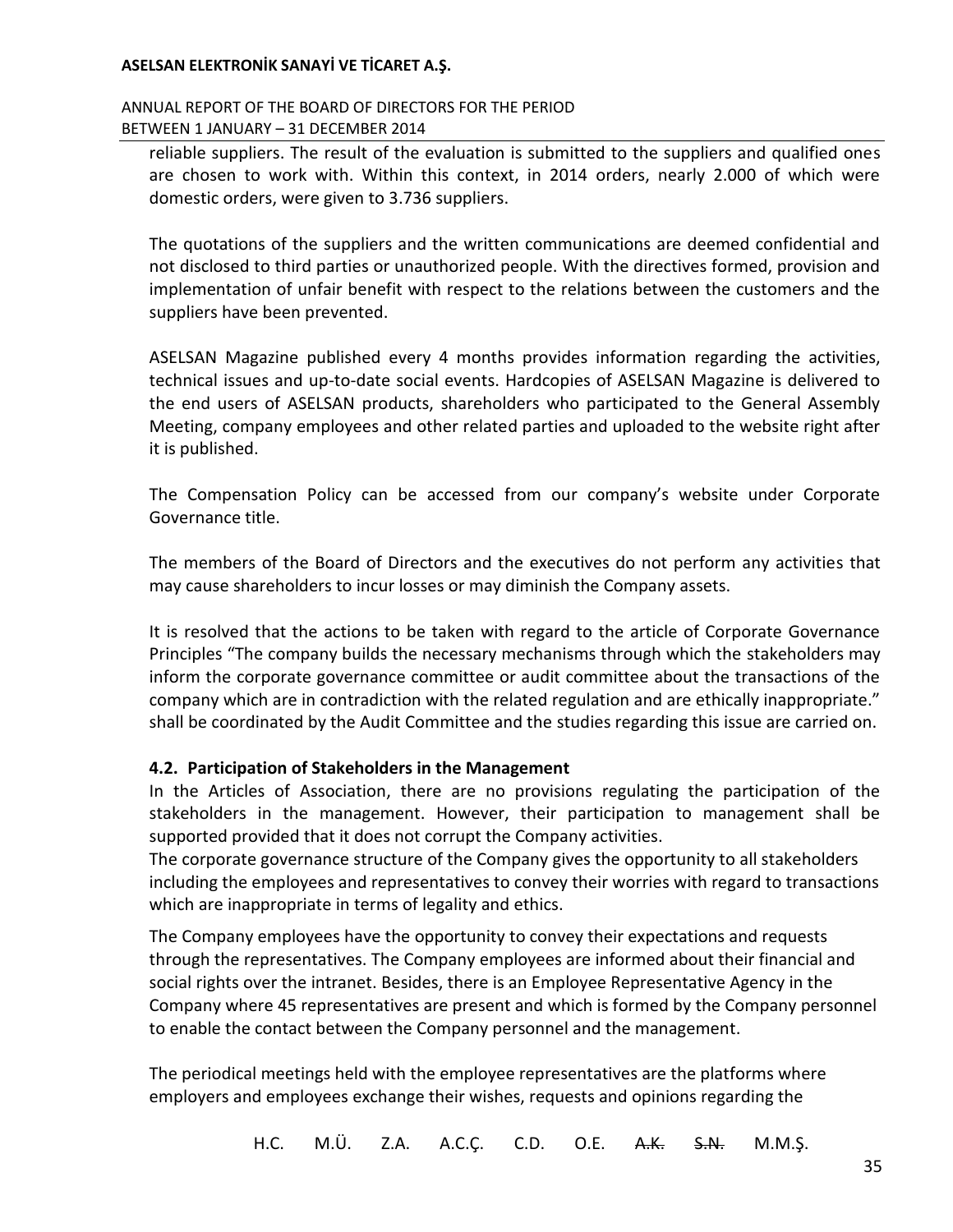### ANNUAL REPORT OF THE BOARD OF DIRECTORS FOR THE PERIOD BETWEEN 1 JANUARY – 31 DECEMBER 2014

implementations. The meeting minutes formed as the result of these meetings are announced to all personnel through the employee representatives' page on the intranet. The presidency of the employee representative is performed by Yasin Zengin and the coordinator role is carried out by Mert Kovuk. The duties and authorizations of the Employee Representative Agency is to convey the wishes, proposals and problems of the group personnel represented and to share the received opinions with the group personnel and to pay efforts to provide an open and efficient communication between the personnel and the management.

## **4.3. Human Resources Policy**

The human resources policy of our Company is to adopt an understanding which adds successful and dynamic talents to ASELSAN family required pursuant to the vision of ASELSAN, which contributes to the sustainable success of ASELSAN with employee oriented approaches, adds value and which takes side of its employee at all times.

Within this scope and pursuant to the vision, mission and the principles of the Company, regulations have been set out pertaining to the working conditions of the personnel, their qualifications, recruitment, promoting, remuneration, rewarding, dismissal, disciplinary treatments, rights, tasks and liabilities and other personal rights.

56% of our employees stand for the engineering group, 31% for the technician group 7% for the administrative group, 3% for the office personnel and 3% of the worker group.

Among the company personnel, there are 1 chief engineer, 1 leader, 17 personnel representing the engineers, 20 personnel representing the technicians, 2 personnel representing the bureau personnel and 4 personnel representing the workers, which make up a total of 45 personnel representatives.

There were no complaints related to discrimination from the employees in 2014. Performance and rewarding policies are announced to all of our employees through Company directives.

## **4.4. Ethical Rules and Social Responsibility**

The ethical rules of our Company have been written and were published on our website. Furthermore, in order to integrate and develop the ethical rules with the implementations, an Ethical Committee was established to meet the evaluation, direction, consulting and recommendation requirements and create shared knowledge.

"Ethical Principles and Behaviour Rules" document is announced to all ASELSAN personnel with all its exhibits and the personnel makes a written commitment that s/he acknowledges the information and ethical values. When an amendment or an update is made on this document, the changes are made known to all the personnel and training programs about these changes are organized if deemed neccessary.

Ethical Committee comprises of ten members, the chairmanship of the Committee is executed by the Human Resources Management Vice President and the secretariat is handled by Human Resources Director. Other members are the representatives indicated by sectors; the Law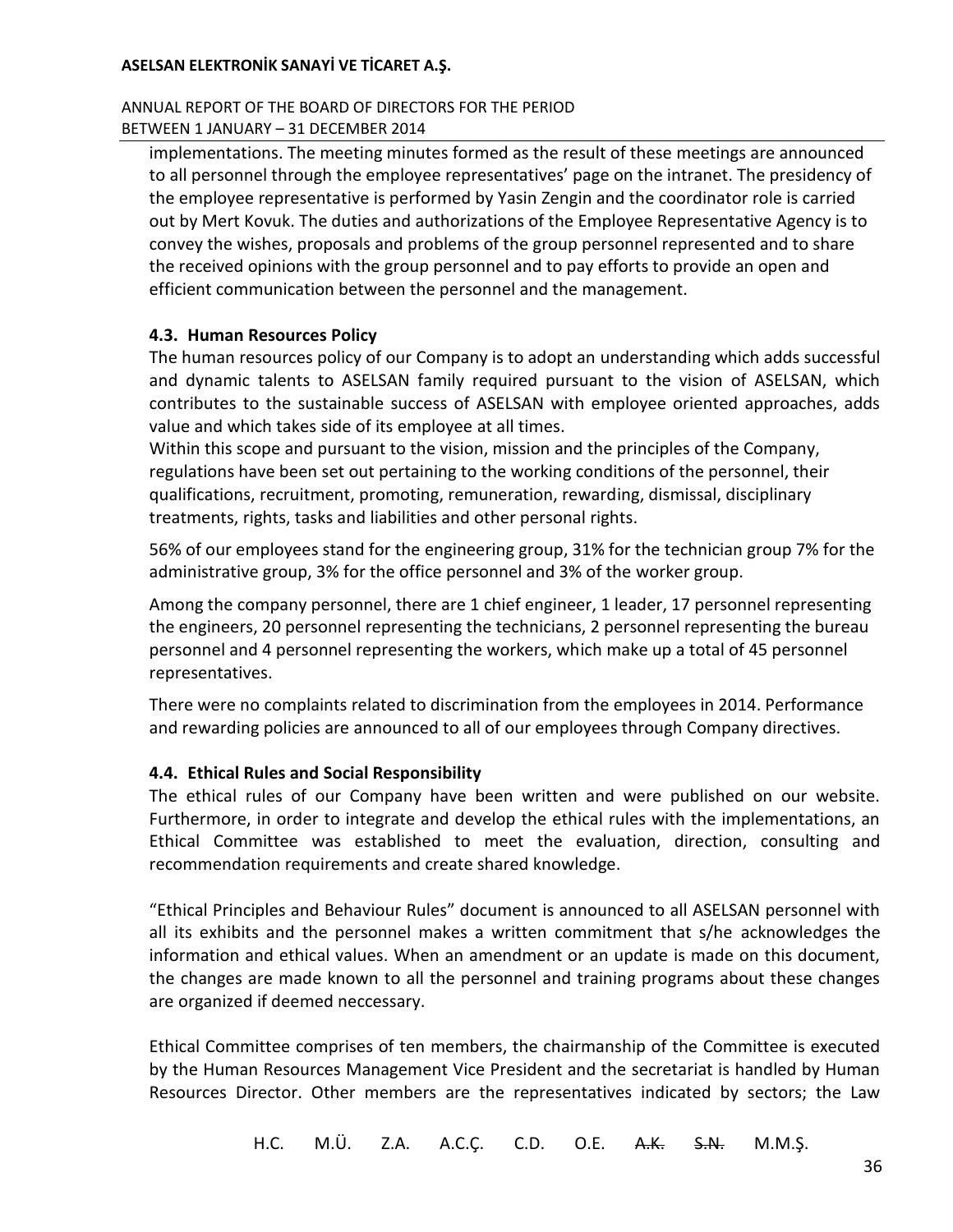### ANNUAL REPORT OF THE BOARD OF DIRECTORS FOR THE PERIOD BETWEEN 1 JANUARY – 31 DECEMBER 2014

Department and Central Procurement Department charged by the CEO. If there are no changes in the organization, the Ethical Committee members serve at least for five years.

Ethical Committee meets 4 times a year unless an application or disobedience is present. CEO or any member of the committee can call a meeting. Beyond intervening in applications and disobedience, Ethical Committee represents reason and conscience of ASELSAN and works to increase the awareness in ASELSAN family. When there is an application, required research conclusions and necessary documents are forwarded to Ethical Committee. Committee Chairman presents these to the CEO and a parallel investigation is carried out. At the end of this investigation, necessary steps are taken in accordance with relative law and ASELSAN regulations. The applications and disobedience is reported periodically in Board of Directors meeting.

The setting and execution with respect to confidentiality principles of a mechanism, where the complaints regarding our Company's transactions which are against legislation and unethical, is the responsibility of Audit Committee. Committee's efforts regarding this issue are in progress.

An independent British institution, Carbon Disclosure Project (CDP) which reports how the risks of climate changes are managed by the companies announced the 2014 results of the Turkey Carbon Transparency Project. ASELSAN, who attended the project for the second time, has increased its previous rating and conducted successful activities regarding climate change. ASELSAN, being proud to work to leave a better world for the future generations, shall continue to take place in the national and international platforms with respect to sustainability and climate change matters with its leading applications.

Our Company is sensitive on the social activities which are supported in favour of the public in general and are respectful towards its environment. The greenhouse gas emissions of our Company are calculated by taking the TS ISO 14064 and Green House Protocol as the reference and are monitored all the time. We have certifications for ISO 14001 Environmental Management System and OHSAS 18001 Work Health and Safety Integrated Management System. In addition, since 2013 for each new personnel recruited a tree is planted.

In 2014 our Company sponsored; the activities of Turkish Armed Forces Rehabilitation and Care Center Handicapped Sports Club, the "Workshop of Microelectronic Technology, Signal Detection and Processing of Circuits and Systems for Defence and Space" which was organized by Sabancı University on 19/06/2014 - 20/06/2014 and has supported the competition "New Ideas New Jobs" organized by METU and METU Teknokent in 2014 in Defence Industry category.

### **CHAPTER V - BOARD OF DIRECTORS**

### **5.1. Structure and Formation of Board of Directors**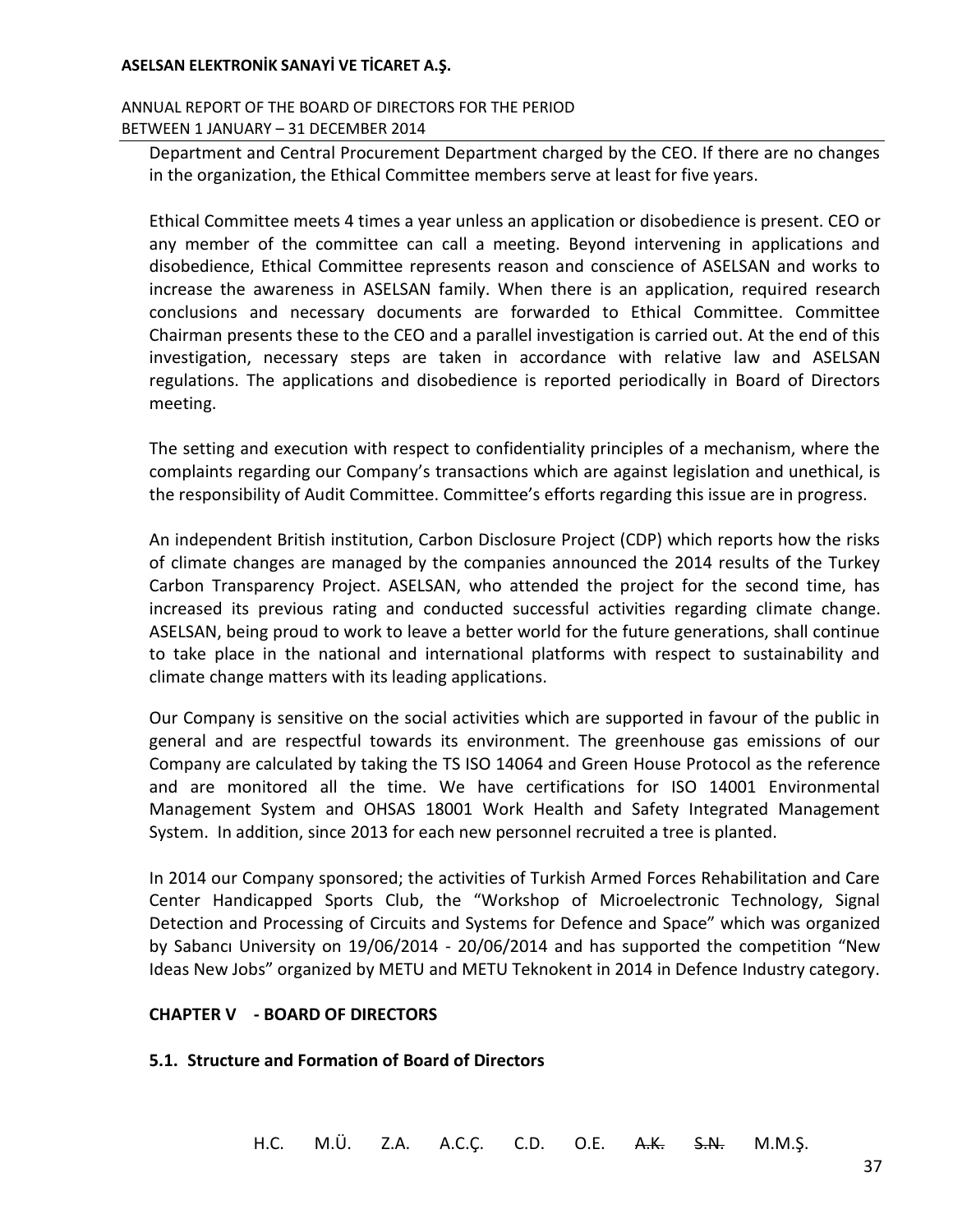### ANNUAL REPORT OF THE BOARD OF DIRECTORS FOR THE PERIOD BETWEEN 1 JANUARY – 31 DECEMBER 2014

In our Company, 3 members of 9 members of Board of Directors are independent members. The duties of Nomination Committee are executed by Corporate Governance Committee. The report regarding the evaluation of the list of Independent Members of Board of Directors prepared by Corporate Governance Committee on 26/02/2014 was presented to Board of Directors on 27/02/2014 and the CV's and independence declarations of 3 nominees were announced on our website to public on 05/03/2014. As a result of the voting at the General Assembly Meeting on 31/03/2014, 3 nominees were elected as Independent Members of Board of Directors. There were no cases to eliminate the independency of the Independent Members of the Board of Directors in 2014.

The CVs of the Members of the Board of Directors are included in the 2014 annual report and the information with respect to their duty terms is provided in the table below.

| <b>Name Surname</b>        | <b>Duty</b>                               | <b>Election</b><br>Date | <b>Termination</b><br>Date | Responsibilities other than the<br>Company                                                                                                                                                                                                                       |
|----------------------------|-------------------------------------------|-------------------------|----------------------------|------------------------------------------------------------------------------------------------------------------------------------------------------------------------------------------------------------------------------------------------------------------|
| Hasan<br><b>CANPOLAT</b>   | Chairman /<br><b>Managing Member</b>      | March 2014              | <b>March 2015</b>          | Consultant of Ministry of<br><b>National Defence</b>                                                                                                                                                                                                             |
| Murat ÜÇÜNCÜ               | Vice Chairman /<br><b>Managing Member</b> | <b>March 2014</b>       | <b>March 2015</b>          | $\overline{\phantom{a}}$                                                                                                                                                                                                                                         |
| Ziya AKBAŞ                 | Independent<br>Member                     | <b>March 2014</b>       | <b>March 2015</b>          | Turkish Patent Institute - Brand<br>Representative, Public<br>Supervision Institute -<br>Independent Auditor, R.T.<br>Ministry of Labour Social and<br>Security - Official Mediator,<br>TURMOB - Expertise on<br>Author's Rights and Financial<br><b>Matters</b> |
| Ahmet Can<br><b>CEVIK</b>  | Member                                    | March 2014              | <b>March 2015</b>          | $\overline{\phantom{a}}$                                                                                                                                                                                                                                         |
| Celalettin<br><b>DÖVER</b> | Independent<br>Member                     | March 2014              | <b>March 2015</b>          | Consultant of the CEO of Türk<br>Telekomünikasyon A.Ş.                                                                                                                                                                                                           |

H.C. M.Ü. Z.A. A.C.Ç. C.D. O.E. A.K. S.N. M.M.Ş.

38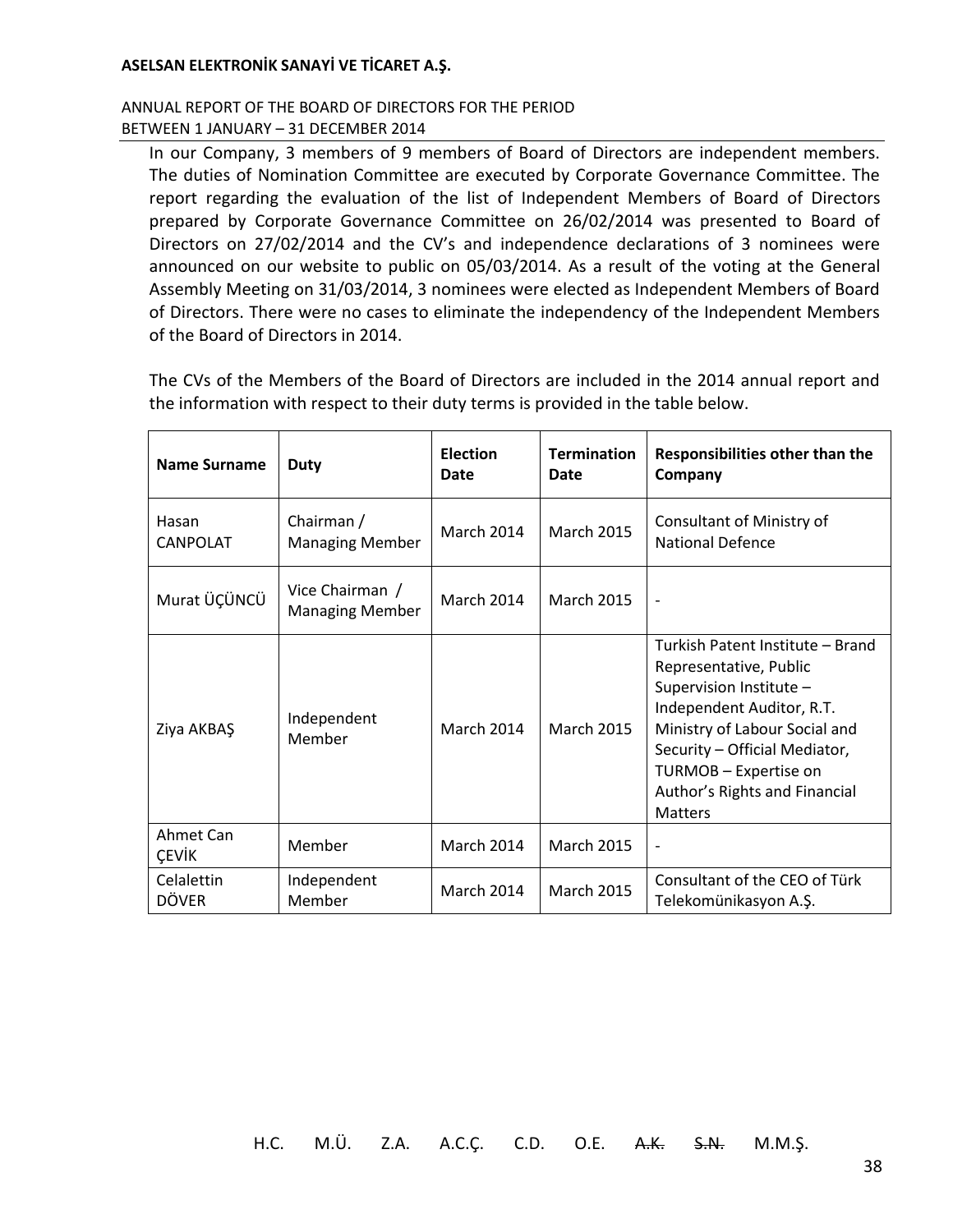#### ANNUAL REPORT OF THE BOARD OF DIRECTORS FOR THE PERIOD BETWEEN 1 JANUARY – 31 DECEMBER 2014

| Oral ERDOĞAN                  | Independent<br>Member | <b>March 2014</b>                       | <b>March 2015</b>                                         | Rector of Piri Reis University,<br>Consultant of Chamber of<br>Shipping, Consultant of Turkey<br>Ship Building Businessman<br>Union, Member of the Board of<br><b>Istanbul Maritime R&amp;D</b><br>Publishing and Consultant Inc.,<br>Member of the Board of Turksat<br>Satellite Communication and<br>Cable TV Operating Inc. |
|-------------------------------|-----------------------|-----------------------------------------|-----------------------------------------------------------|--------------------------------------------------------------------------------------------------------------------------------------------------------------------------------------------------------------------------------------------------------------------------------------------------------------------------------|
| Ahmet KFSİK                   | Member                | <b>March 2014</b>                       | <b>March 2015</b>                                         | Lecturer in Yıldırım Beyazıt<br>University Faculty of Politics<br><b>Public Finance Theory</b><br>Department                                                                                                                                                                                                                   |
| Sedat<br><b>NAZLIBİLEK</b>    | Member                | <b>BoD</b><br>Decision on<br>25/06/2014 | <b>First General</b><br>Assembly<br>Meeting to<br>be held | Lecturer in Atılım University<br><b>Mechatronics Engineering</b><br>Department                                                                                                                                                                                                                                                 |
| Mustafa Murat<br><b>ŞEKER</b> | Member                | <b>March 2014</b>                       | <b>March 2015</b>                                         | Head of Department of Naval<br>Platforms in Undersecretariat<br>for Defence Industries                                                                                                                                                                                                                                         |
| <b>Faik EKEN</b>              | <b>CEO</b>            | May 2014                                |                                                           |                                                                                                                                                                                                                                                                                                                                |

In article 13 of the Articles of Association titled "Duties and Authorization of the Board of Directors", the duties and authorization of the Board of Directors have been defined. Besides, the Board of Directors Working Directive also describes the Duties and Authorization of the Board of Directors. With the article 14 of the Articles of Association titled "Assignment of the Authorization to the CEO", the assignment of the authorization of the Board of Directors to the CEO has been set out. The duties and authorization of the executives are described in the "Duties and Responsibilities Directive" formed within the Company.

The duties of the Members of the Board of Directors and of the CEO carried out outside the Company, information regarding the term of office and the statements of the board of members with respect to their independencies:

- There are no members of Board of Directors carrying out an executive duty.
- The statements of independence of the Independent Members of the Board of Directors have been provided at the annex of the Compliance Report.
- The Members of the Board of Directors fulfill their duties without any interest or benefit and pursuant; to the liabilities and authorizations undertaken by the Board of Directors and to the regulations of the Turkish Code of Commerce and CMB.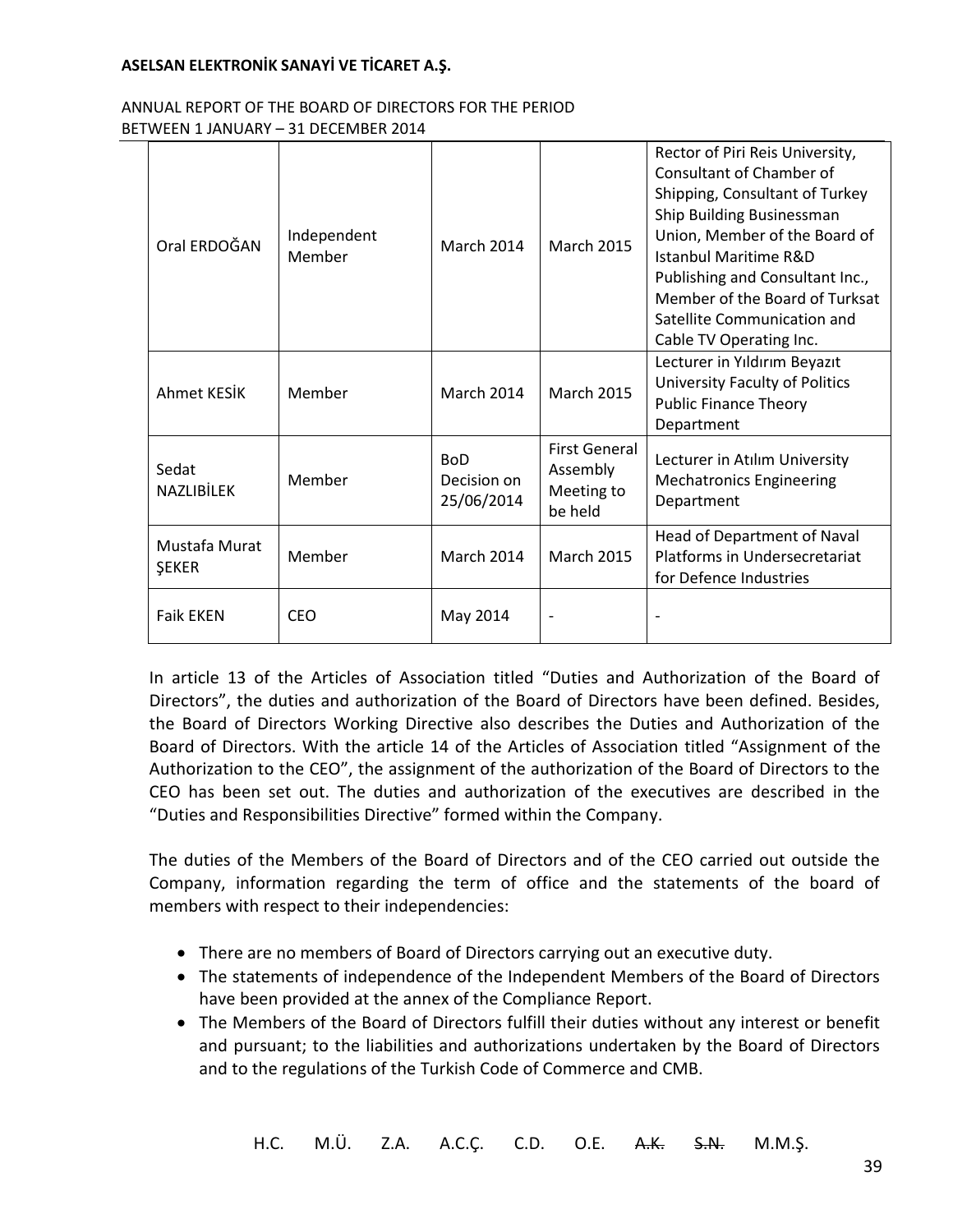### ANNUAL REPORT OF THE BOARD OF DIRECTORS FOR THE PERIOD BETWEEN 1 JANUARY – 31 DECEMBER 2014

 Members of the Board of Directors are liable not to enter into any commercial treatments directly or indirectly with the Company that coincides with the Company objectives, on their behalf or on behalf of others without the consent of the General Assembly.

## **5.2. Principles of Activity of Board of Directors**

Board of Directors carries out its duties and responsibilities determined with reference to Turkish Commercial Code (TCC), Capital Market Law and Articles of Association. In this context, the basis of duties and operations are indicated in details in ASELSAN Board of Directors Working Directives.

The agenda of the Board of Directors meetings is formed with the proposals of the Members of the Board of Directors and the committees and the CEO, it is afterwards evaluated by the Board of Directors Chairman and finalized. The subjects emerged as urgent and which are considered worthwhile to discuss may be added to the agenda during the Board of Directors meeting.

As per article 10 of the Articles of Association, the Board of Directors assemble when required and at least once a month. The number of Board of Directors Meetings in 2014 was 49, where 34 of the decisions in the meetings are interim decisions. All of the Members of the Board of Directors attended 78% of the meetings.

The place, date, time and agenda of the next meeting is decided at the Board of Directors Meetings. Documents pertaining to the meeting agenda are sent to the members of Board of Directors at least 3 work days before the meeting by the Presidency.

The Members of the Board of Directors attend the meetings and fulfill their duties as per their authorization and responsibilities. The members who do not attend the meetings submit their excuses.

Board Office is established under Board of Directors in order to coordinate necessary issues in the name of the Board, particularly the relationships with the Presidency and TAFF, to execute planning and support the Board of Directors' operations.

All members have one right to vote, including the chairman. If the numbers of votes are equal, the vote of the chairman does not change the result. Abstaining is not possible, either rejection or acceptation is voted. The vote of the abstaining member is considered as a rejecting vote. The member casting a reject vote states the ground for this in the meeting minutes and undersigns it. According to the article 11 of the Articles of Association titled "Quorum of Meeting and Decision Making"; "The provisions of the TCC, Capital Market Law, regulations of the Capital Markets Board in connection with corporate governance and other relevant legislation are taken into account with respect to the meetings and decision making quorums of the Board of Directors as well as with respect to any Board of Directors members assuming duties and positions outside the Company. Any action and resolutions taken by the Board of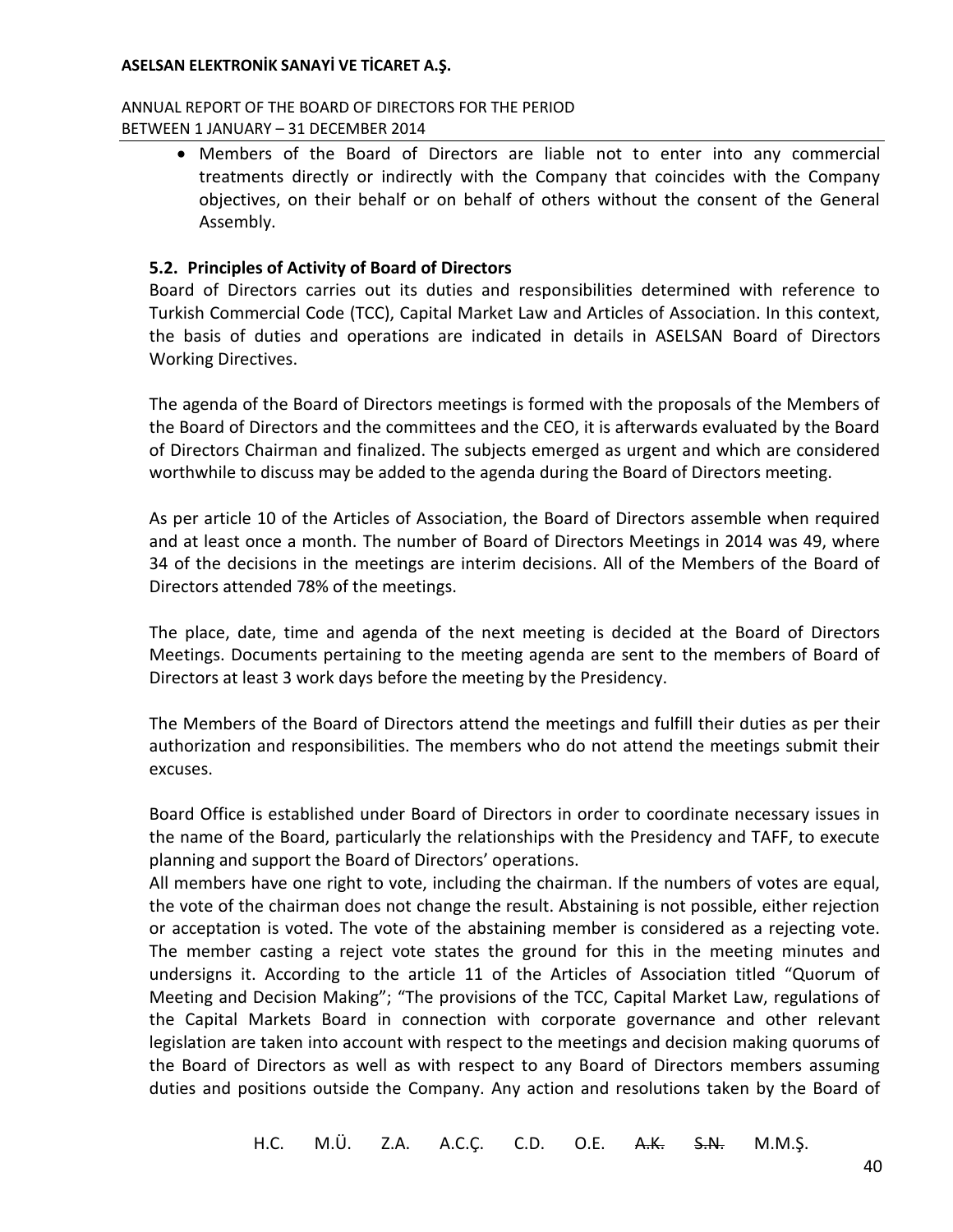### ANNUAL REPORT OF THE BOARD OF DIRECTORS FOR THE PERIOD BETWEEN 1 JANUARY – 31 DECEMBER 2014

Directors without complying with the Corporate Governance Principles, which are made mandatory as to be complied by the Capital Markets Board, are invalid and considered as in contrary to the Articles of Association". There were no related party transactions or any other significant issue, which had to be submitted to the approval of the general assembly, since they were not approved by the Independent Members of the Board of Directors.

The signed decisions are made available to the follow up of the Members of the Board of Directors and Executive Committee Members in the electronic platform.

In accordance with the article 4.2.8 of Capital Markets Board Corporate Governance Communiqué; Executive Liability Insurance Policy was signed for Board of Directors members on 18/07/2014 with the total liability amount of USD 60.000.000,- which corresponds to more than 25% of the paid-in-capital of our Company, with a validity period of 1 year.

## **5.3. Number of Committees Formed in the Board of Directors with Their Structures and Independency**

As per the title "Committees Formed in the Board of Directors" in the Communiqué Regarding Determination and Implementation of Corporate Governance Principles by the Capital Markets Board, our Company's Board of Directors, in the meeting dated 10/04/2012, formed an Audit Committee, Corporate Governance Committee and Early Detection and Management of Risk Committee and announced this to the public. There are no Nomination and Remuneration Committees within the Board of Directors and the duties of these are carried out by the Corporate Governance Committee.

The directives of Audit Committee, Corporate Governance Committee and Early Detection and Management of Risk Committee are made available at the website of our Company. The Independent Members of the Board of Directors and four members of the Board of Directors have duties in more than one committee. This is because it is mandatory that all members of the Audit Committee and the chairman of the other committees should be Independent Members of the Board of Directors.

Boards of Directors have made the annual evaluation of the committees composed under its structure and the evaluation report is available in 2014 Annual Report.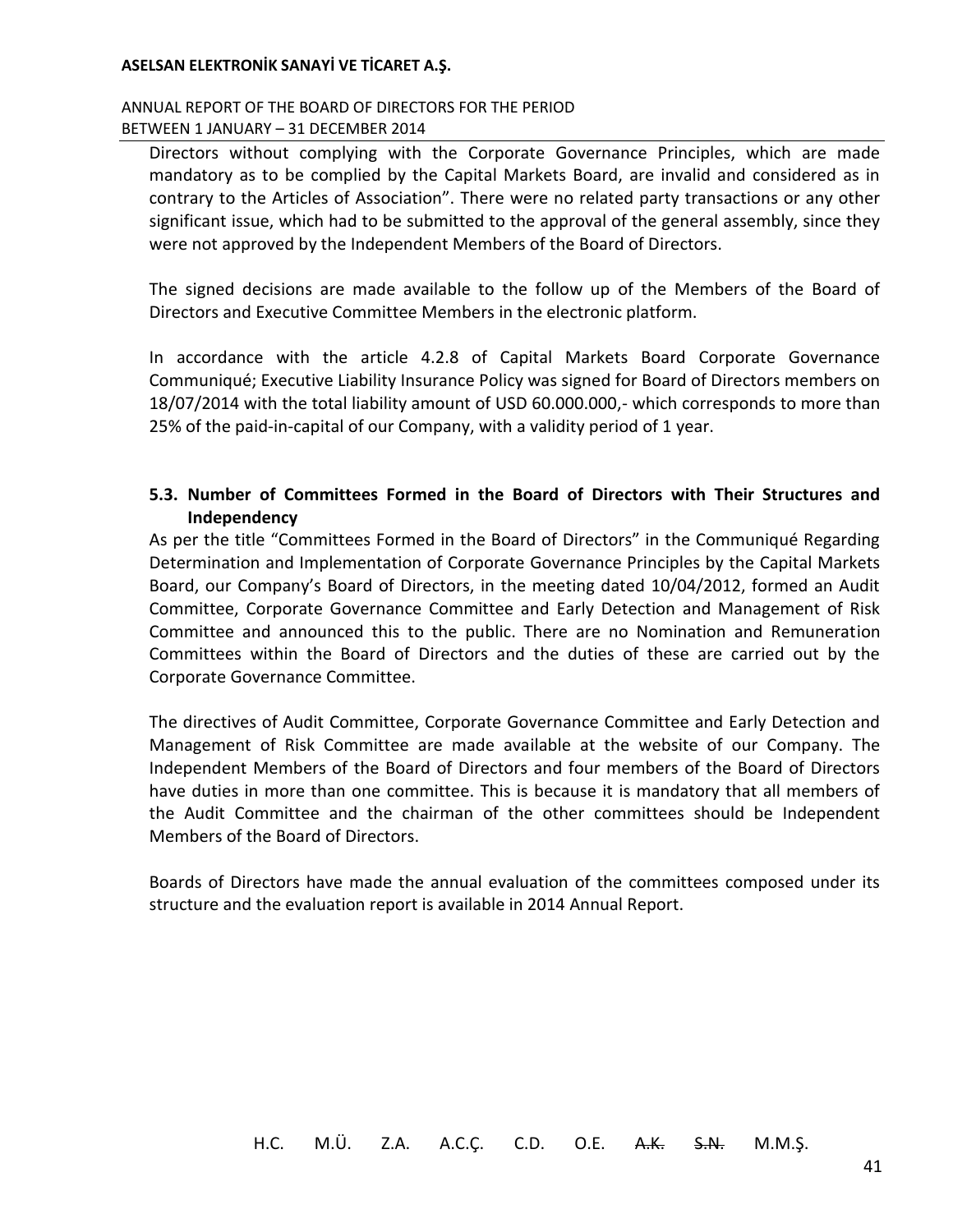ANNUAL REPORT OF THE BOARD OF DIRECTORS FOR THE PERIOD BETWEEN 1 JANUARY – 31 DECEMBER 2014

### **AUDIT COMMITTEE**

| Celalettin DÖVERMember/Independent Member of Board of Directors |
|-----------------------------------------------------------------|

The main duties of the Audit Committee that were set out in the "ASELSAN Audit Committee Work Directives" regulating the working principles of Audit Committee are as follows;

- To enable the disclosure of the financial data of ASELSAN, to pursue the operation and efficiency of the accounting system, independent audit, internal audit and internal control system of the company,
- To assemble at least every 3 months, to share the meeting minutes with the Board of **Directors**

Meetings were held by Audit Committee on dates 05/03/2014, 12/05/2014, 19/08/2014 and 10/11/2014 regarding the financial statements with the participation of the relevant independent audit company in 2014.

In order to maintain the efficiency of internal audit, attention was paid to strengthen the cooperation with Internal Audit Presidency and to the supervision of internal audit activities, direct and continuous communication was established between Audit Committee and Internal Audit Presidency. A dimension of this communication; Audit Committee- Internal Audit Presidency coordination meetings, were held five times on dates 12/05/2014, 24/09/2014, 22/10/2014, 27/11/2014 and 22/12/2014.

The Committee was active in two main topics in 2014.

### **i. Independent Audit Activities and Works Regarding the Audited Financial Statements:**

"Communiqué on Financial Reporting in Capital Markets" Serial:II, 14.1 regulated the preparation of financial reports and their basis, principles of presentation to the relevant parties. December 2013, March 2014, June 2014 and September 2014 financials and Board of Directors reports were prepared in accordance with the communiqué numbered II, 14.1, and submitted to Board of Directors by Audit Committee and presented to the public via Public Disclosure Platform.

The procurement process for independent audit services was handled by the Procurement Department and the purchasing decision that the service shall be provided by Deloitte was made by Board of Directors. The resolution was submitted for approval on the General Assembly Meeting dated 31/03/2014 and was accepted.

#### **ii. Internal Audit Presidency:**

Within the scope of the internal audit activities of the Company, the relations between the Internal Audit Presidency and the Board of Directors have been carried out through Audit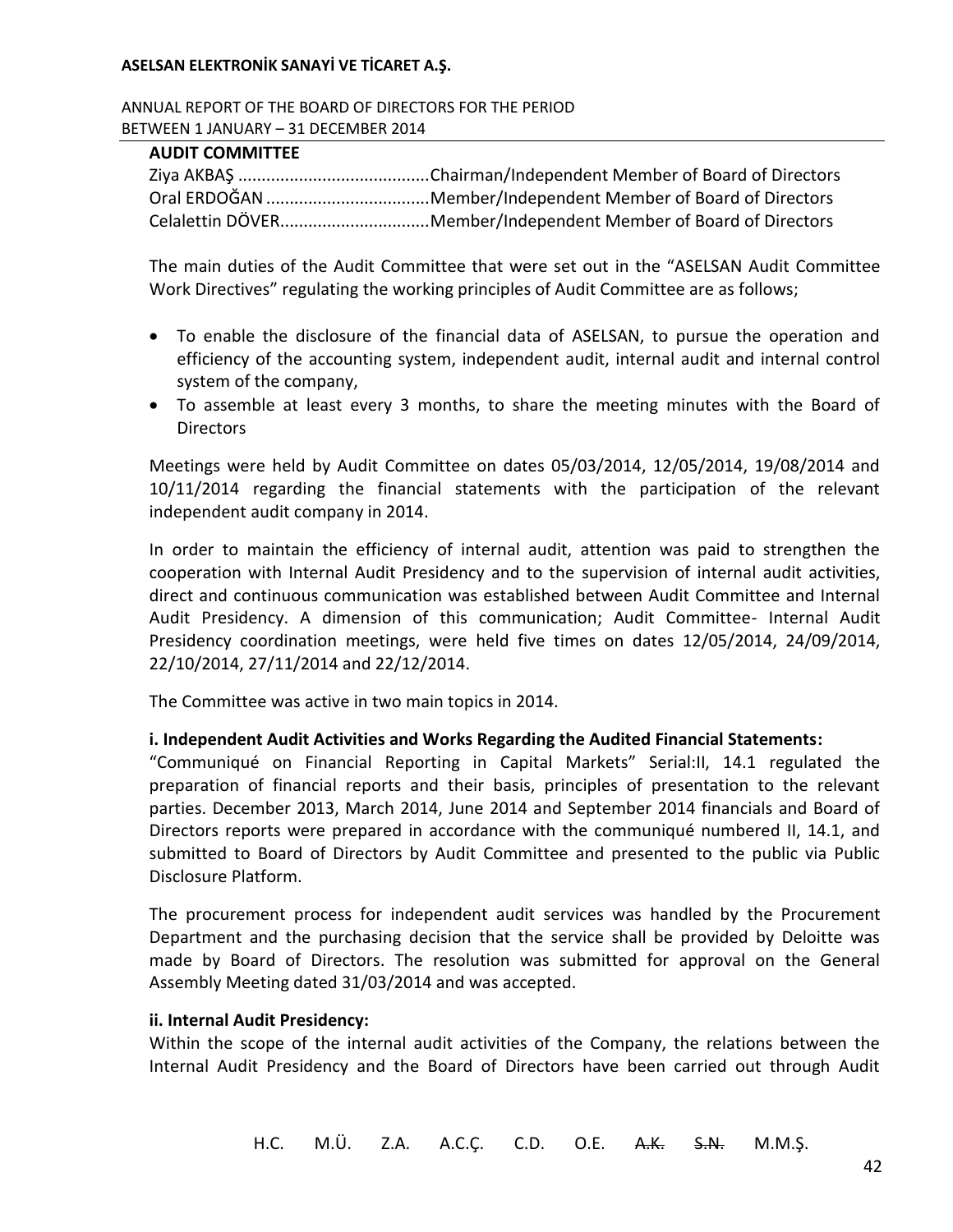ANNUAL REPORT OF THE BOARD OF DIRECTORS FOR THE PERIOD BETWEEN 1 JANUARY – 31 DECEMBER 2014

| Committee. A direct and continuous contact between Audit Committee and Internal Audit |  |  |
|---------------------------------------------------------------------------------------|--|--|
| Presidency is present.                                                                |  |  |
| <b>CORPORATE GOVERNANCE COMMITTEE</b>                                                 |  |  |
| Committee Members (2014 January - March)                                              |  |  |
|                                                                                       |  |  |
|                                                                                       |  |  |
|                                                                                       |  |  |
|                                                                                       |  |  |
| Mustafa Murat SEKER  Member/Member of the Board of Directors                          |  |  |
|                                                                                       |  |  |
|                                                                                       |  |  |

Committee Members (2014 March - June)

Committee Members (2014 June - December)

| Mustafa Murat SEKER  Member/Member of the Board of Directors |
|--------------------------------------------------------------|
|                                                              |

The main duties of the Corporate Governance Committee were set out in the "ASELSAN Corporate Governance Committee Work Directives" as follows:

 To carry out studies for the implementation of Corporate Governance Principles in the Company,

 To observe whether the Corporate Governance Principles have been implemented or not and if not implemented to determine the grounds for this and the conflicts of interest arising due to not complying with these principles and to make proposals for improving the status,

- To monitor the studies of the Investor Relations Department.
- Corporate Governance Committee assembles every 3 months and in every situation when necessary. The meeting minutes are submitted to the Board of Directors.

The Corporate Governance Committee assembled five times within the activity year 2014 on dates, 29/01/2014, 26/02/2014, 16/06/2014, 27/08/2014 and 24/12/2014. The meeting minutes of the Committee may be reached on our website. The committee was active in three respective tasks in 2014:

### **i. Operations of Investor Relations Department:**

Investor Relations Department have attended all the meetings in 2014, performed secretariat procedures of the committee with regard to "ASELSAN Corporate Governance Committee Working Directive" and informed the committee periodically about the tasks carried by investor relations department.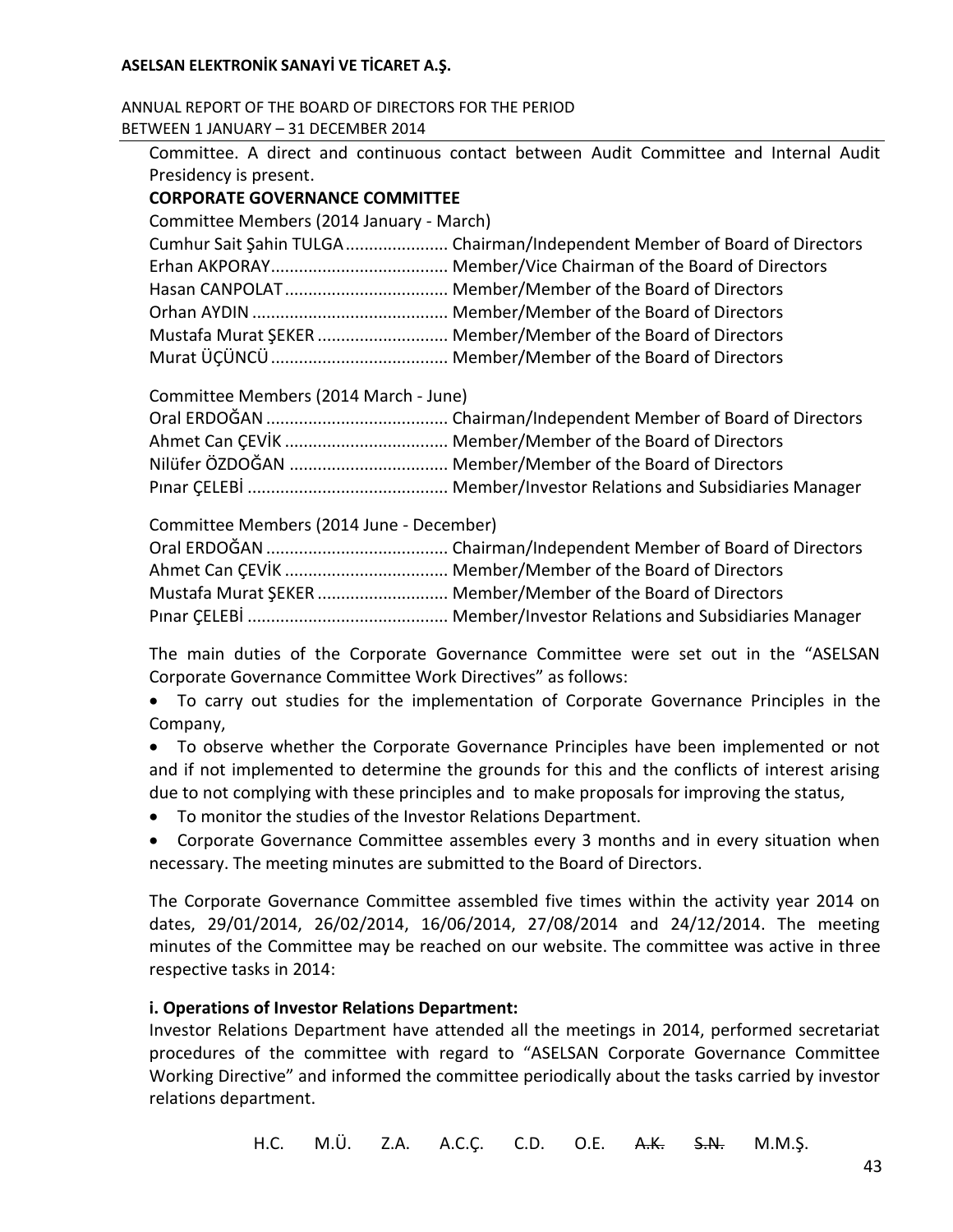### ANNUAL REPORT OF THE BOARD OF DIRECTORS FOR THE PERIOD BETWEEN 1 JANUARY – 31 DECEMBER 2014

The duty of monitoring the operations of Investor Relations Department was given to Corporate Governance Committee with respect to the Communiqué on Corporate Governance. In 2014, the tasks carried by Investor Relations Department which are; the applications for amendment in Articles of Association, organization of General Assembly meeting for 2013, corporate governance rating process, independent board member election process, corporate governance rating report, corporate governance committee report, compliance with the corporate governance principles report, operations regarding the compliance to new Capital Markets Law and the revised Secondary Legislation, BİST Sustainability Index and sustainability tasks performed in ASELSAN, material event disclosures made with respect to Capital Markets Board, analyst and/or investor meetings the department attended and the tasks carried to keep "Investor Relations" page of our Company's website updated, have been monitored by the Committee.

### **ii. Corporate Governance Rating:**

The evaluation of corporate governance rating performed by SAHA Corporate Governance and Ranking Services on 13/12/2012 were concluded during the last quarter of 2013. According to the review, the score of 13/12/2013, 8,77 out of 10, was revised as 9,07 out of 10. SAHA has revised the 2013 corporate governance ratings of all its customers, regarding the resolution of Capital Market Board's meeting numbered 4/105 held on 01/02/2013. The update is caused by the revision of 2013 corporate governance ratings within the context of renewed rating principles and is a result of change in methodology. Within this context, our rating, which had been confirmed as 9,07 over 10 on 13/12/2013, has been revised as 8,57 over 10. Because of this revision, almost all the companies' ratings have been effected negatively. As a result of the efforts made for improving Corporate Governance Rating during 2014, ASELSAN's corporate governance rating was updated as 9,09 over 10 on 12/12/2014 by SAHA A.Ş. Our Company's share has been listed in the corporate governance index since the date 14/12/2012 which it first entered the index. Rating reports can be accessed on the company website.

#### **iii. Election of Independent Board Members**

As given by Corporate Governance Principles, the responsibility of evaluating and reporting the nominations and their independency status is given to the Nomination Committee, in companies where this committee is not formed because of the structure of the Board of Directors, the responsibility is given to Corporate Governance Committee. Within this context, the evaluation of nominations which were made until the end of February 2014 was carried on by the Committee and the resulting nominee list was presented at the Board of Directors meeting on 27/02/2014. The list was proposed to shareholders' voting on General Assembly Meeting on 31/03/2014 and as a result, Ziya AKBAŞ, Celalettin DÖVER and Oral ERDOĞAN were elected as independent members to serve for 1 year.

#### **EARLY DETECTION AND MANAGEMENT OF RISK COMMITTEE**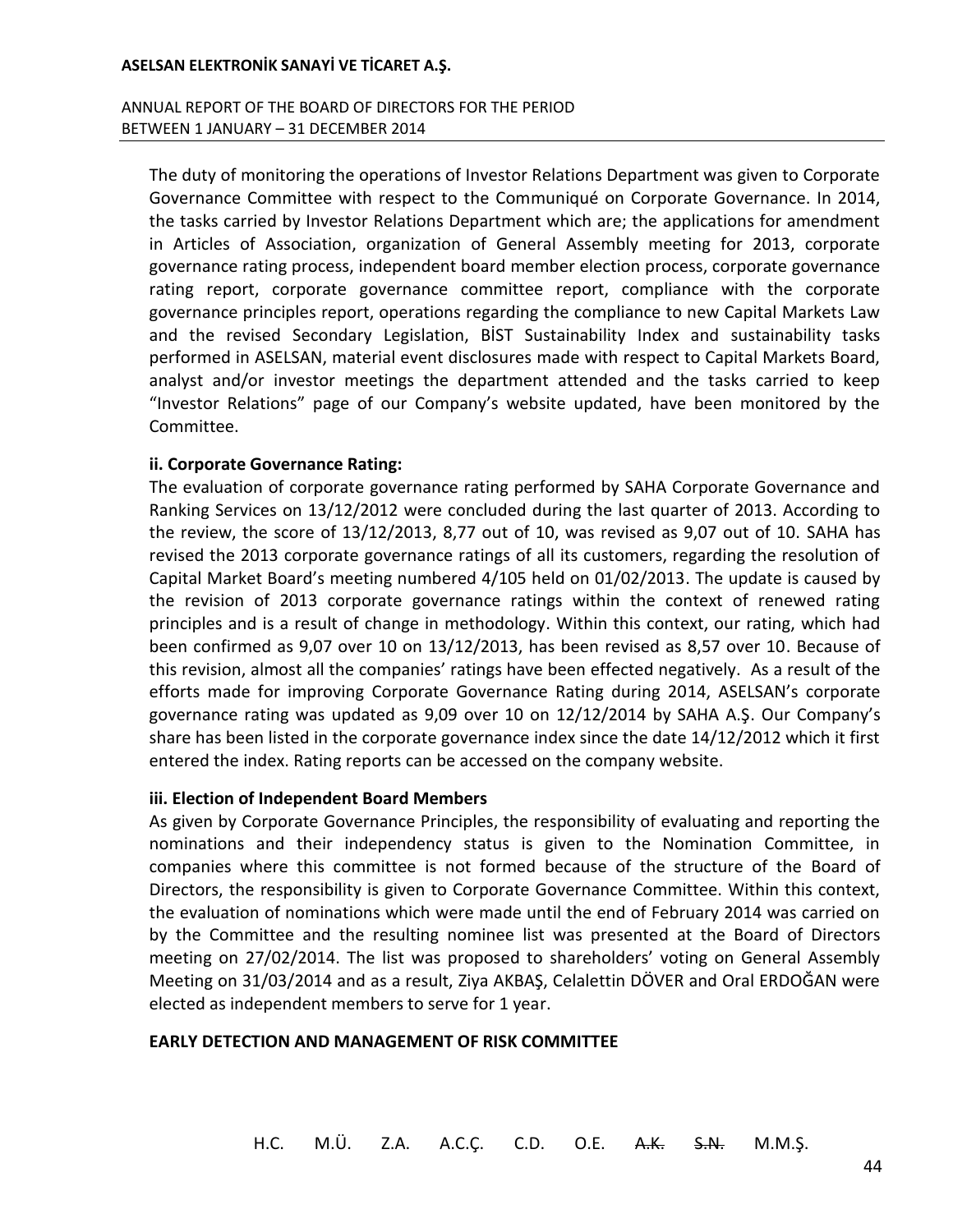ANNUAL REPORT OF THE BOARD OF DIRECTORS FOR THE PERIOD BETWEEN 1 JANUARY – 31 DECEMBER 2014

"Early Detection and Management of Risk Committee", which was established with the resolution of ASELSAN Board of Directors on 10/04/2012, 720/1 executes its operations within the framework of regulation ASY-01-066.

The Committee members have changed in accordance with the ASELSAN Board Resolution dated 31/03/2014 and numbered 809/1.e. The members are listed below: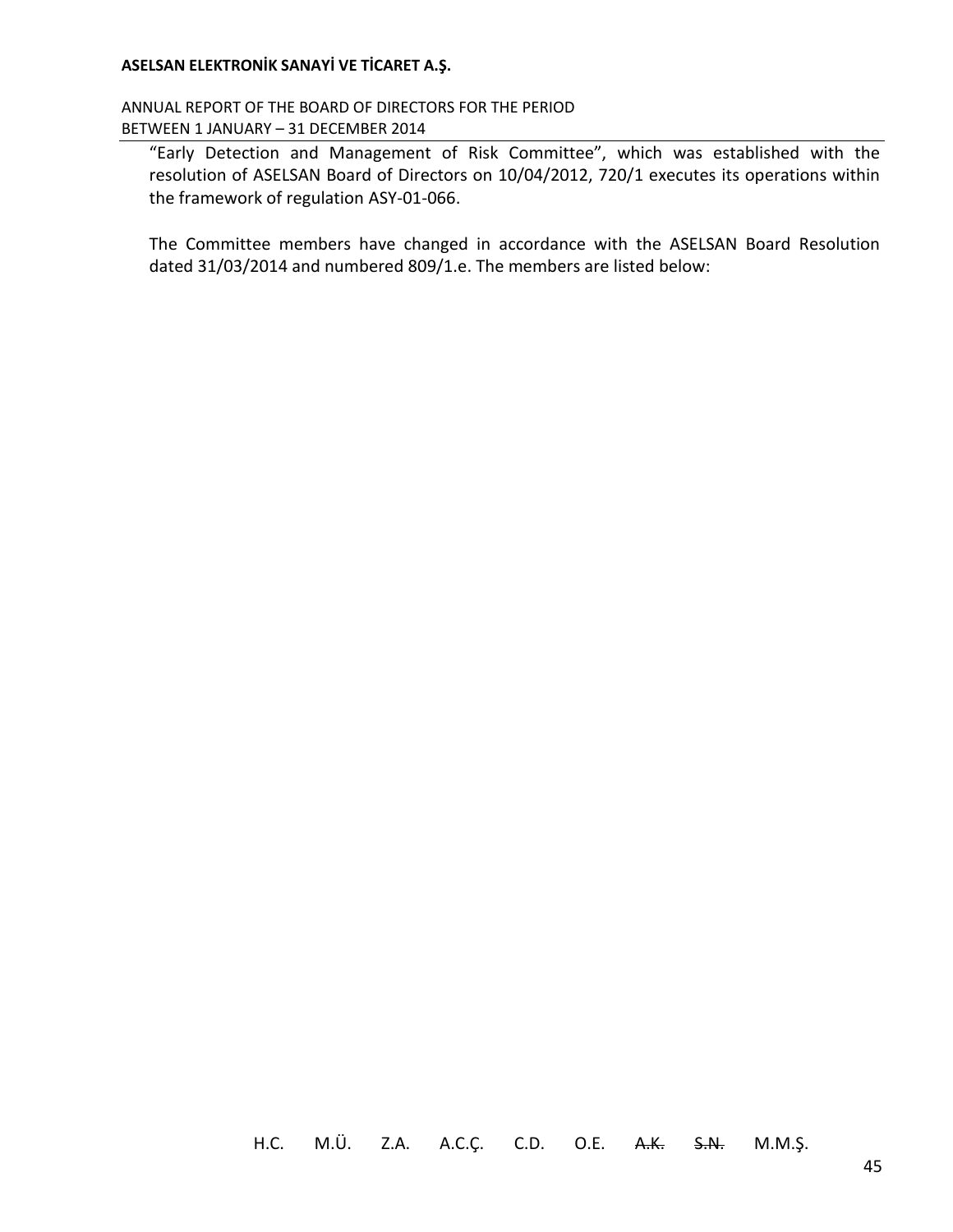ANNUAL REPORT OF THE BOARD OF DIRECTORS FOR THE PERIOD BETWEEN 1 JANUARY – 31 DECEMBER 2014

| Committee Members (2014 January - March) |                                                                        |
|------------------------------------------|------------------------------------------------------------------------|
|                                          | Lamia Zeynep ONAYChairman/Independent Member of the Board of Directors |
|                                          | Erhan AKPORAYMember/Board of Directors Vice Chairman                   |
|                                          | Hasan CANPOLATMember/Member of the Board of Directors                  |
|                                          | Murat ÜCÜNCÜMember/Member of the Board of Directors                    |
|                                          | Mustafa Murat SEKERMember/Member of the Board of Directors             |
|                                          | Orhan AYDINMember/Member of the Board of Directors                     |

Committee Members (2014 April - December) Celalettin DÖVER……………….Chairman/Member of the Board of Directors Ahmet KESİK………………………Member/Member of the Board of Directors Ahmet Can ÇEVİK……………….Member/Member of the Board of Directors

The committee continues its studies in determining the risks which may prevent ASELSAN from reaching its goals; governing these risks in accordance with the company's risk handling profile, its reporting; consideration through decision mechanisms and establishment of internal control. In this respect, in 2014 the committee held 6 meetings on 18/02/2014, 29/04/2014 25/06/2014, 27/08/2014, 22/10/2014 and 25/12/2014. Committee's works are summarized below:

- "2013 Evaluation Report" was prepared and submitted to Board of Directors' information on February 2014.
- "Corporate Risk Evaluation Report" was completed and has been submitted to Board of Directors on February 2014, April 2014, June 2014, August 2014, October 2014 and December 2014. Within the context of the operations followed with the report;
	- Important risks beared by ASELSAN were identified and risk classification, explanation, rating, strategy, owner/responsible, current control operations and relevant indicators were included in the report.
	- Warning benchmarks for risk indicators were determined and it was targeted to draw the attention of Board of Directors to the risks which go beyond the benchmark at the end of the report.
	- In the meetings held by the committee, present developments regarding the risks began to be evaluated. In order to increase the operation of Corporate Risk Management System and reducing present risks to minimum, Committee suggestions and proposals are shared with related departments.

The secretariat formalities of the Committee were performed by Strategy Management Directorate for January and April 2014 periods, by Internal Audit Presidency for June and August 2014 reporting periods, and following the reorganization of ASELSAN, by Risk Measurement and Analysis Department of Strategy Management Directorate for the October and December 2014 reporting periods.

# **5.4. Risk Management and Internal Audit Mechanism**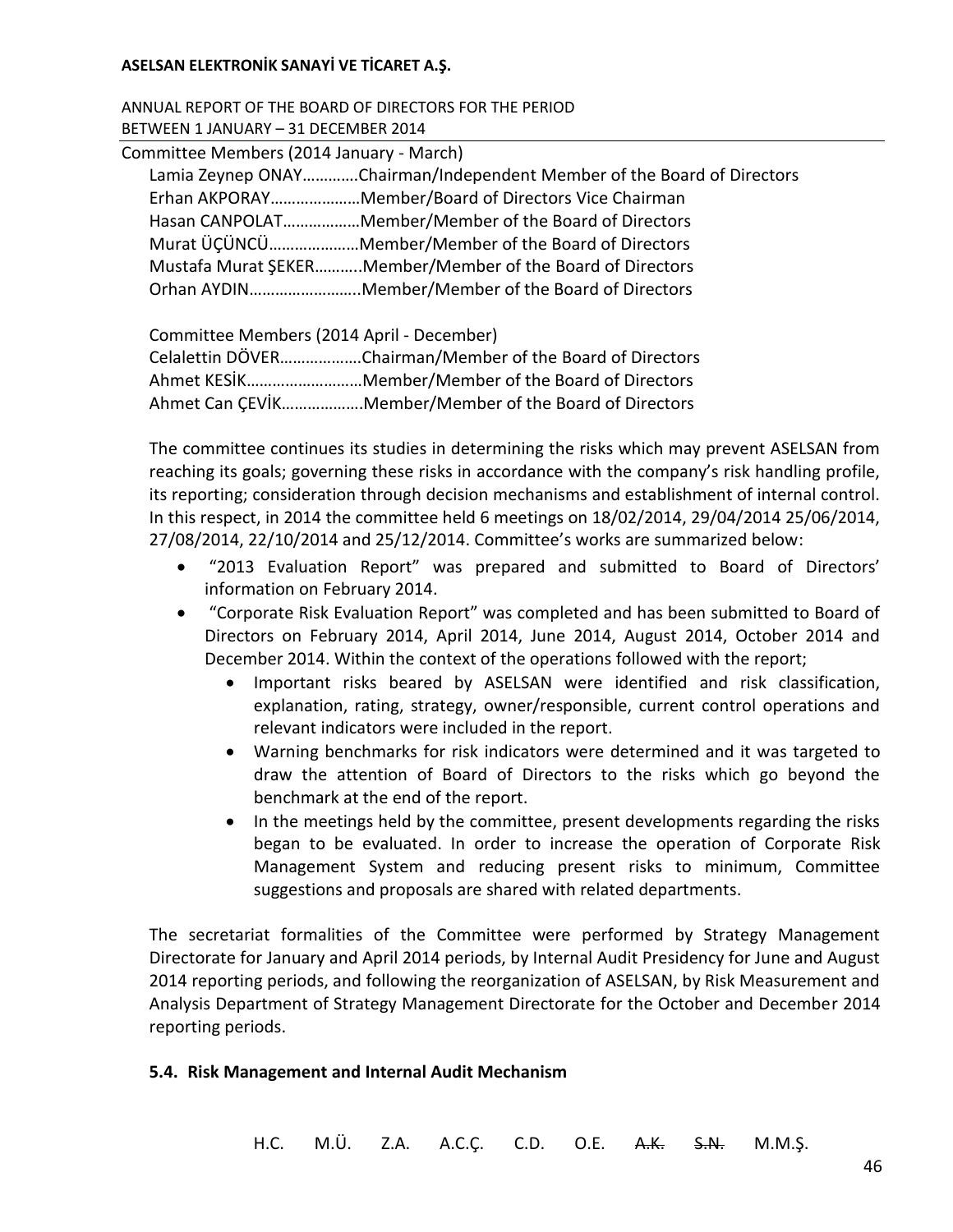### ANNUAL REPORT OF THE BOARD OF DIRECTORS FOR THE PERIOD BETWEEN 1 JANUARY – 31 DECEMBER 2014

Internal audit operations and corporate governance are facilitated via risk management and development of efficiency of internal audit procedures in ASELSAN. The most important role of internal audit operations is assuring the Audit Committee and Board of Directors that the risks are being managed effectively. Annual audit plan and work programs are prepared on a risk basis and audit results are reported periodically to Audit Committee. Harmonization with legal and firm regulations, the status of application of ethical principles and the effectiveness of risk mitigation is evaluated by internal audit department.

## **5.5. Strategic Objectives of the Company**

The Board of Directors is the top level body to make strategic decisions and to execute and represent. As per the Articles of Association of the Company, the Board of Directors is responsible to determine the strategic plans and control their implementations.

Strategic management process is a part of Corporate Governance and is managed by the CEO in the name of Board of Directors, following the approval of the plans prepared by the Board of Directors with the coordination of Strategic Management Committee. Reaching ASELSAN's long term goals and sustaining success can be achieved through environment friendly strategies.

ASELSAN's vision is to become one of the biggest 50 defence industry companies globally and improving its position while strengthening it. In this respect, annually updated 5 year plans and business plans and 3 year budgets are prepared. With this methodology, short and middle term targets are specified by considering long term goals. The operations to be carried out for these targets are executed by Sectors Presidencies and performance evaluations are made based on Balanced Scorecard method, which is widely used in the world.

### **5.6. Financial Rights**

Renumeration procedures, which are set in written form in accordance with the Corporate Governance Principles, were submitted to the information of shareholders in the 39<sup>th</sup> Ordinary General Assembly Meeting under a separate item named Principles Regarding the Renumeration of Board of Directors Members and Managers with Executive Responsibility. Renumeration principles for Board of Directors Members and Managers with Executive Responsibility are published on our Company's website.

Monthly remunerations provided to our Members of the Board of Directors are determined by the General Assembly and no other benefits are granted apart from the monthly remuneration. Pursuant to the resolution taken at the 39<sup>th</sup> Ordinary General Assembly held on 31/03/2014, the Members of the Board of Directors are paid TL 3.000,- per month. As for the determination of the financial rights of the board members, no reward system is applied to reflect the Company performance and which is based on the performance of the Members of the Board of Directors.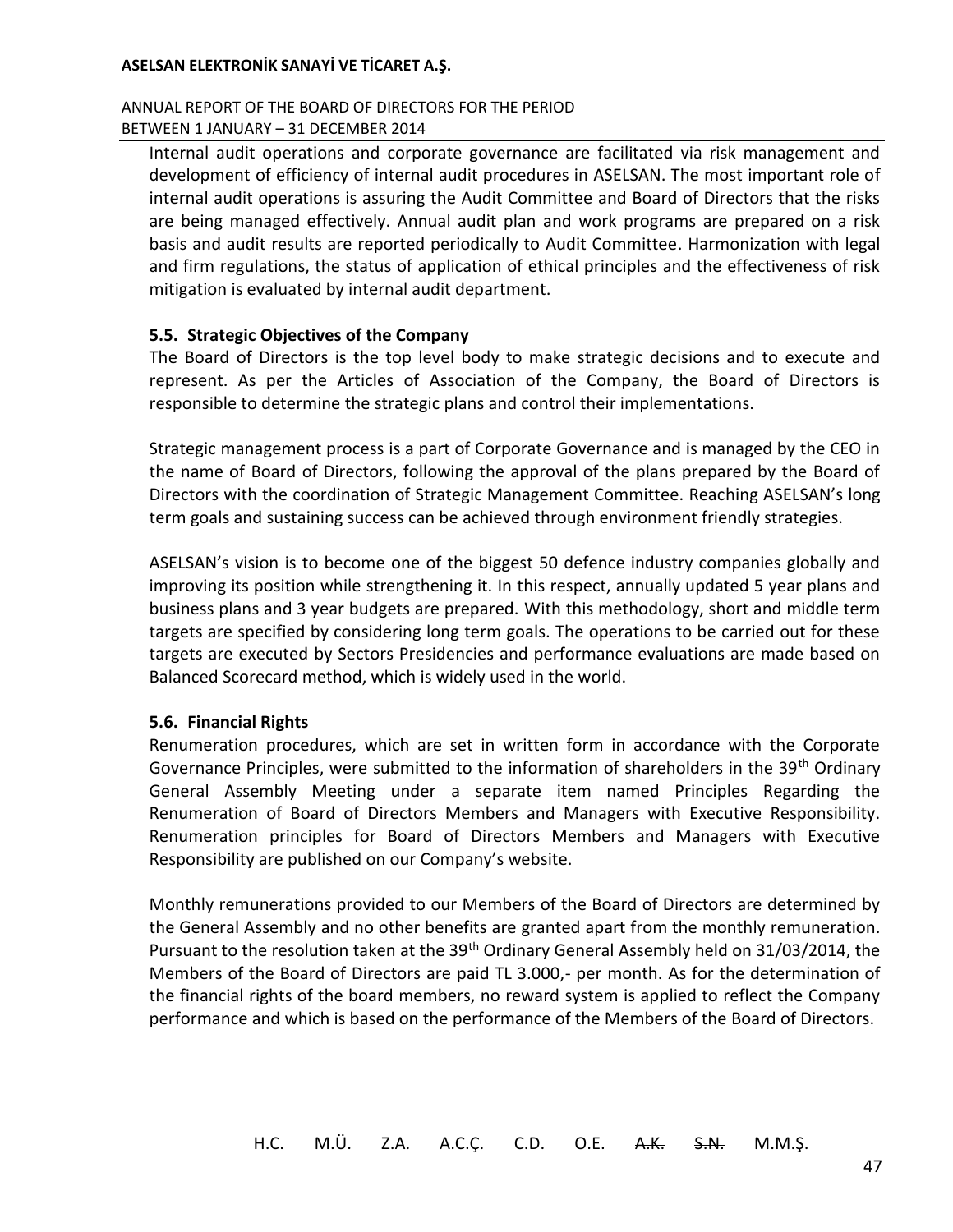ANNUAL REPORT OF THE BOARD OF DIRECTORS FOR THE PERIOD BETWEEN 1 JANUARY – 31 DECEMBER 2014

No Member of the Board of Directors or executives has been provided with loans or credits by our Company, no credits were used as personal credits and no personal securities were granted with the intermediary of a third person.

### **Statement of Independence**

To the Board of Directors of ASELSAN Elektronik Sanayi ve Ticaret A.Ş.;

I hereby agree, represent and undertake that I comply with the regulations of the Capital Market Board related to Independence Board Membership and with the criteria determined for Independence Board Membership within the scope of Corporate Governance Principles.

I hereby submit this to the knowledge of the Board of Directors, shareholders and all relevant parties.

> Sincerely yours, Prof. Dr. Oral ERDOĞAN

 $\frac{1}{21.02.2014}$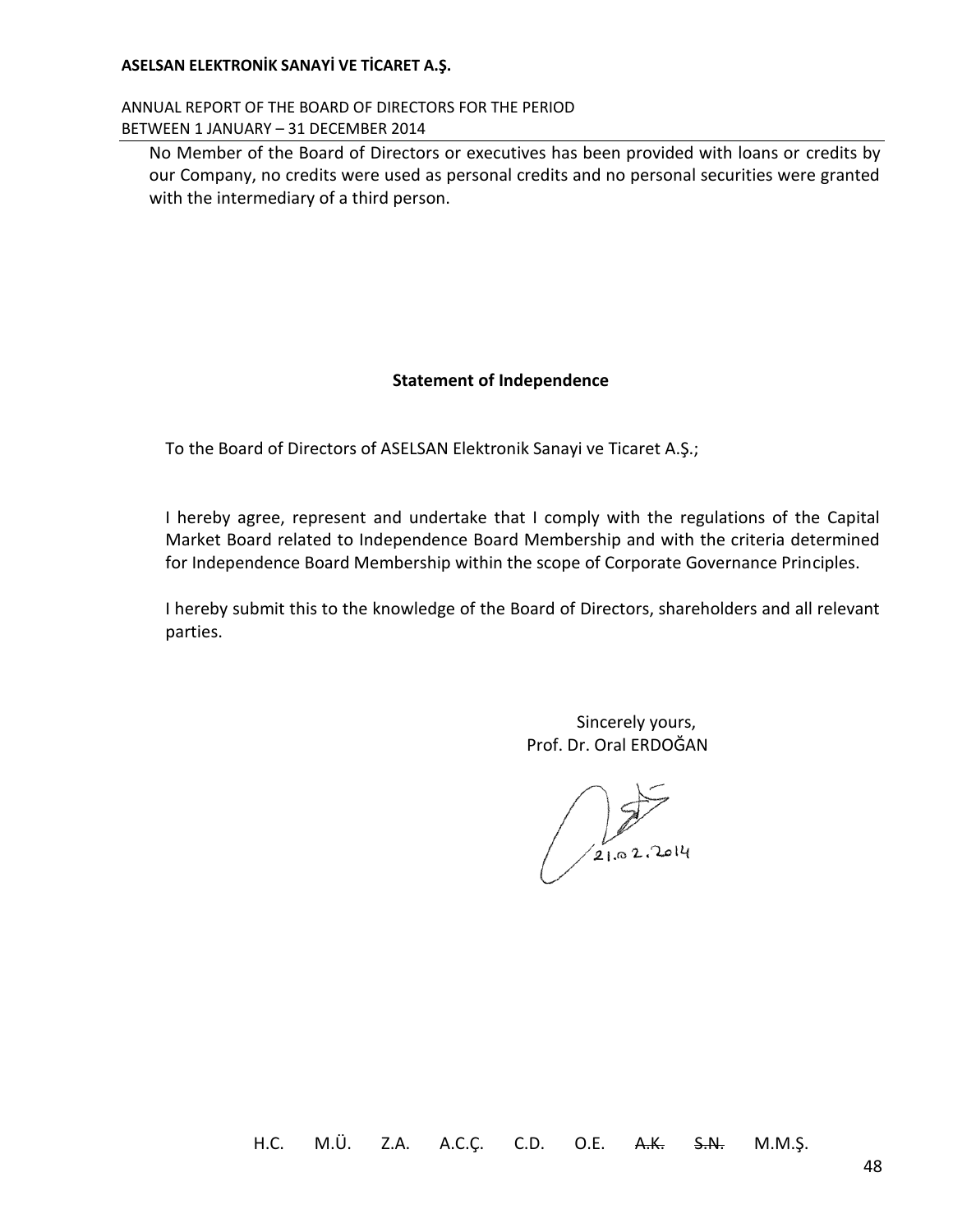ANNUAL REPORT OF THE BOARD OF DIRECTORS FOR THE PERIOD BETWEEN 1 JANUARY – 31 DECEMBER 2014

### **Statement of Independence**

To the Board of Directors of ASELSAN Elektronik Sanayi ve Ticaret A.Ş.;

I hereby agree, represent and undertake that I comply with the regulations of the Capital Market Board related to Independence Board Membership and with the criteria determined for Independence Board Membership within the scope of Corporate Governance Principles.

I hereby submit this to the knowledge of the Board of Directors, shareholders and all relevant parties.

Sincerely yours,

2 1/2 Alfra 2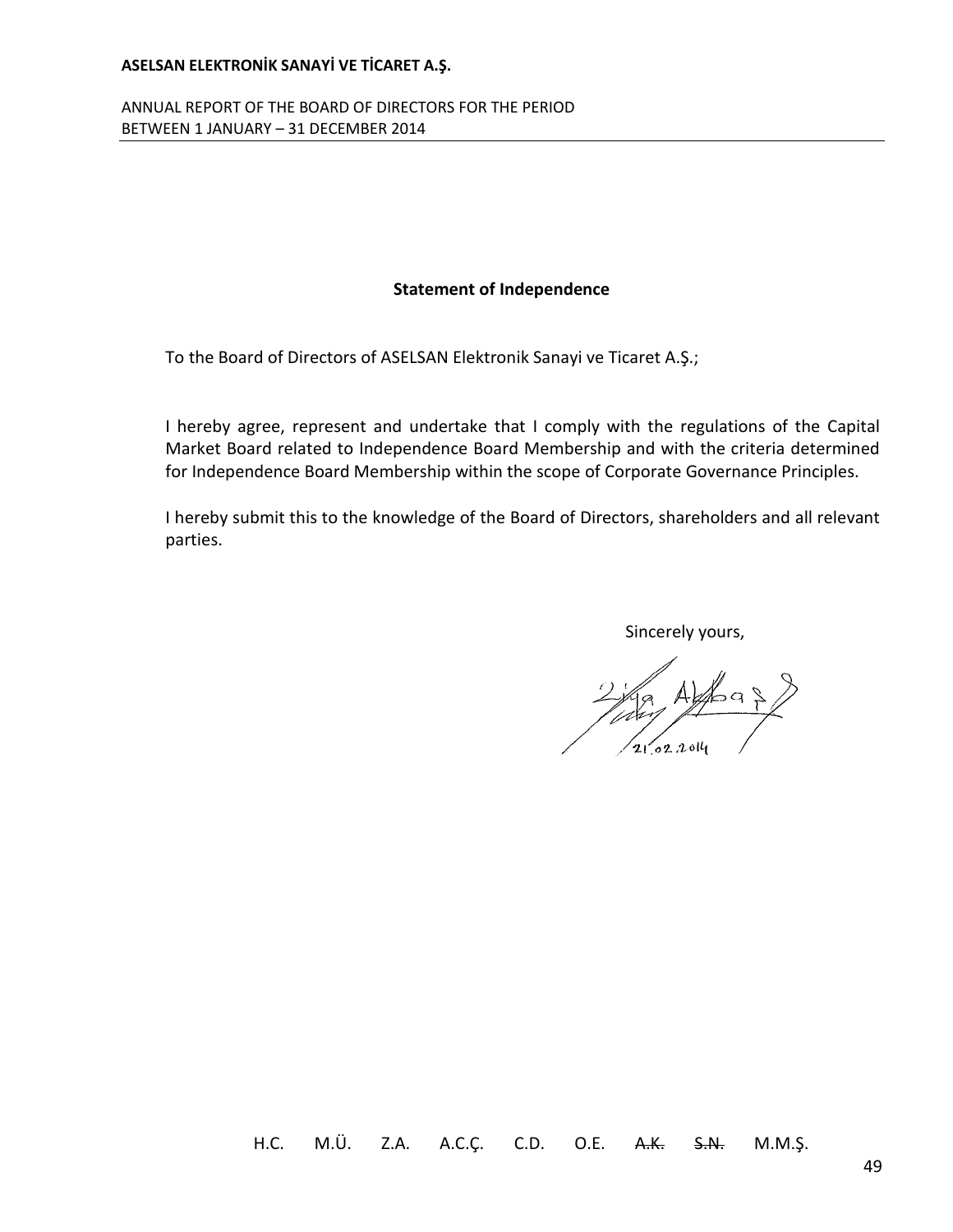ANNUAL REPORT OF THE BOARD OF DIRECTORS FOR THE PERIOD BETWEEN 1 JANUARY – 31 DECEMBER 2014

#### **Statement of Independence**

To the Board of Directors of ASELSAN Elektronik Sanayi ve Ticaret A.Ş.;

I hereby agree, represent and undertake that I comply with the regulations of the Capital Market Board related to Independence Board Membership and with the criteria determined for Independence Board Membership within the scope of Corporate Governance Principles.

I hereby submit this to the knowledge of the Board of Directors, shareholders and all relevant parties.

> Sincerely yours, Celalettin DÖVER

 $24.02.2011$